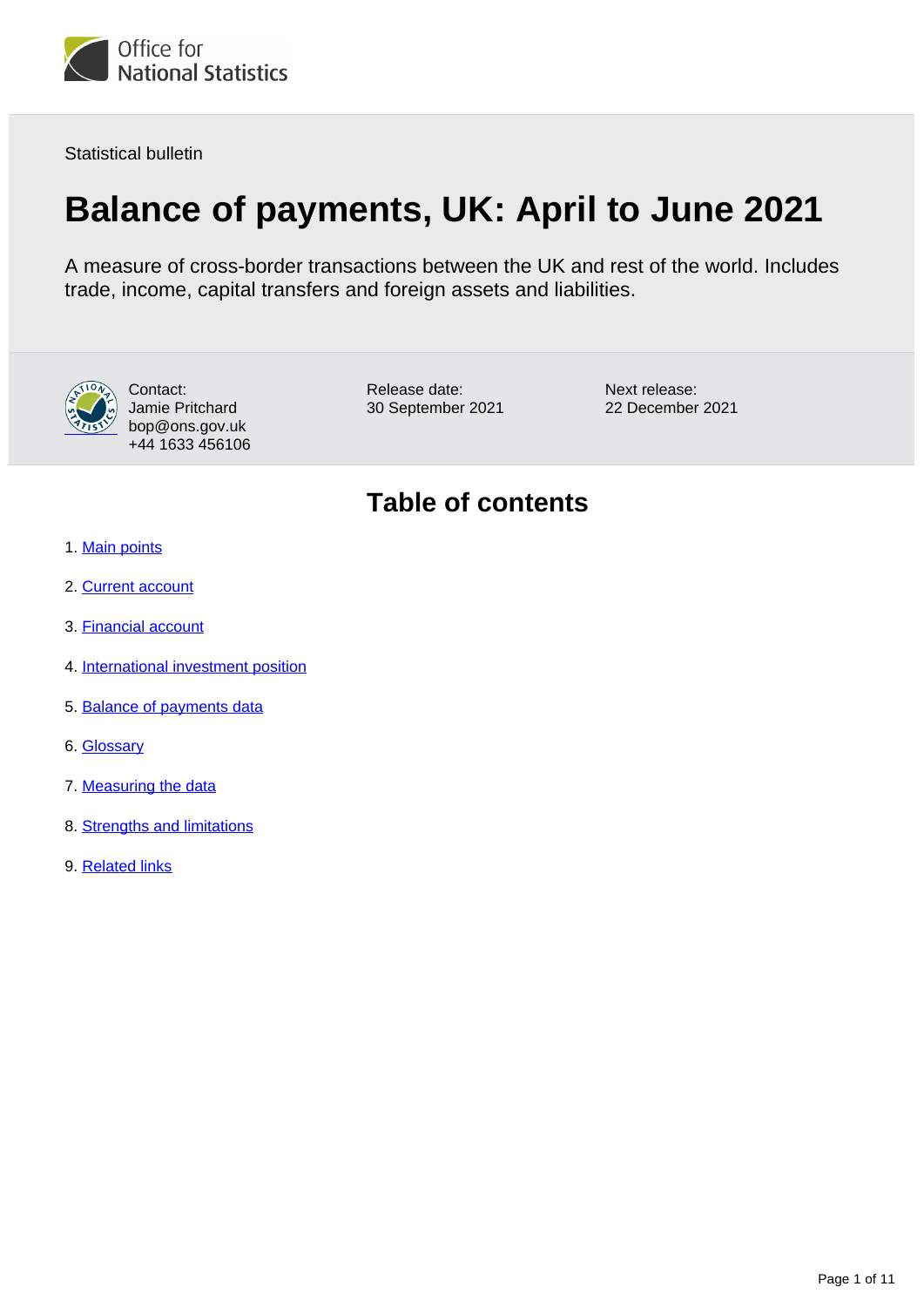# <span id="page-1-0"></span>**1 . Main points**

- The underlying UK current account deficit excluding non-monetary gold and other precious metals widened to £10.2 billion, or 1.8% of gross domestic product (GDP) in Quarter 2 (Apr to June) 2021.
- In Quarter 2 2021, the total trade balance excluding precious metals switched from a £3.6 billion surplus in Quarter 1 (Jan to Mar) 2021 to a small deficit of £0.9 billion as imports increased more than exports.
- The primary income deficit widened to £5.5 billion or 0.9% of GDP in Quarter 2 2021 from £1.1 billion in Quarter 1 2021; this was because of a decrease in earnings from UK investments abroad.
- The secondary income deficit was broadly unchanged at £3.8 billion even as payments to the EU resumed under the Withdrawal Agreement with effect from Quarter 2 2021.
- Financial flows decreased in Quarter 2 2021 with a net inflow to the UK of £11.6 billion, as UK monetary financial institutions withdrew deposits placed overseas.
- The UK's net international investment position liability widened by £14.9 billion to £581.3 billion as foreign investors continued to invest in UK debt securities.

Please note that all current account and trade figures are excluding non-monetary gold and other precious metals unless otherwise stated.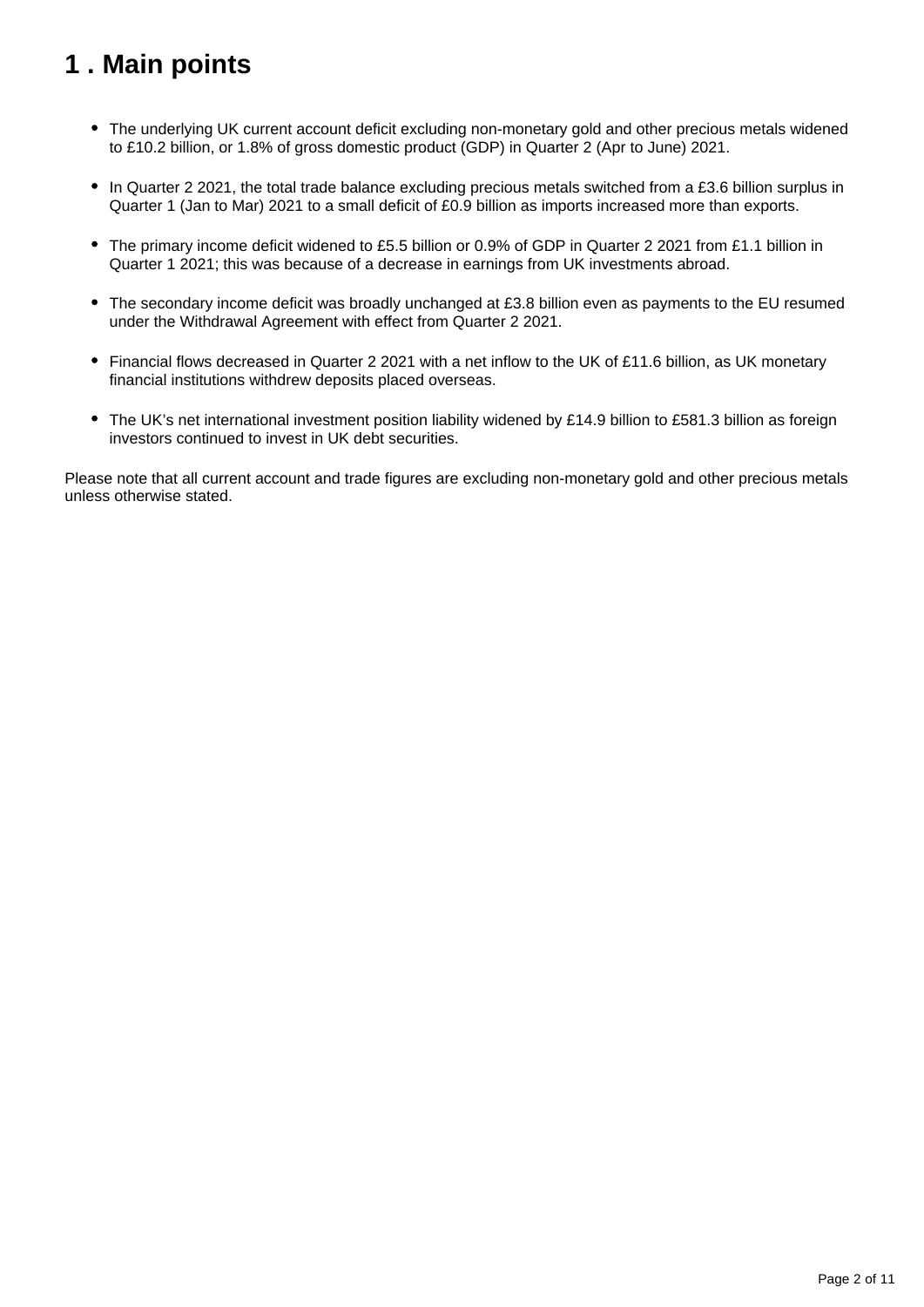## <span id="page-2-0"></span>**2 . Current account**

The UK's current account balance is a measure of the country's balance of payments with the rest of the world in trade, primary income and secondary income.

Table 1 summarises the latest current account data for Quarter 2 (Apr to June) 2021.

Table 1: UK current account balance widened substantially in Quarter 2 (Apr to June) 2021

| <b>Total current</b><br>account         | Value (£bn)        | 195.4 205.6 -10.2 |               |        |
|-----------------------------------------|--------------------|-------------------|---------------|--------|
|                                         | Change (bn) 4.7    |                   | 13.7 -9.0     |        |
| Total trade in<br>goods and<br>services | Value (£bn)        | 152.0             | $152.8 - 0.9$ |        |
|                                         | Change (bn) 8.4    |                   | 12.8          | $-4.4$ |
| <b>Total Trade</b><br>in Goods          | Value (£bn)        | 82.3              | 116.4 -34.2   |        |
|                                         | Change (bn) 9.2    |                   | 12.4          | $-3.2$ |
| <b>Total Trade</b><br>in Services       | Value (£bn)        | 69.7              | 36.4          | 33.3   |
|                                         | Change (bn) $-0.8$ |                   | 0.4           | $-1.3$ |
| <b>Total primary</b><br>income          | Value (£bn)        | 39.2              | 44.7          | $-5.5$ |
|                                         | Change (bn) $-3.7$ |                   | 0.7           | $-4.4$ |
| Total secondary Value (£bn)<br>income   |                    |                   | 8.1           | $-3.8$ |
|                                         | Change (bn) $0.0$  |                   | 0.2           | $-0.2$ |

#### **Credits Debits Balance**

Source: Office for National Statistics – Balance of payments

#### **Notes**

1. Current account and trade figures exclude trade in non-monetary gold and other precious metals.

2. Sum of components may not sum to total because of rounding.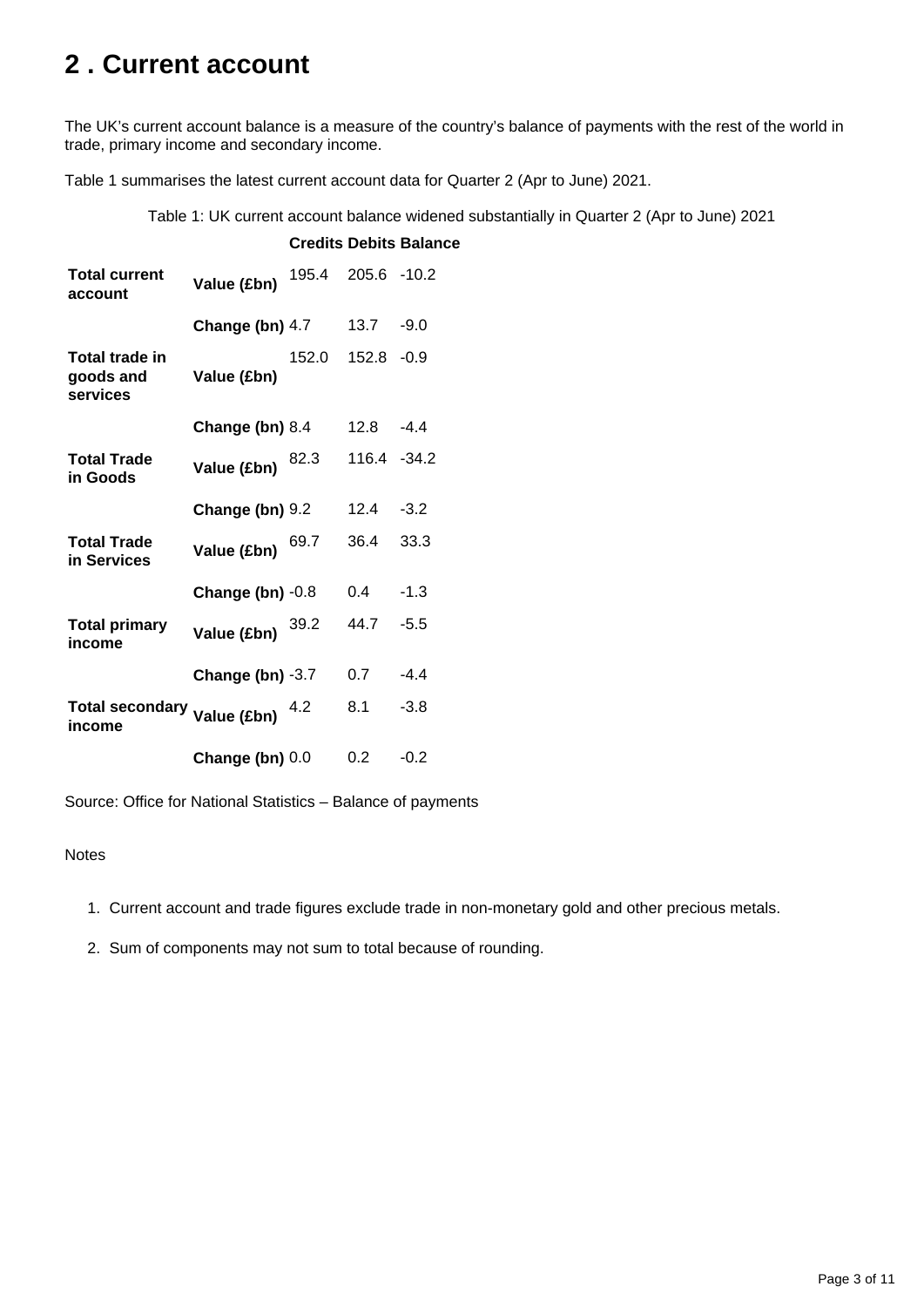### **Figure 1: The UK's current account balance widened substantially in Quarter 2 2021 as the deficit on both trade and investment income increased**

**Contributions to the UK's current account balance as a percentage of gross domestic product, Quarter 3 (July to Sept) 2018 to Quarter 2 (Apr to June) 2021**

## Figure 1: The UK's current account balance widened substantially in Quarter 2 2021 as the deficit on both trade and investment income increased

Contributions to the UK's current account balance as a percentage of gross domestic product, Ouarter 3 (July to Sept) 2018 to Ouarter 2 (Apr to June) 2021



#### **Source: Office for National Statistics – Balance of payments**

#### **Notes:**

- 1. Q1 refers to Quarter 1 (Jan to Mar), Q2 refers to Quarter 2 (Apr to June), Q3 refers to Quarter 3 (July to Sept) and Q4 refers to Quarter 4 (Oct to Dec).
- 2. Sum of components may not sum to total because of rounding.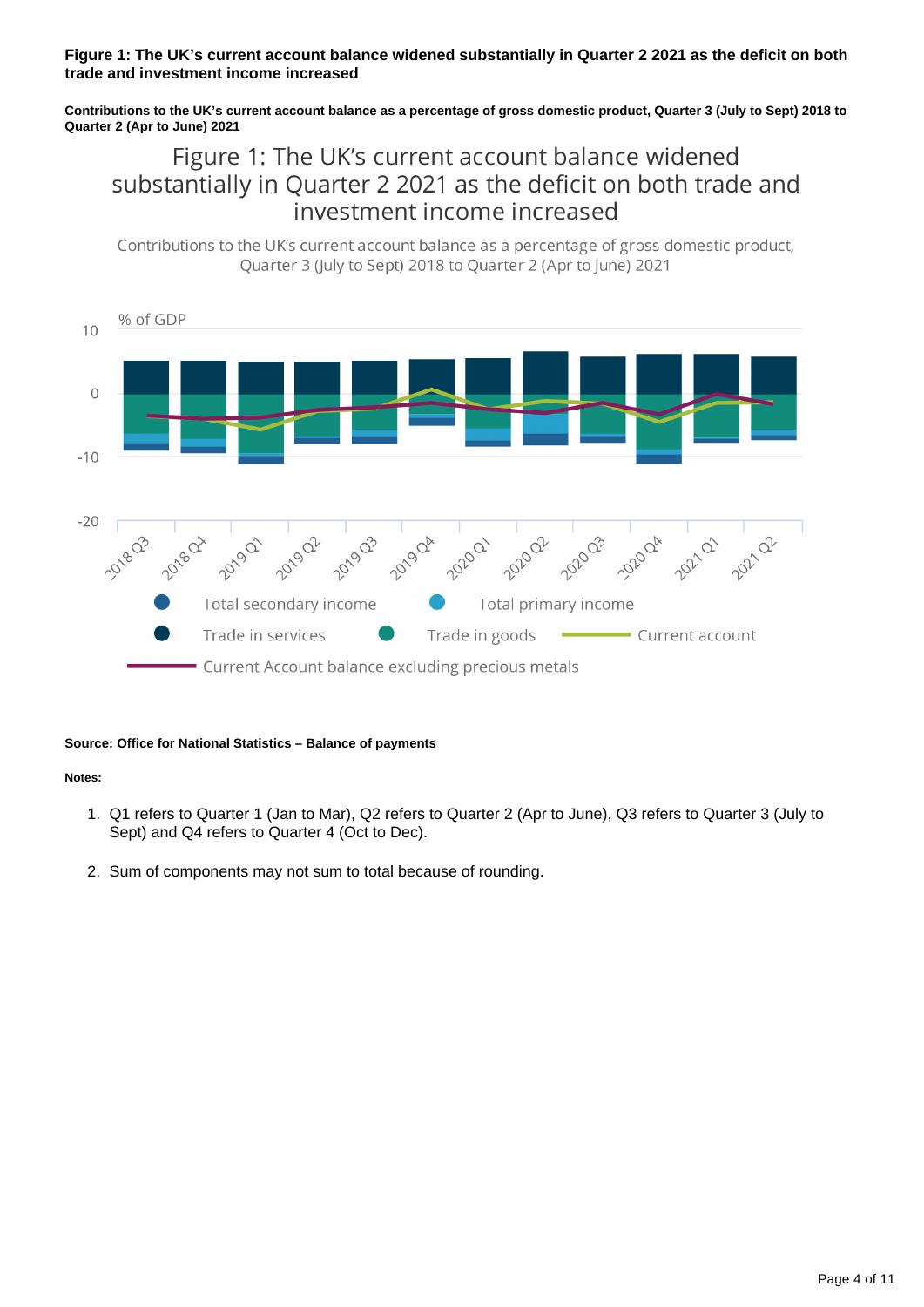## **Trade**

The total trade balance switched from a surplus of £3.6 billion in Quarter 1 (Jan to Mar) to a small deficit of £0.9 billion in Quarter 2 (Apr to June). Import and export flows continue to fluctuate as global economies adapt to the coronavirus (COVID-19) pandemic and following the UK leaving the EU.

### **Figure 2: The UK's trade balance switched from a surplus in Quarter 1 (Jan to Mar) 2021 to a small deficit in Quarter 2 (Apr to June) 2021**

**Contributions to the UK's trade balance, £ billion, Quarter 3 (July to Sept) 2018 to Quarter 2 (Apr to June) 2021**

Figure 2: The UK's trade balance switched from a surplus in Quarter 1 (Jan to Mar) 2021 to a small deficit in Quarter 2 (Apr to June) 2021

Contributions to the UK's trade balance, £ billion, Quarter 3 (July to Sept) 2018 to Quarter 2 (Apr to June) 2021



#### **Source: Office for National Statistics – Balance of payments**

**Notes:**

1. Q1 refers to Quarter 1 (Jan to Mar), Q2 refers to Quarter 2 (Apr to June), Q3 refers to Quarter 3 (July to Sept) and Q4 refers to Quarter 4 (Oct to Dec).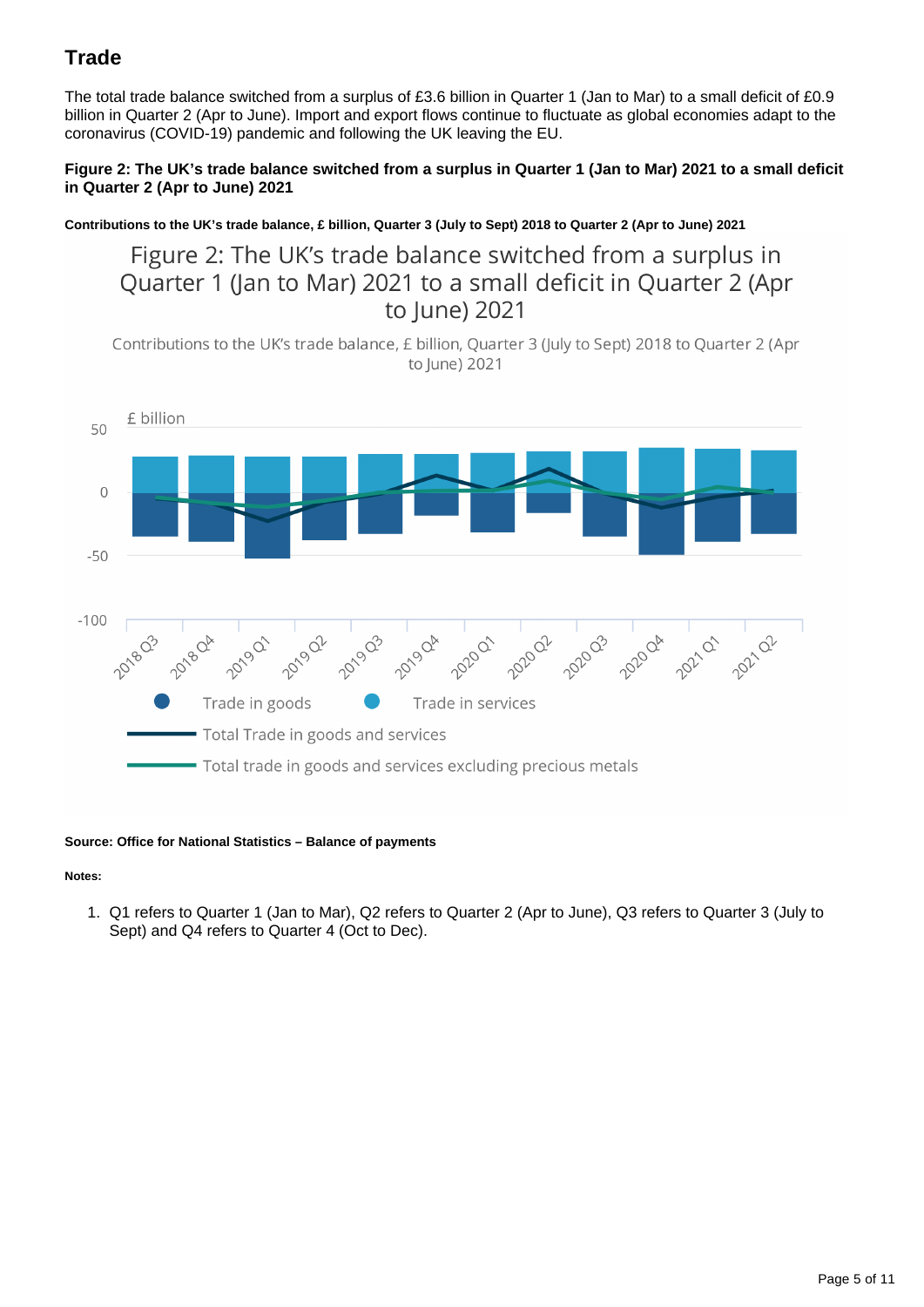## **Primary income**

The primary income balance records income the UK receives and pays on financial and other assets, along with compensation of employees.

The primary income deficit widened in Quarter 2 2021 as UK earnings on direct investment abroad decreased, returning to normal levels after a strong Quarter 1, while foreign earnings on UK assets increased slightly.

### **Figure 3: The UK's investment income deficit widened in Quarter 2 2021 as receipts from UK foreign direct investment (credits) decreased**

**Contributions to the UK's primary income balance, £ billion, Quarter 3 (July to Sept) 2018 to Quarter 2 (Apr to June) 2021**

## Figure 3: The UK's investment income deficit widened in Quarter 2 2021 as receipts from UK foreign direct investment (credits) decreased

Contributions to the UK's primary income balance, £ billion, Quarter 3 (July to Sept) 2018 to Quarter 2 (Apr to June) 2021



**Source: Office for National Statistics – Balance of payments**

## **Secondary income**

The secondary income deficit widened slightly to £3.8 billion as the UK started to make payments to the EU agreed as part of the [Financial Settlement under the Withdrawal Agreement](https://commonslibrary.parliament.uk/research-briefings/cbp-8039/).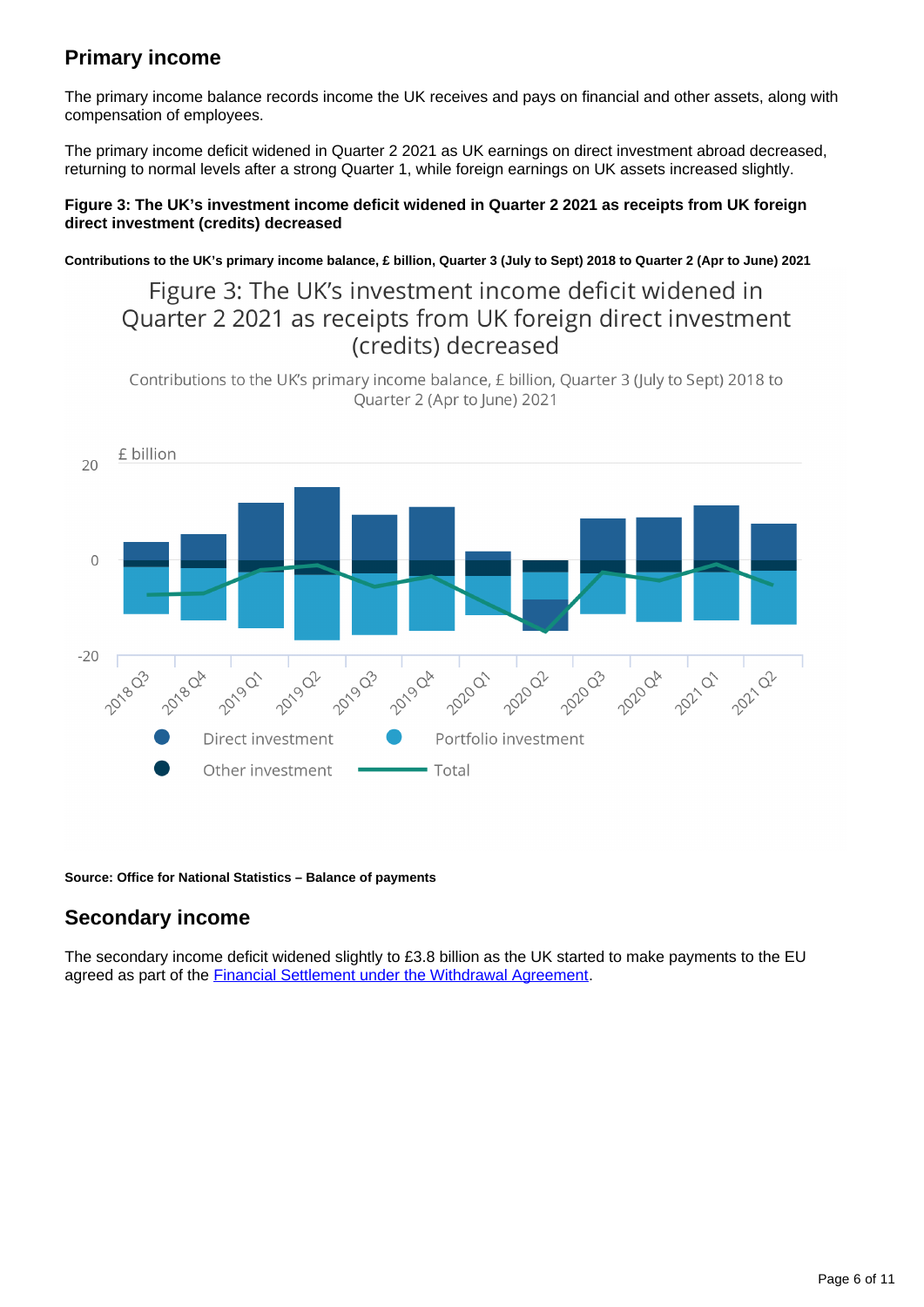## <span id="page-6-0"></span>**3 . Financial account**

A current account deficit places the UK as a net borrower with the rest of the world, indicating that overall expenditure in the UK exceeds national income. The UK must attract net financial inflows to finance its current (and capital) account deficit, which can be achieved through either disposing of overseas assets to overseas investors or accruing liabilities with the rest of the world.

### **Figure 4: The financial account recorded a net inflow as UK monetary financial institutions decreased their cash deposits overseas**

### **UK financial account balances, Quarter 3 (July to Sept) 2018 to Quarter 2 (Apr to June) 2021**

Figure 4: The financial account recorded a net inflow as UK monetary financial institutions decreased their cash deposits overseas

UK financial account balances, Quarter 3 (July to Sept) 2018 to Quarter 2 (Apr to June) 2021



#### **Source: Office for National Statistics – Balance of payments**

#### **Notes:**

- 1. Q1 refers to Quarter 1 (Jan to Mar), Q2 refers to Quarter 2 (Apr to June), Q3 refers to Quarter 3 (July to Sept) and Q4 refers to Quarter 4 (Oct to Dec).
- 2. Total includes reserve assets.

The financial account recorded a decreased net inflow of £11.6 billion in Quarter 2 (Apr to June) 2021, from a net inflow of £16.0 billion recorded in Quarter 1 (Jan to Mar) 2021. The net inflow was mostly because of UK investors decreasing investment overseas in most asset classes partially offset by a return to buying foreign equities and debt securities.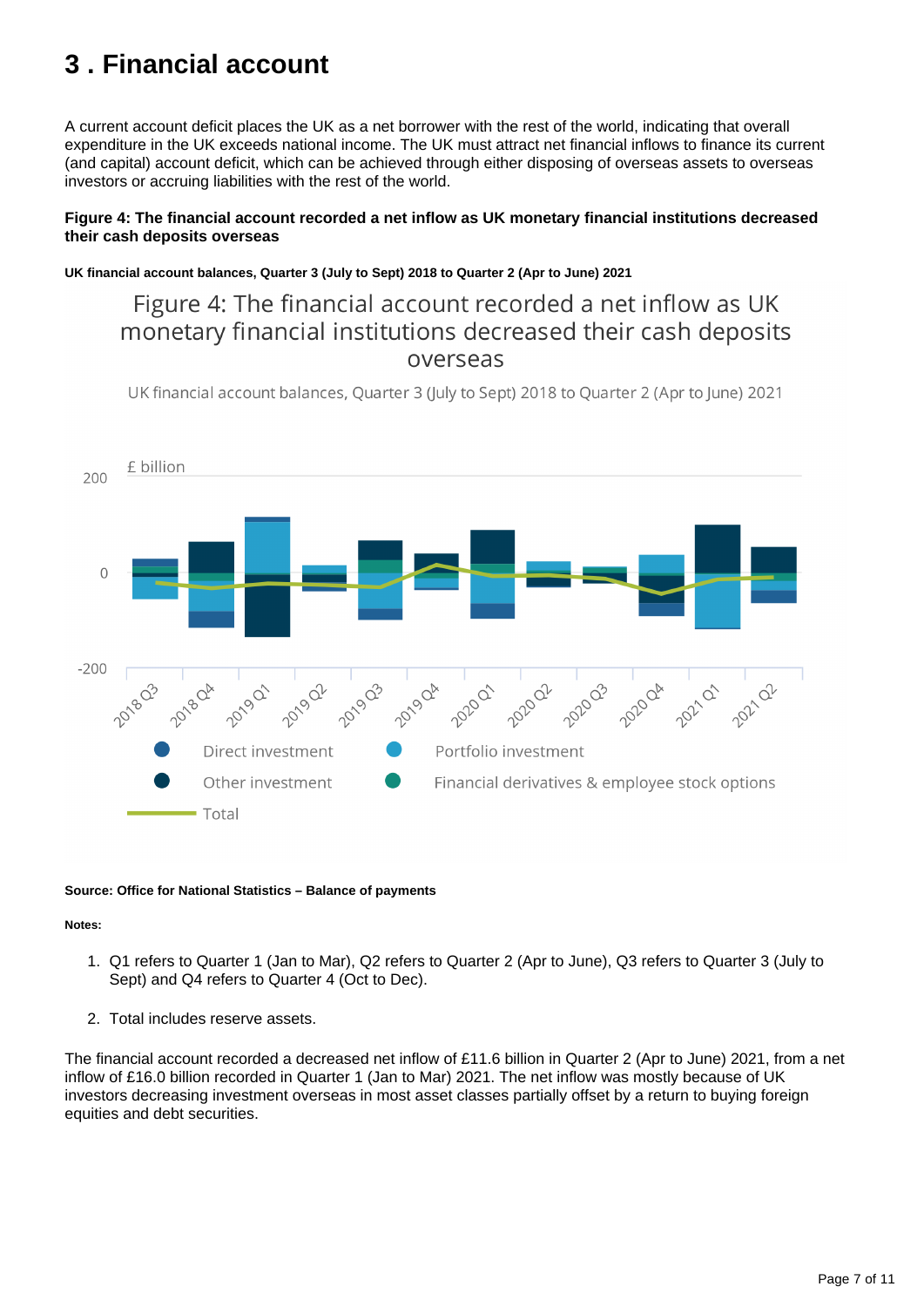## <span id="page-7-0"></span>**4 . International investment position**

The international investment position (IIP) examines the UK's balance sheet with the rest of the world, measuring the difference between the net stock of assets and liabilities.

In Quarter 2 (Apr to June) 2021, the IIP recorded an increase in the value of its net liability position to £581.3 billion from £566.4 billion in Quarter 1 (Jan to Mar) 2021.

### **Figure 5: The UK international investment net liability position increased in Quarter 2 2021**

### **UK net international investment position, Quarter 3 (July to Sept) 2018 to Quarter 2 (Apr to June) 2021**

Figure 5: The UK international investment net liability position increased in Quarter 2 2021

UK net international investment position, Quarter 3 (July to Sept) 2018 to Quarter 2 (Apr to June) 2021



#### **Source: Office for National Statistics – Balance of payments**

**Notes:**

1. Q1 refers to Quarter 1 (Jan to Mar), Q2 refers to Quarter 2 (Apr to June), Q3 refers to Quarter 3 (July to Sept) and Q4 refers to Quarter 4 (Oct to Dec).

In Quarter 2 2021, the gross asset position decreased by £5.6 billion while the gross liability position increased by £9.3 billion leading to the UK net liability position widening to £581.3 billion. The small movements in the gross values reflect large offsetting changes across the functional categories.

Both assets and liabilities recorded positive revaluation impacts as global equity markets rose, but these gains were partially offset by the continued fall in financial derivative positions.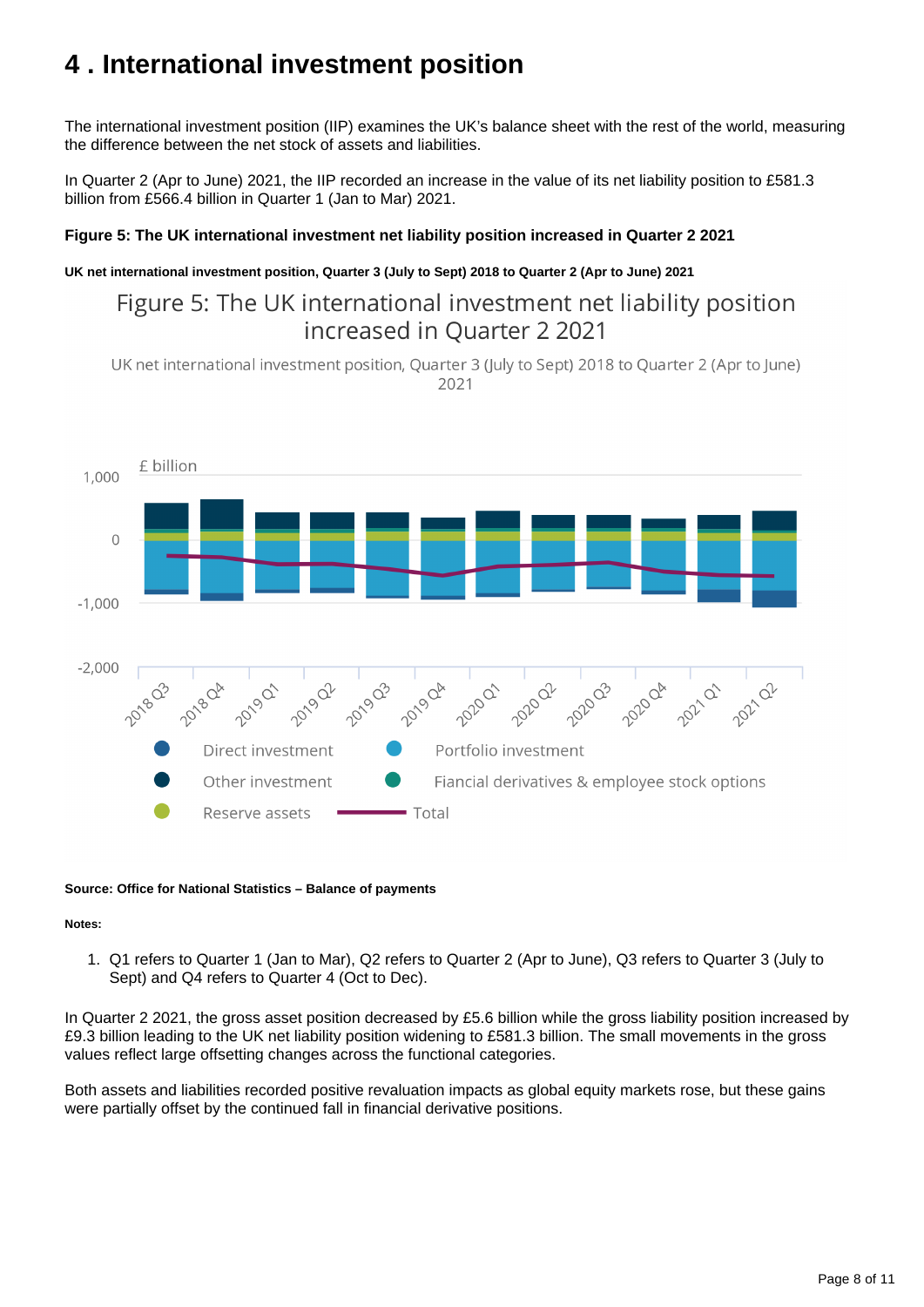## <span id="page-8-0"></span>**5 . Balance of payments data**

### [Balance of payments](https://www.ons.gov.uk/economy/nationalaccounts/balanceofpayments/datasets/balanceofpaymentsstatisticalbulletintables)

Dataset | Released 30 September 2021 Quarterly summary of balance of payments accounts including the current account, capital transfers, transactions, and levels of UK external assets and liabilities.

#### [Balance of payments time series](https://www.ons.gov.uk/economy/nationalaccounts/balanceofpayments/datasets/balanceofpayments)

Dataset | Released 30 September 2021

Quarterly summary of balance of payments accounts including the current account, capital transfers, transactions and levels of UK external assets and liabilities.

[Balance of payments -revision triangles](https://www.ons.gov.uk/economy/nationalaccounts/balanceofpayments/datasets/balanceofpaymentsrevisiontriangles)

Dataset | Released 30 September 2021 Quarterly summary information on the size and direction of the revisions made to the data covering a fiveyear period, UK.

## <span id="page-8-1"></span>**6 . Glossary**

## **Balance of payments**

The balance of payments is a statistical statement that summarises transactions between residents and nonresidents during a period. It consists of the current account, capital account and financial account.

## **Current account**

The current account is made up of the trade in goods and services account, the primary income account and the secondary income account. The difference in the monetary value of these accounts is known as the current account balance. A current account balance is in surplus if overall credits exceed debits, and it is in deficit if overall debits exceed credits.

## **Capital account**

The capital account has two components: capital transfers and the acquisition (purchase) or disposal (sale) of non-produced, non-financial assets.

Capital transfers are those involving transfers of ownership of fixed assets, transfers of funds associated with the acquisition or disposal of fixed assets, and cancellation of liabilities by creditors without any counterparts being received in return. The sale or purchase of non-produced, non-financial assets covers intangibles such as patents, copyrights, franchises, leases and other transferable contracts, and goodwill.

## **Financial account**

The financial account covers transactions that result in a change of ownership of financial assets and liabilities between UK residents and non-residents, for example, the acquisitions and disposals of foreign shares by UK residents. The accounts are presented by the functional categories of direct investment, portfolio investment, other investment, financial derivatives and reserve assets.

## **International investment position**

The international investment position (IIP) is a statement that shows at the end of the period the value and composition of UK external assets (foreign assets owned by UK residents) and identified UK external liabilities (UK assets owned by foreign residents). The framework of international accounts sets out that the IIP is also presented by functional category, consistent with primary income and the financial account.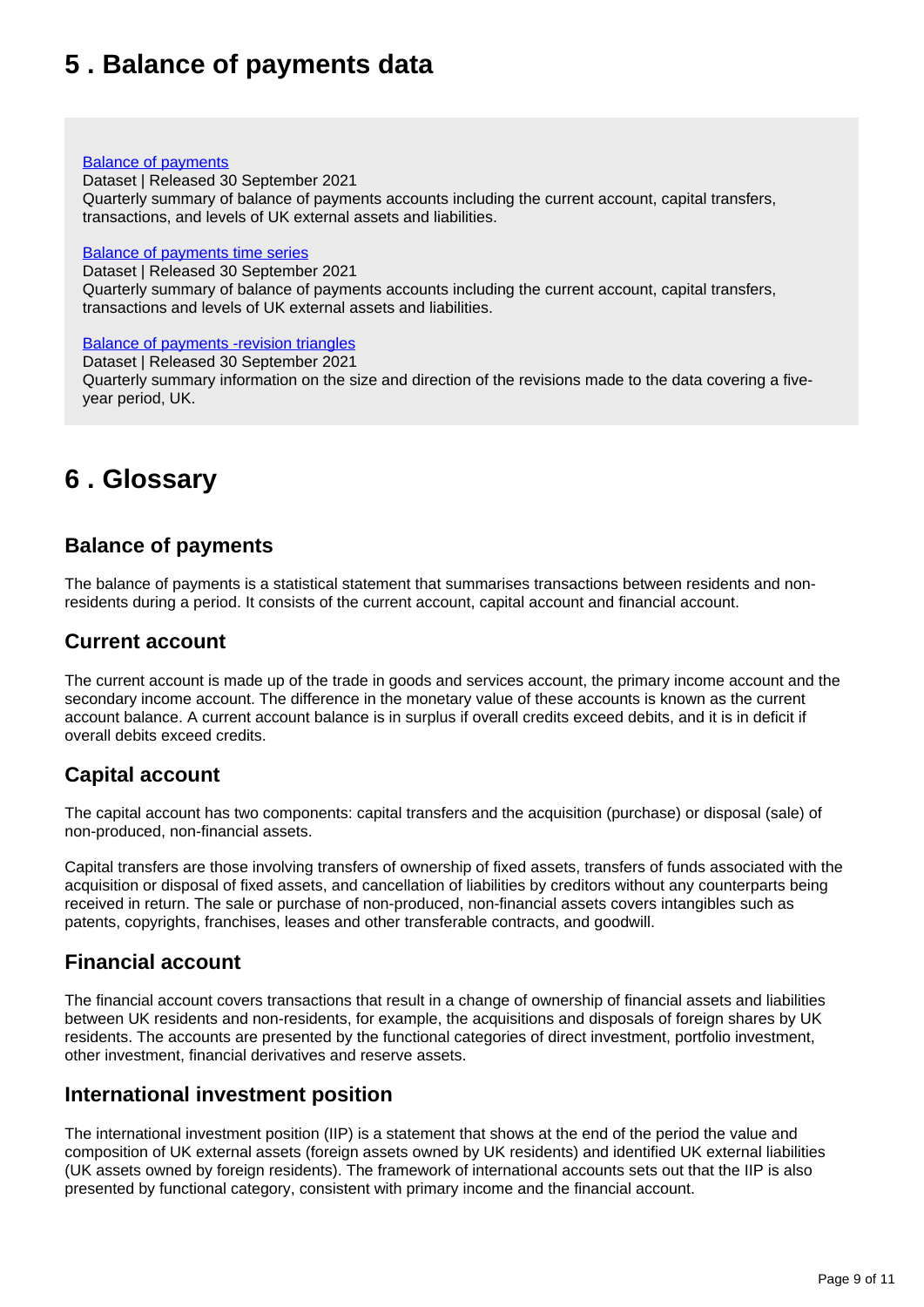## **Precious metals**

In line with international standards, the Office for National Statistics' (ONS') headline trade statistics contain the UK's exports and imports of non-monetary gold. Because a significant amount of the world's trade in nonmonetary gold takes place on the London markets, this trade can have a large impact on the size of and change in the UK's headline trade figures.

Further information on precious metals and their impact can be found in the [UK trade](https://www.ons.gov.uk/economy/nationalaccounts/balanceofpayments/bulletins/uktrade/previousReleases) release.

## **Net errors and omissions**

Although the balance of payments accounts are, in principle, balanced, in practice imbalances between the current, capital and financial accounts arise from imperfections in source data and compilation. This imbalance, a usual feature of balance of payments data, is labelled net errors and omissions.

A more detailed *glossary (PDF, 123KB)* of terms used in the balance of payments is also available.

# <span id="page-9-0"></span>**7 . Measuring the data**

## **Data sources**

Balance of payments statistics are compiled from a variety of sources, produced in the national accounts Sector and Financial Accounts (SFA) framework. Some of the main sources used in the compilation include:

- Overseas Trade Statistics (HM Revenue and Customs (HMRC))
- International Trade in Services Survey (Office for National Statistics (ONS))
- International Passenger Survey (ONS) this was suspended from 16 March 2020
- Foreign Direct Investment Survey (ONS and Bank of England (BoE))
- [Various financial inquiries](https://www.ons.gov.uk/economy/investmentspensionsandtrusts/bulletins/fundedoccupationalpensionschemesintheuk/octobertodecember2020) (ONS and BoE)
- Ownership of UK Quoted Shares Survey (ONS)  $\bullet$

Trade is measured through both exports and imports of goods and services. Data are supplied by over 30 sources including several administrative sources, HMRC being the largest for trade in goods. The International Trade in Services Survey (ITIS), conducted by the ONS, is the largest single data source for trade in services.

The main source of information for UK foreign direct investment (FDI) statistics is the Annual FDI Survey; separate surveys are used to collect data on inward and outward FDI. This is combined with data from the BoE on the banking sector. The statistics in this bulletin are compiled using the asset and liability measurement principle, which uses residency as the main distinction between outward and inward investments. In line with the [FDI development plan](https://www.ons.gov.uk/businessindustryandtrade/internationaltrade/articles/developingforeigndirectinvestmentstatistics/2021) published in April 2021, we have reviewed and developed the population and sampling frame of FDI businesses. These changes have been introduced for reference periods from Quarter 1 (January to March) 2021 onwards.

## **Impact of coronavirus on data quality**

Since the start of the coronavirus (COVID-19) pandemic and various lockdown restrictions we have faced numerous challenges in producing the UK balance of payments estimates, including lower than usual response to surveys that feed into the estimates.

Given the uncertainties in estimating the impact of the pandemic on the accounts, users should be aware of potentially larger revisions than usual. UK balance of payments data and international investment position (IIP) estimates since Quarter 1 (Jan to Mar) 2020 are therefore subject to more uncertainty than usual because of these data collection challenges. More information on the challenges faced is available in [Coronavirus and the](https://www.ons.gov.uk/economy/nationalaccounts/balanceofpayments/articles/coronavirusandtheeffectsontheukbalanceofpayments/2020-06-22)  [effects on the UK balance of payments](https://www.ons.gov.uk/economy/nationalaccounts/balanceofpayments/articles/coronavirusandtheeffectsontheukbalanceofpayments/2020-06-22).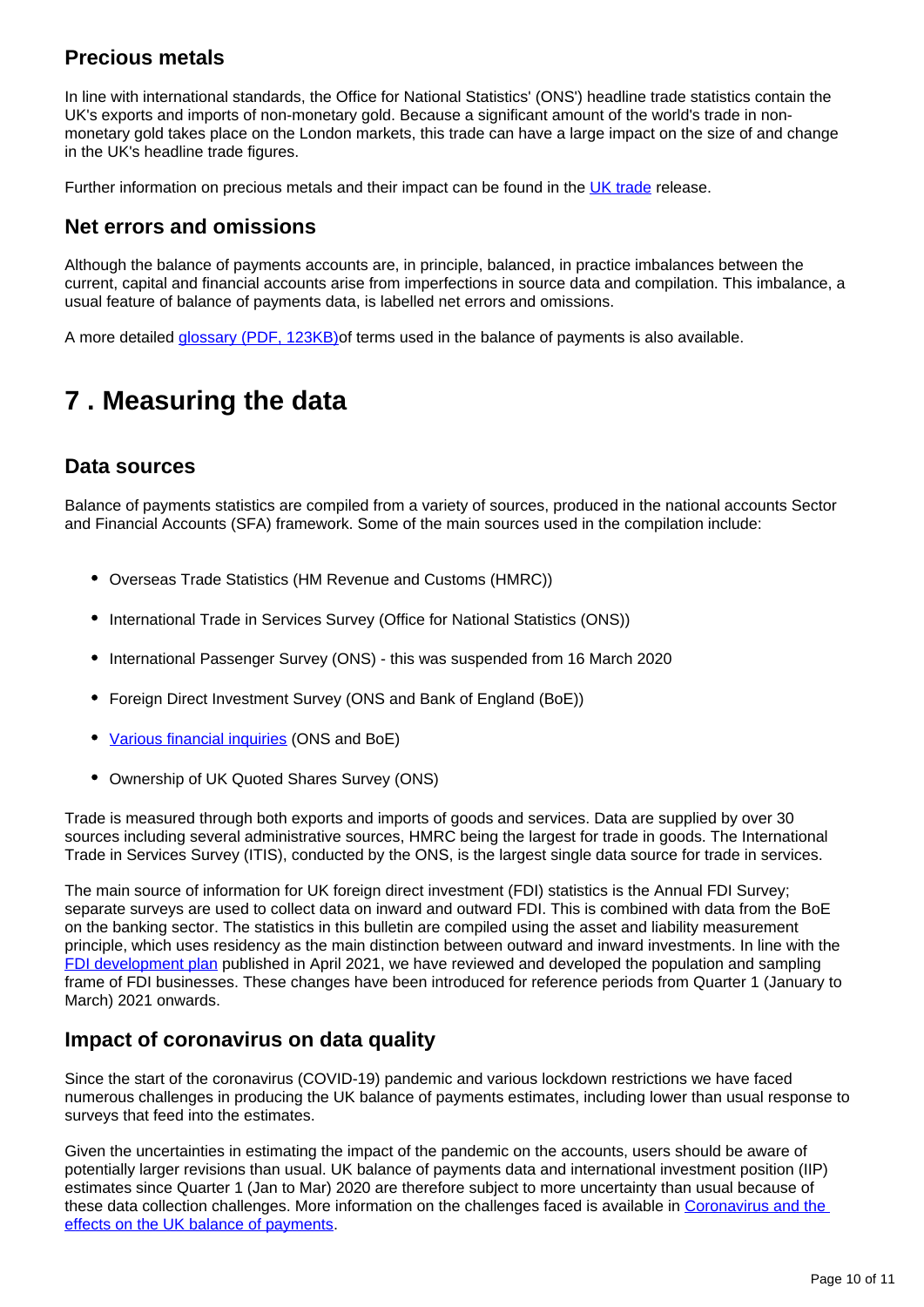## <span id="page-10-0"></span>**8 . Strengths and limitations**

## **Quality and methodology**

More quality and methodology information on strengths, limitations, appropriate uses, and how the data were created is available in the [Balance of payments QMI.](https://www.ons.gov.uk/economy/nationalaccounts/balanceofpayments/methodologies/balanceofpaymentsqmi)

We will continue to produce our UK Balance of payments statistics in line with the UK Statistics Authority's Code [of Practice for Statistics](https://code.statisticsauthority.gov.uk/) and in accordance with internationally agreed statistical guidance and standards. This is based on the International Monetary Fund's (IMF's) [Balance of Payments Manual sixth edition \(BPM6\)](https://www.imf.org/external/pubs/ft/bop/2007/pdf/bpm6.pdf) (PDF, 3.0 MB), until those standards are updated.

## <span id="page-10-1"></span>**9 . Related links**

### [UK Economic Accounts: all data](https://www.ons.gov.uk/economy/nationalaccounts/uksectoraccounts/datasets/ukeconomicaccounts)

Dataset | Released 30 September 2021

This is released at the same time of the UK Balance of payments and provides supplementary tables for the balance of payments. The UK Economic Accounts also provides users with the perspective of the rest of world looking into the UK.

### [Developing foreign direct investment statistics: 2021](https://www.ons.gov.uk/businessindustryandtrade/internationaltrade/articles/developingforeigndirectinvestmentstatistics/2021)

Article | Released 29 April 2021

An overview of our progress on the development of foreign direct investment (FDI) statistics since 2019, and our plans for the next phase of development.

### [UK Balance of Payments, The Pink Book: 2020](https://www.ons.gov.uk/economy/nationalaccounts/balanceofpayments/bulletins/unitedkingdombalanceofpaymentsthepinkbook/previousReleases)

Bulletin | Released 30 October 2020

This is published annually and summarises the economic transactions of the UK with the rest of the world over time. It provides a more detail breakdown and analysis than the quarterly statistical bulletin.

### [Foreign direct investment involving UK companies](https://www.ons.gov.uk/economy/nationalaccounts/balanceofpayments/bulletins/foreigndirectinvestmentinvolvingukcompanies/previousReleases)

Bulletin | Released 21 December 2020

Investment of UK companies abroad (outward) and foreign companies into the UK (inward), including investment flows, positions and earnings, by country, component and industry.

[A brief introduction to the UK balance of payments \(PDF, 92KB\)](http://www.ons.gov.uk/file?uri=/economy/nationalaccounts/balanceofpayments/methodologies/balanceofpayments/anintroductiontotheukbopbpm6tcm77279821.pdf)

#### Article

This provides an overview of the concepts and coverage of the UK balance of payments using the Balance [of Payments Manual sixth edition \(BPM6\)](https://www.imf.org/external/pubs/ft/bop/2007/pdf/bpm6.pdf).

### [Understanding the UK's net international investment position](https://www.ons.gov.uk/economy/nationalaccounts/uksectoraccounts/articles/understandingtheuksnetinternationalinvestmentposition/2020-04-27)

Article | Released 27 April 2020 Analysis of the impact recent movements in price and exchange rates have had on the valuation of the UK's net international investment position.

#### [Movements in foreign exchange rates](https://www.ons.gov.uk/economy/nationalaccounts/balanceofpayments/bulletins/balanceofpayments/julytosept2016#movements-in-foreign-exchange-rates)

Bulletin | Released 31 March 2017 Overview of how these can impact the balance of payments and international investment position (IIP).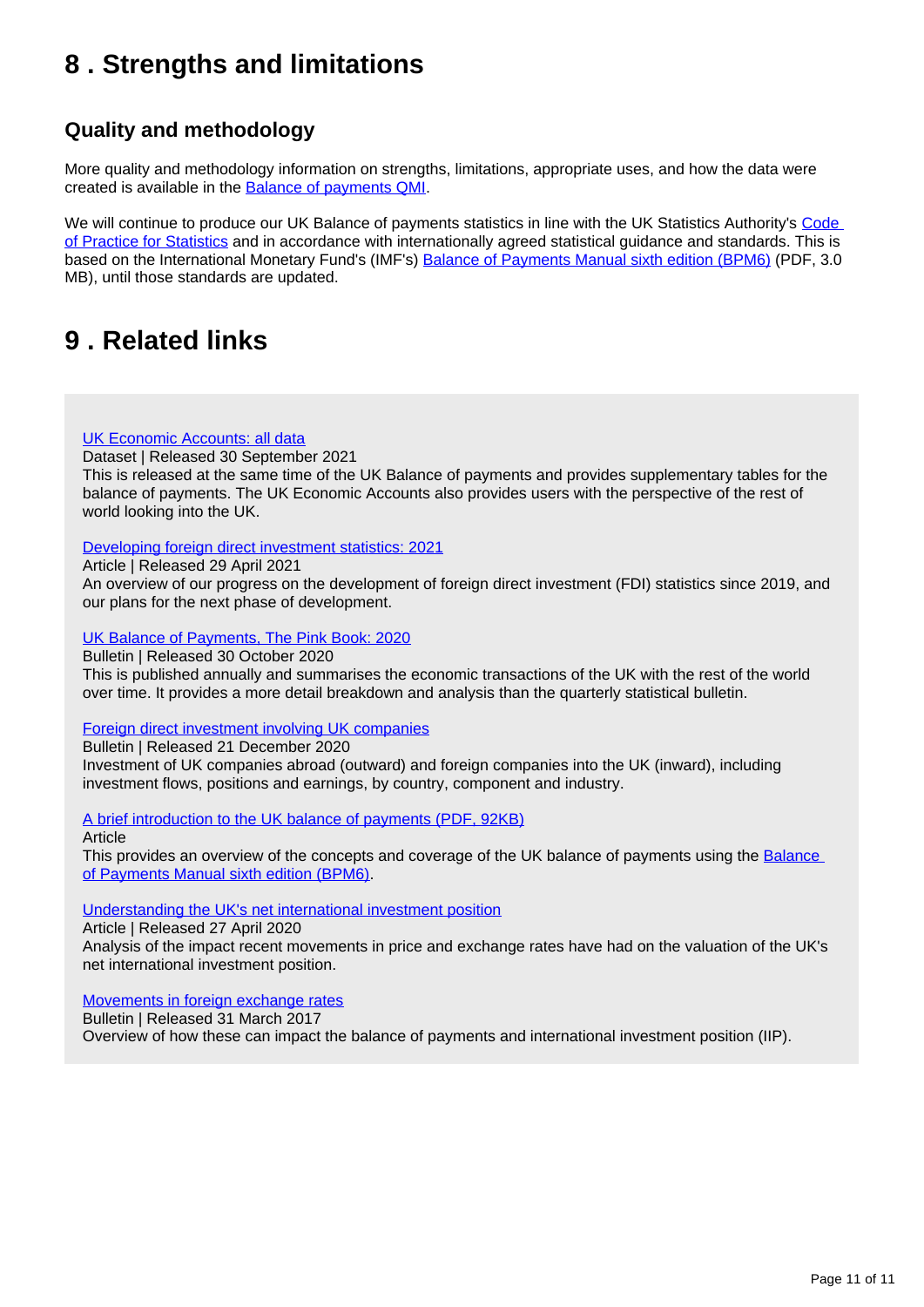

## **Balance of Payments, 2021 Q2**

#### **Index to tables**

#### Records

- A Summary of Balance of Payments
- B Current account
- **BX** Current account excluding Precious Metals
- C Current account: Transactions with the EU and non-EU countries
- D Summary of International investment position, financial account and investment account
- E Trade in goods
- F Trade in services
- G Primary income
- $H$  Secondary income
- I Capital account
- J Financial account
- $K$  International investment position
- R1 Summary of revisions since last Balance of Payments Statistical Bulletin
- R<sub>2</sub> Current account revisions since last Balance of Payments Statistical Bulletin
- R3 Revisions to international investment since last Balance of Payments Statistical Bulletin

Source: Office for National Statistics © Crown Copyright 2021

Data supplier: Balance of Payments Investment Income and Co-ordination Government Buildings Cardiff Road Newport Gwent NP20 8XG

e-mail: bop@ons.gov.uk telephone: +44 (0)1633 456106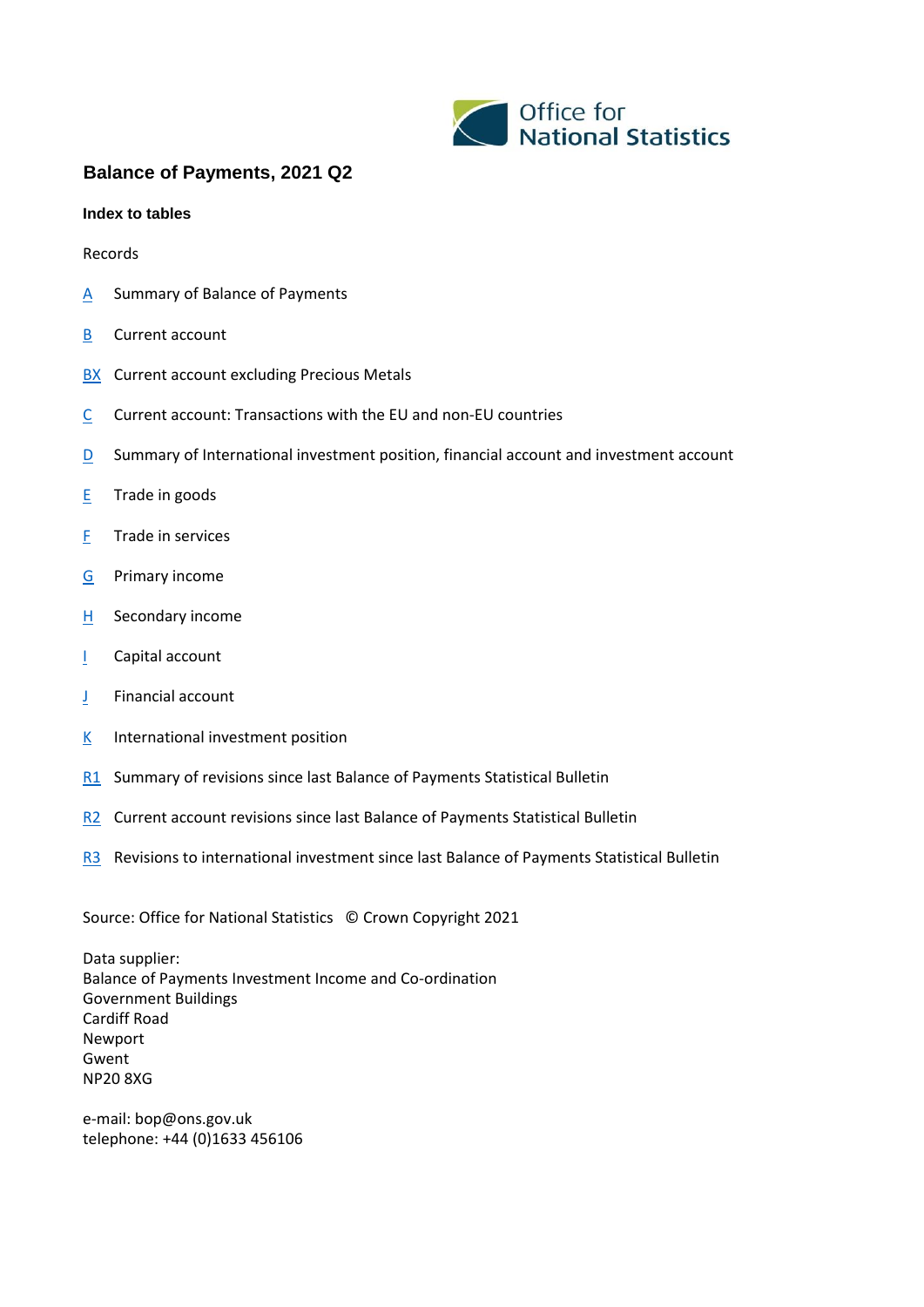| Summary of statistics for Quarter 2 (Apr to June) 2021 |                   |                                              | billion                       |                                  |
|--------------------------------------------------------|-------------------|----------------------------------------------|-------------------------------|----------------------------------|
|                                                        | Latest<br>quarter | <b>Record since</b>                          | <b>Record</b><br>highest      | <b>Record</b><br>lowest          |
| <b>Current account (net)</b>                           |                   |                                              |                               |                                  |
| Trade in goods                                         | $-£32.6$          | Largest deficit since 2021 Q1                | £1.6<br>$(1981 \ 01)$         | $-£51.6$<br>$(2019 \text{ Q1})$  |
| Trade in services                                      | £33.3             | Largest surplus since 2021 Q1                | £35.7<br>$(2020 \text{ Q4})$  | £0.0<br>$(1965 \text{ Q}3)$      |
| Primary income                                         | $-£5.5$           | Largest deficit since 2020 Q2                | £7.6<br>$(2005 \text{ Q2})$   | $-£19.0$<br>$(2015 \text{ Q}4)$  |
| Secondary income                                       | $-E3.8$           | Largest deficit since 2020 Q4                | £0.3<br>$(1982 \text{ Q1})$   | $-E8.9$<br>$(2020 \text{ Q2})$   |
| <b>Current balance</b>                                 | $-£8.6$           | Largest deficit since 2021 Q1                | £2.8<br>$(2019 \text{ Q}4)$   | $-£32.5$<br>$(2019 \text{ Q1})$  |
| <b>Capital account (net)</b>                           |                   |                                              |                               |                                  |
| Capital balance                                        | $-E0.3$           | Largest deficit since 2021 Q1                | £0.5<br>$(2007 \text{ Q4})$   | $-E1.6$<br>$(2006 \text{ Q2})$   |
| <b>Financial account (net)</b>                         |                   |                                              |                               |                                  |
| Direct Investment                                      | $-£30.0$          | Largest net inflow since 2020 Q1             | £98.5<br>$(2000 \text{ Q1})$  | $-£139.7$<br>$(2014 \text{ Q1})$ |
| Portfolio investment                                   | $-£16.8$          | Largest net inflow since 2021 Q1             | £121.0<br>$(2012 \text{ Q}3)$ | $-£191.4$<br>$(2008 \text{ Q4})$ |
| <b>Financial derivatives</b>                           | $-£17.5$          | Largest net payments since 2015 Q1           | £63.3<br>$(2008 \text{ Q1})$  | $-£96.8$<br>$(2015 \text{ Q1})$  |
| Other investment                                       | £55.7             | Largest net investment since 2021 Q1         | £129.4<br>$(2015 \text{ Q1})$ | $-£144.2$<br>$(2012 \text{ Q}3)$ |
| Reserve assets                                         | $-E2.9$           | Largest net disinvestment since 2020 Q3      | £13.1<br>$(2018 \text{ Q}4)$  | $-E6.3$<br>$(2019 \text{ Q1})$   |
| International investment position (net)                |                   |                                              |                               |                                  |
| <b>Direct investment</b>                               | $-£251.2$         | Largest net liability position recorded      | £494.2<br>$(2008 \text{ Q}4)$ | $-£251.2$<br>(2021 Q2)           |
| Portfolio investment                                   | $-£797.6$         | Largest net liability position since 2020 Q1 | £143.1<br>$(1993 \text{ Q}4)$ | $-£878.4$<br>$(2019 \text{ Q}4)$ |
| <b>Financial derivatives</b>                           | £40.7             | Largest net asset position since 2021 Q1     | £163.3<br>$(2013 \text{ Q2})$ | $-£37.6$<br>$(2007 \text{ Q1})$  |
| Other investment                                       | £305.6            | Largest net asset position since 2018 Q4     | £475.1<br>$(2018 \text{ Q}4)$ | $-£397.3$<br>$(2007 \text{ Q4})$ |
| Reserve assets                                         | £121.3            | Largest net asset position since 2021 Q1     | £140.2<br>$(2020 \text{ Q2})$ | £1.1<br>$(1970 \text{ Q}3)$      |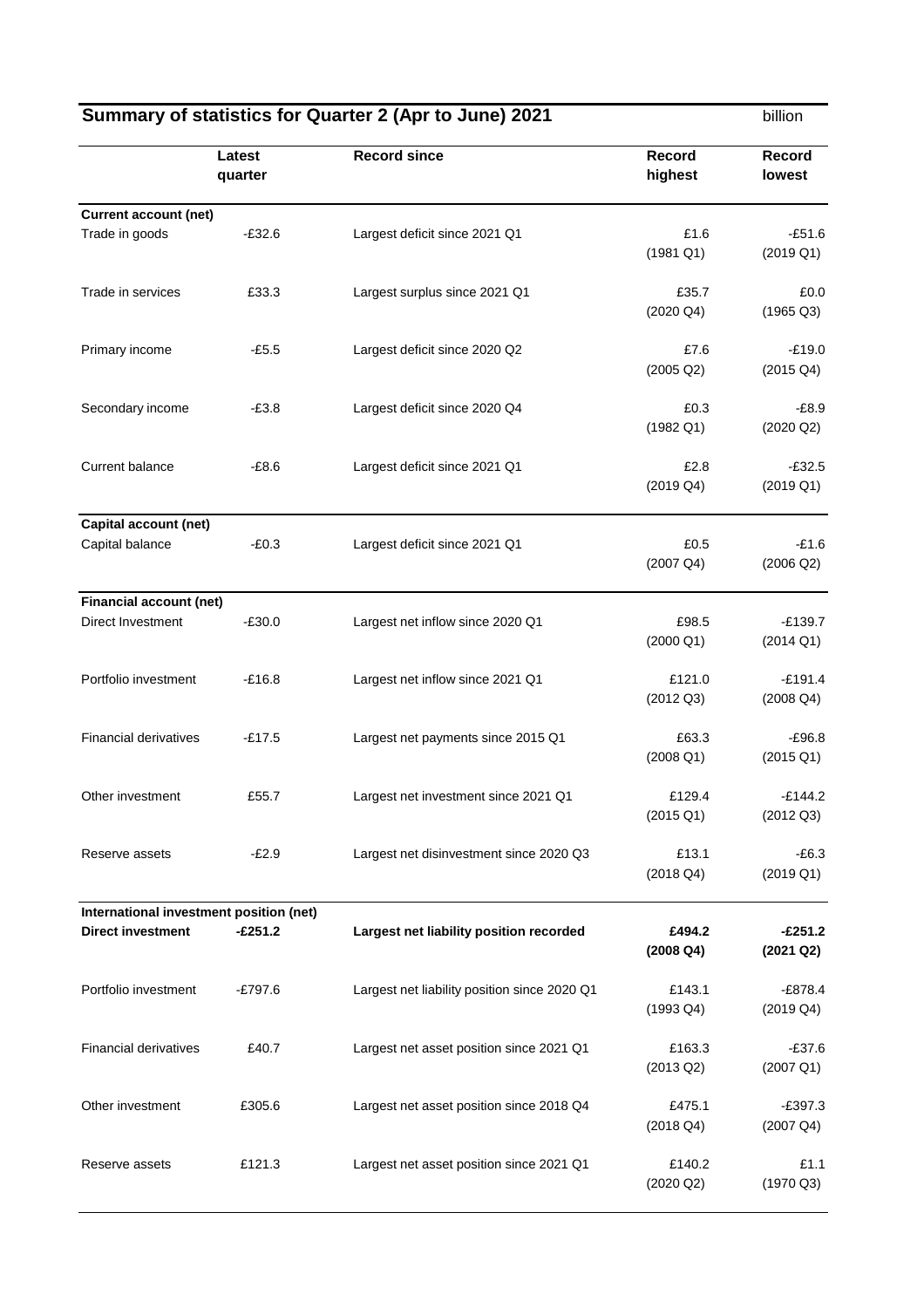## **A** Summary of balance of payments<br>**A** Balances (net transactions) **Balances (net transactions)**

|                                                                                                                |                                           |                                                  |                                          |                                                             |                                                |                                                |                                                     |                                             |                                                   |                                                   |                                                      | L IIIIIIUI                                          |
|----------------------------------------------------------------------------------------------------------------|-------------------------------------------|--------------------------------------------------|------------------------------------------|-------------------------------------------------------------|------------------------------------------------|------------------------------------------------|-----------------------------------------------------|---------------------------------------------|---------------------------------------------------|---------------------------------------------------|------------------------------------------------------|-----------------------------------------------------|
|                                                                                                                |                                           | 2019                                             | 2020                                     | 2019<br>Q2                                                  | 2019<br>Q3                                     | 2019<br>Q4                                     | 2020<br>Q1                                          | 2020<br>Q <sub>2</sub>                      | 2020<br>Q3                                        | 2020<br>Q4                                        | 2021<br>Q1                                           | 2021<br>Q <sub>2</sub>                              |
| Seasonally adjusted                                                                                            |                                           |                                                  |                                          |                                                             |                                                |                                                |                                                     |                                             |                                                   |                                                   |                                                      |                                                     |
| Current account                                                                                                |                                           |                                                  |                                          |                                                             |                                                |                                                |                                                     |                                             |                                                   |                                                   |                                                      |                                                     |
| Trade in goods and services<br>Trade in goods<br>Trade in services                                             | BOKI<br>IKBD                              | -138 214<br>117 526                              | $-128741$<br>133 021                     | $-36943$<br>28 542                                          | $-31751$<br>29 999                             | $-17967$<br>30 584                             | $-31060$<br>31 827                                  | $-15268$<br>33 042                          | $-34021$<br>32 416                                | $-48392$<br>35 736                                | $-38753$<br>34 606                                   | $-32623$<br>33 341                                  |
| Total trade                                                                                                    | IKBJ                                      | $-20688$                                         | 4 2 8 0                                  | $-8401$                                                     | $-1752$                                        | 12617                                          | 767                                                 | 17 774                                      | $-1605$                                           | $-12656$                                          | $-4147$                                              | 718                                                 |
| Primary income<br>Compensation of employees<br>Investment income<br>Other primary income                       | IJAJ<br><b>HBOM</b><br>MT5X               | $-457$<br>$-11446$<br>$-1155$                    | $-250$<br>$-29434$<br>$-2312$            | $-128$<br>$-853$<br>$-330$                                  | $-68$<br>$-5457$<br>$-298$                     | $-150$<br>$-3249$<br>$-238$                    | -38<br>$-9311$<br>$-182$                            | $-62$<br>$-14511$<br>$-581$                 | $-23$<br>$-2033$<br>$-775$                        | $-127$<br>$-3579$<br>$-774$                       | $-59$<br>$-1060$<br>14                               | $-55$<br>$-5420$<br>$\overline{\phantom{m}}$        |
| Total primary income                                                                                           | HBOJ                                      | $-13058$                                         | $-31996$                                 | $-1311$                                                     | $-5823$                                        | $-3637$                                        | $-9531$                                             | $-15154$                                    | $-2831$                                           | $-4480$                                           | $-1105$                                              | $-5475$                                             |
| Secondary income<br>General government<br>Other sectors                                                        | <b>FNSV</b><br><b>FNTC</b>                | $-23221$<br>$-3198$                              | $-25122$<br>$-3050$                      | $-5486$<br>$-925$                                           | $-6216$<br>$-527$                              | $-5405$<br>$-758$                              | $-5091$<br>$-1055$                                  | $-7951$<br>$-918$                           | $-4565$<br>$-463$                                 | $-7515$<br>$-614$                                 | $-2568$<br>$-1060$                                   | $-2780$<br>$-1068$                                  |
| Total secondary income                                                                                         | IKBP                                      | $-26419$                                         | $-28172$                                 | $-6411$                                                     | $-6743$                                        | $-6163$                                        | $-6146$                                             | $-8869$                                     | $-5028$                                           | $-8129$                                           | $-3628$                                              | $-3848$                                             |
| <b>Current balance</b>                                                                                         | HBOP                                      | $-60$ 165                                        | $-55888$                                 | $-16123$                                                    | $-14318$                                       |                                                | 2817 -14910                                         | $-6249$                                     |                                                   | $-9464 -25265$                                    | $-8880$                                              | $-8605$                                             |
| <b>Capital balance</b>                                                                                         | <b>FNVQ</b>                               | $-1322$                                          | $-2610$                                  | $-23$                                                       | -268                                           | $-934$                                         | -301                                                | $-120$                                      | $-1177$                                           | $-1012$                                           | $-508$                                               | $-305$                                              |
| Not seasonally adjusted                                                                                        |                                           |                                                  |                                          |                                                             |                                                |                                                |                                                     |                                             |                                                   |                                                   |                                                      |                                                     |
| <b>Current account</b>                                                                                         |                                           |                                                  |                                          |                                                             |                                                |                                                |                                                     |                                             |                                                   |                                                   |                                                      |                                                     |
| Trade in goods and services<br>Trade in goods<br>Trade in services                                             | LQCT<br>KTMS                              | -138 214<br>117 526                              | $-128741$<br>133 021                     | $-34923$<br>29 4 7 5                                        | $-33706$<br>25 3 34                            | $-17787$<br>35 348                             | $-30848$<br>30 556                                  | $-12506$<br>32 913                          | $-35196$<br>31 163                                | $-50$ 191<br>38 389                               | $-39196$<br>33 061                                   | $-29105$<br>33 117                                  |
| <b>Total trade</b>                                                                                             | KTMY                                      | $-20688$                                         | 4 2 8 0                                  | $-5448$                                                     | $-8372$                                        | 17561                                          | $-292$                                              | 20 407                                      | $-4033$                                           | $-11802$                                          | $-6135$                                              | 4 0 1 2                                             |
| Primary income                                                                                                 |                                           |                                                  |                                          |                                                             |                                                |                                                |                                                     |                                             |                                                   |                                                   |                                                      |                                                     |
| Compensation of employees<br>Investment income<br>Other primary income                                         | KTMP<br><b>HMBM</b><br>MT5W               | $-457$<br>$-11446$<br>$-1155$                    | $-250$<br>$-29434$<br>$-2312$            | $-126$<br>$-2902$<br>$-253$                                 | $-120$<br>$-3801$<br>$-367$                    | $-92$<br>$-5613$<br>$-269$                     | -28<br>$-4708$<br>$-182$                            | $-61$<br>$-15974$<br>$-581$                 | $-36$<br>$-694$<br>$-775$                         | $-125$<br>$-8058$<br>$-774$                       | $-57$<br>2501<br>14                                  | $-54$<br>$-7845$<br>$\overline{\phantom{0}}$        |
| Total primary income                                                                                           | <b>HMBP</b>                               | $-13058$                                         | $-31996$                                 | $-3281$                                                     | $-4288$                                        | $-5974$                                        | -4918                                               | $-16616$                                    | $-1505$                                           | $-8957$                                           | 2 4 5 8                                              | $-7899$                                             |
| Secondary income<br>General government<br>Other sectors                                                        | FJUQ<br>FJUR                              | $-23221$<br>$-3198$                              | $-25122$<br>$-3050$                      | $-4878$<br>$-923$                                           | $-5454$<br>$-514$                              | $-5751$<br>$-777$                              | $-6026$<br>$-1055$                                  | $-7335$<br>$-919$                           | $-4247$<br>$-458$                                 | $-7514$<br>$-618$                                 | $-2534$<br>$-1061$                                   | $-2622$<br>$-1069$                                  |
| Total secondary income                                                                                         | <b>KTNF</b>                               | $-26419$                                         | $-28172$                                 | $-5801$                                                     | $-5968$                                        | $-6528$                                        | $-7081$                                             | -8 254                                      | -4 705                                            | -8 132                                            | $-3595$                                              | $-3691$                                             |
| <b>Current balance</b>                                                                                         | HBOG                                      | $-60$ 165                                        |                                          | $-55888 - 14530 - 18628$                                    |                                                |                                                | 5 059 -12 291                                       |                                             | $-4463 -10243 -28891$                             |                                                   | $-7272$                                              | $-7578$                                             |
| Capital balance                                                                                                | FKMJ                                      | $-1322$                                          | $-2610$                                  | $-23$                                                       | -268                                           | $-934$                                         | -301                                                | $-120$                                      | $-1177$                                           | $-1012$                                           | $-508$                                               | $-305$                                              |
| Financial account <sup>1</sup>                                                                                 |                                           |                                                  |                                          |                                                             |                                                |                                                |                                                     |                                             |                                                   |                                                   |                                                      |                                                     |
| Direct investment<br>Portfolio investment<br>Financial derivatives (net)<br>Other investment<br>Reserve assets | -MU7M<br>-HHZD<br>-ZPNN<br>-HHYR<br>-LTCV | $-40375$<br>29 947<br>8877<br>$-67828$<br>$-872$ | $-3357$<br>30 383<br>$-36357$<br>$-2582$ | $-65174 -18976$<br>15 167<br>$-1925$<br>$-17255$<br>$-4616$ | -24 452<br>$-75053 -18411$<br>41 070<br>$-247$ | $-5565$<br>26 182 -12 117<br>40 28 2<br>10 261 | $-32595$<br>$-63814$<br>19 978<br>70 664<br>$-3259$ | $-3847$<br>18726<br>4912<br>$-27569$<br>502 | $-1186$<br>4 2 0 5<br>9824<br>$-21632$<br>$-5817$ | $-27546$<br>37 526<br>$-4331$<br>$-57820$<br>5992 | $-1876$<br>–111 466<br>$-3232$<br>102 145<br>$-1580$ | –30 018<br>-16 824<br>$-17522$<br>55 731<br>$-2930$ |
| <b>Net financial transactions</b>                                                                              | -HBNT                                     | $-70251$                                         |                                          | $-77087 -27605 -32500$                                      |                                                | 14 450                                         | $-9026$                                             |                                             | $-7276 -14606 -46179$                             |                                                   |                                                      | $-16009$ $-11563$                                   |
| Net errors and omissions <sup>2</sup>                                                                          | HHDH                                      | $-8764$                                          |                                          | $-18589 -13052 -13604$                                      |                                                | 10 3 25                                        | 3566                                                | $-2693$                                     |                                                   | $-3186 -16276$                                    | $-8229$                                              | $-3680$                                             |

£ million

1 **When downloading data from the Pink Book dataset users should reverse the sign of series that have an identifier that is prefixed with a minus sign.**

2 This series represents net errors and omissions in the balance of payments accounts. It is the converse of the current and capital balances (HBOG and FKMJ) and net financial account transactions (HBNT) and is required to balance these three accounts, not seasonally adjusted.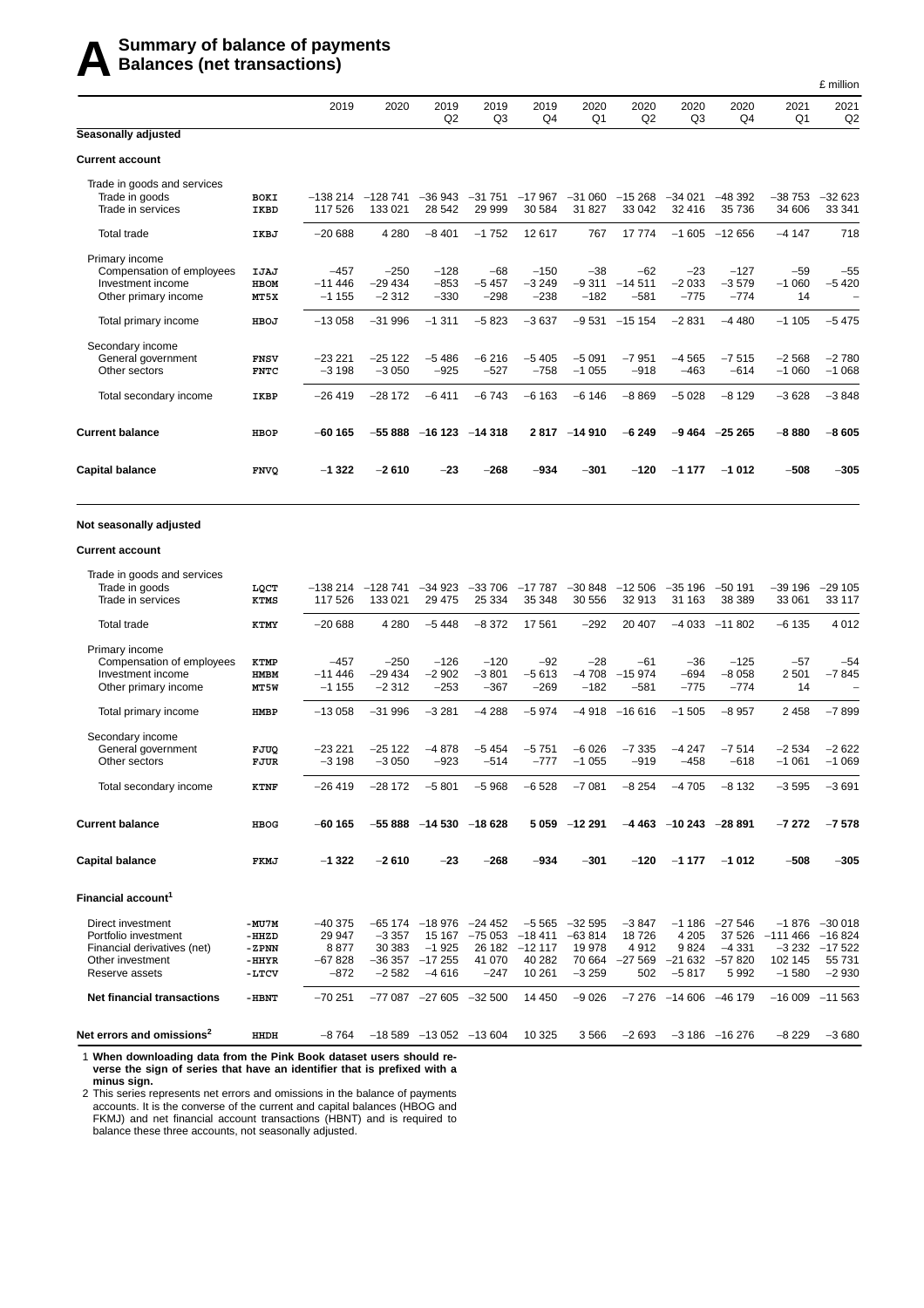# **BCurrent account Seasonally adjusted**

|                                                                                          |                             |                               |                                                                                                                            |                          |                            |                                 |                      |                                    |                            |                             |                                                                                 | £ million              |
|------------------------------------------------------------------------------------------|-----------------------------|-------------------------------|----------------------------------------------------------------------------------------------------------------------------|--------------------------|----------------------------|---------------------------------|----------------------|------------------------------------|----------------------------|-----------------------------|---------------------------------------------------------------------------------|------------------------|
|                                                                                          |                             | 2019                          | 2020                                                                                                                       | 2019<br>Q <sub>2</sub>   | 2019<br>Q3                 | 2019<br>Q4                      | 2020<br>Q1           | 2020<br>Q <sub>2</sub>             | 2020<br>Q3                 | 2020<br>Q4                  | 2021<br>Q1                                                                      | 2021<br>Q <sub>2</sub> |
| <b>Credits</b>                                                                           |                             |                               |                                                                                                                            |                          |                            |                                 |                      |                                    |                            |                             |                                                                                 |                        |
| Exports of goods and services<br>Exports of goods<br>Exports of services                 | <b>BOKG</b><br>IKBB         | 371 955<br>327 295            | 308 679<br>292 294                                                                                                         | 86 879<br>80 457         | 93 455<br>83 574           | 101 072<br>85 261               | 82 471<br>79 462     | 72 435<br>69816                    | 73 265<br>69 475           | 80 508<br>73 541            | 73 058<br>70 555                                                                | 83 925<br>69712        |
| Total exports of goods and services IKBH                                                 |                             | 699 250                       |                                                                                                                            | 600 973 167 336          | 177 029                    |                                 |                      | 186 333 161 933 142 251 142 740    |                            |                             | 154 049 143 613 153 637                                                         |                        |
| Primary income<br>Compensation of employees<br>Investment income<br>Other primary income | IJAH<br>HBOK<br>MT5T        | 1 3 3 6<br>214 140<br>2 1 8 8 | 567<br>134 336<br>585                                                                                                      | 338<br>57 854<br>541     | 377<br>52 301<br>541       | 335<br>48 301<br>541            | 295<br>42 285<br>541 | 60<br>21 959<br>15                 | 134<br>35 128<br>15        | 78<br>34 964<br>14          | 93<br>42 790<br>14                                                              | 108<br>39 1 26         |
| Total primary income                                                                     | HBOH                        | 217 664                       | 135 488                                                                                                                    | 58 733                   | 53 219                     | 49 177                          | 43 121               | 22 034                             | 35 277                     | 35 056                      | 42 897                                                                          | 39 234                 |
| Secondary income<br>Central government<br>Other sectors                                  | FHDM<br>FHIB                | 918<br>18 247                 | 395<br>16836                                                                                                               | 241<br>4507              | 218<br>4 9 4 7             | 229<br>4511                     | 132<br>4 0 9 4       | 87<br>4 1 6 5                      | 77<br>4 3 4 3              | 99<br>4 2 3 4               | 68<br>4 1 2 8                                                                   | 72<br>4 1 4 1          |
| Total secondary income                                                                   | IKBN                        | 19 165                        | 17 231                                                                                                                     | 4748                     | 5 1 6 5                    | 4740                            | 4 2 2 6              | 4 2 5 2                            | 4 4 2 0                    | 4 3 3 3                     | 4 1 9 6                                                                         | 4 2 1 3                |
| Total                                                                                    | <b>HBON</b>                 | 936 079                       |                                                                                                                            |                          |                            |                                 |                      |                                    |                            |                             | 753 692 230 817 235 413 240 250 209 280 168 537 182 437 193 438 190 706 197 084 |                        |
| <b>Debits</b>                                                                            |                             |                               |                                                                                                                            |                          |                            |                                 |                      |                                    |                            |                             |                                                                                 |                        |
| Imports of goods and services<br>Imports of goods<br>Imports of services                 | BOKH<br>IKBC                | 510 169<br>209 769            | 437 420<br>159 273                                                                                                         | 123 822<br>51 915        | 125 206<br>53 575          | 119 039<br>54 677               | 113 531<br>47 635    | 87 703<br>36774                    | 107 286<br>37 059          | 37 805                      | 128 900 111 811 116 548<br>35 949                                               | 36 371                 |
| Total imports of goods and services                                                      | IKBI                        | 719 938                       | 596 693                                                                                                                    |                          |                            | 175 737 178 781 173 716 161 166 |                      |                                    | 124 477 144 345            |                             | 166 705 147 760 152 919                                                         |                        |
| Primary income<br>Compensation of employees<br>Investment income<br>Other primary income | IJAI<br><b>HBOL</b><br>MT5V | 1793<br>225 586<br>3 3 4 3    | 817<br>163770<br>2897                                                                                                      | 466<br>58 707<br>871     | 445<br>57 758<br>839       | 485<br>51 550<br>779            | 333<br>51 596<br>723 | 122<br>36 470<br>596               | 157<br>37 161<br>790       | 205<br>38 543<br>788        | 152<br>43 850<br>$\overline{\phantom{0}}$                                       | 163<br>44 546          |
| Total primary income                                                                     | HBOI                        | 230 722                       | 167 484                                                                                                                    | 60 044                   | 59 042                     | 52 814                          | 52 652               | 37 188                             | 38 108                     | 39 536                      | 44 002                                                                          | 44 709                 |
| Secondary income<br>Central government<br>Other sectors                                  | FLUD<br>FLUZ                | 24 139<br>21 445              | 25 517<br>19886                                                                                                            | 5727<br>5 4 3 2          | 6434<br>5474               | 5 6 3 4<br>5 2 6 9              | 5 2 2 3<br>5 1 4 9   | 8038<br>5083                       | 4 6 4 2<br>4 8 0 6         | 7614<br>4848                | 2636<br>5 1 8 8                                                                 | 2852<br>5 2 0 9        |
| Total secondary income                                                                   | IKBO                        | 45 584                        | 45 403                                                                                                                     | 11 159                   | 11 908                     | 10 903                          | 10 372               | 13 121                             | 9448                       | 12 4 62                     | 7824                                                                            | 8 0 6 1                |
| Total                                                                                    | <b>HBOO</b>                 | 996 244                       | 809 580                                                                                                                    | 246 940                  | 249 731                    |                                 |                      | 237 433 224 190 174 786            | 191 901                    |                             | 218 703 199 586                                                                 | 205 689                |
| <b>Balances</b>                                                                          |                             |                               |                                                                                                                            |                          |                            |                                 |                      |                                    |                            |                             |                                                                                 |                        |
| Trade in goods and services<br>Trade in goods<br>Irade in services                       | BOKI<br>IKBD                | 117 526                       | $-138$ 214 $-128$ 741 $-36$ 943 $-31$ 751 $-17$ 967 $-31$ 060 $-15$ 268 $-34$ 021 $-48$ 392 $-38$ 753 $-32$ 623<br>133 021 | 28 542                   | 59 999                     | 30 584                          | 31827                | 33 042                             | 32 416                     | 35 736                      | 34 606                                                                          | 33 341                 |
| Total trade in goods and services                                                        | IKBJ                        | $-20688$                      | 4 2 8 0                                                                                                                    | $-8401$                  | $-1752$                    | 12 617                          | 767                  | 17 774                             |                            | $-1605 -12656$              | $-4147$                                                                         | 718                    |
| Primary income<br>Compensation of employees<br>Investment income<br>Other primary income | IJAJ<br>HBOM<br>MT5X        | $-457$<br>$-11446$<br>$-1155$ | $-250$<br>$-29434$<br>$-2312$                                                                                              | $-128$<br>-853<br>$-330$ | $-68$<br>$-5457$<br>$-298$ | $-150$<br>$-3249$<br>$-238$     | $-38$<br>$-182$      | $-62$<br>$-9311 - 14511$<br>$-581$ | $-23$<br>$-2033$<br>$-775$ | $-127$<br>$-3579$<br>$-774$ | -59<br>$-1060$<br>14                                                            | $-55$<br>$-5420$       |
| Total primary income                                                                     | HBOJ                        | $-13058$                      | $-31996$                                                                                                                   | $-1311$                  | $-5823$                    | $-3637$                         |                      | $-9531 -15154$                     | $-2831$                    | $-4480$                     | $-1105$                                                                         | $-5475$                |
| Secondary income<br>Central government<br>Other sectors                                  | <b>FNSV</b><br><b>FNTC</b>  | $-23221$<br>$-3198$           | -25 122<br>$-3050$                                                                                                         | $-5486$<br>$-925$        | $-6216$<br>$-527$          | $-5405$<br>$-758$               | $-5091$<br>$-1055$   | $-7951$<br>$-918$                  | $-4565$<br>$-463$          | $-7515$<br>$-614$           | $-2568$<br>$-1060$                                                              | $-2780$<br>$-1068$     |
| Total secondary income                                                                   | IKBP                        | $-26419$                      | $-28172$                                                                                                                   | $-6411$                  | $-6743$                    | $-6163$                         | $-6146$              | $-8869$                            | $-5028$                    | $-8129$                     | $-3628$                                                                         | $-3848$                |
| <b>Current balance</b>                                                                   | HBOP                        | $-60$ 165                     |                                                                                                                            | $-55888 - 16123 - 14318$ |                            |                                 | 2817 -14910          | $-6249$                            |                            | $-9464 -25265$              | $-8880$                                                                         | $-8605$                |
| Balances as a percentage of GDP <sup>1</sup>                                             |                             |                               |                                                                                                                            |                          |                            |                                 |                      |                                    |                            |                             |                                                                                 |                        |
| Trade in goods and services<br>Trade in goods<br>Trade in services                       | D28J<br>D28K                | $-6.1$<br>5.2                 | $-6.0$<br>6.2                                                                                                              | $-6.6$<br>5.1            | $-5.6$<br>5.3              | $-3.2$<br>5.4                   | $-5.5$<br>5.7        | $-3.1$<br>6.7                      | $-6.2$<br>5.9              | $-8.7$<br>6.4               | $-6.9$<br>6.2                                                                   | -5.6<br>5.8            |
| Total trade in goods and services                                                        | D28L                        | $-0.9$                        | 0.2                                                                                                                        | $-1.5$                   | $-0.3$                     | 2.2                             | 0.1                  | 3.6                                | $-0.3$                     | $-2.3$                      | $-0.7$                                                                          | 0.1                    |
| Total primary income                                                                     | D28M                        | $-0.6$                        | $-1.5$                                                                                                                     | $-0.2$                   | $-1.0$                     | -0.6                            | $-1.7$               | $-3.1$                             | $-0.5$                     | $-0.8$                      | $-0.2$                                                                          | $-0.9$                 |
| Total secondary income                                                                   | D28N                        | $-1.2$                        | $-1.3$                                                                                                                     | $-1.1$                   | $-1.2$                     | $-1.1$                          | $-1.1$               | $-1.8$                             | $-0.9$                     | $-1.5$                      | $-0.6$                                                                          | $-0.7$                 |
| Current balance as percentage of GDP                                                     | AA6H                        | $-2.7$                        | $-2.6$                                                                                                                     | $-2.9$                   | $-2.5$                     | 0.5                             | $-2.6$               | $-1.3$                             | $-1.7$                     | $-4.6$                      | $-1.6$                                                                          | $-1.5$                 |

1 Using series YBHA: GDP at current market prices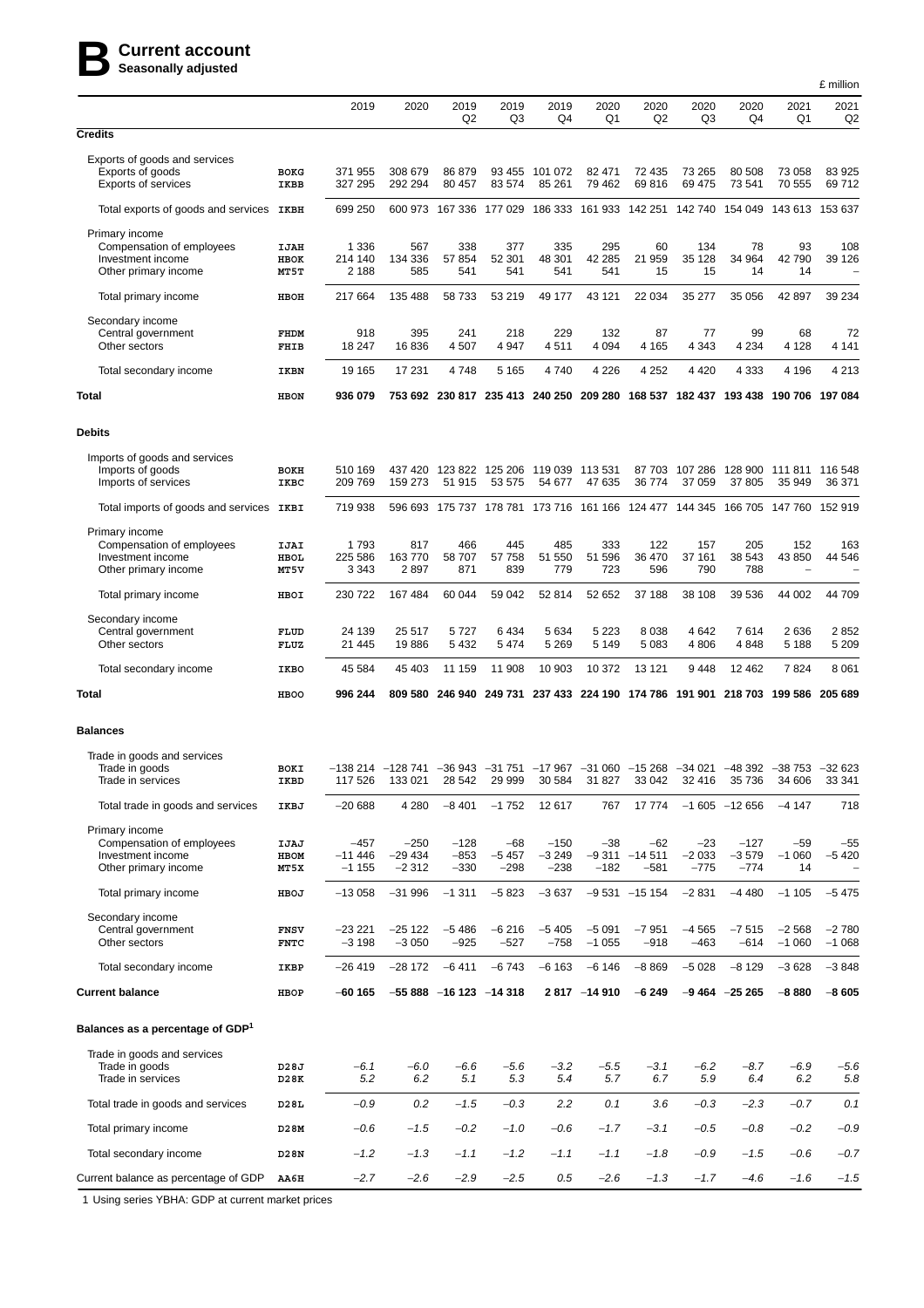# **BX Current account excluding precious metals<sup>1</sup> Seasonally adjusted**

|                                                                                                                          |                            |                                                                                                                            |                                                                                 |                            |                                                   |                             |                      |                                    |                                                                                 |                             |                          | £ million          |
|--------------------------------------------------------------------------------------------------------------------------|----------------------------|----------------------------------------------------------------------------------------------------------------------------|---------------------------------------------------------------------------------|----------------------------|---------------------------------------------------|-----------------------------|----------------------|------------------------------------|---------------------------------------------------------------------------------|-----------------------------|--------------------------|--------------------|
|                                                                                                                          |                            | 2019                                                                                                                       | 2020                                                                            | 2019<br>Q <sub>2</sub>     | 2019<br>Q3                                        | 2019<br>Q4                  | 2020<br>Q1           | 2020<br>Q2                         | 2020<br>Q3                                                                      | 2020<br>Q4                  | 2021<br>Q1               | 2021<br>Q2         |
| <b>Credits</b>                                                                                                           |                            |                                                                                                                            |                                                                                 |                            |                                                   |                             |                      |                                    |                                                                                 |                             |                          |                    |
| Trade exports excluding precious metals<br>Exports of goods excluding precious metals FUS7<br><b>Exports of services</b> | IKBB                       | 357446<br>327 295                                                                                                          | 297 693<br>292 294                                                              | 85 566<br>80 457           | 92 228<br>83 574                                  | 89 103<br>85 261            | 80 770<br>79 462     | 63 165<br>69816                    | 73 250<br>69 475                                                                | 80 508<br>73 541            | 73 058<br>70 555         | 82 255<br>69712    |
| Total trade excluding precious metals                                                                                    | <b>FUS8</b>                | 684741                                                                                                                     |                                                                                 |                            |                                                   |                             |                      |                                    | 589 987 166 023 175 802 174 364 160 232 132 981 142 725 154 049 143 613 151 967 |                             |                          |                    |
| Primary income<br>Compensation of employees<br>Investment income<br>Other primary income                                 | IJAH<br>HBOK<br>MT5T       | 1 3 3 6<br>214 140<br>2 1 8 8                                                                                              | 567<br>134 336<br>585                                                           | 338<br>57 854<br>541       | 377<br>52 301<br>541                              | 335<br>48 301<br>541        | 295<br>42 285<br>541 | 60<br>21 959<br>15                 | 134<br>35 128<br>15                                                             | 78<br>34 964<br>14          | 93<br>42 790<br>14       | 108<br>39 1 26     |
| Total primary income                                                                                                     | HBOH                       | 217 664                                                                                                                    | 135 488                                                                         | 58 733                     | 53 219                                            | 49 177                      | 43 121               | 22 0 34                            | 35 277                                                                          | 35 056                      | 42 897                   | 39 234             |
| Secondary income<br>Central government<br>Other sectors                                                                  | FHDM<br>FHIB               | 918<br>18 247                                                                                                              | 395<br>16836                                                                    | 241<br>4 5 0 7             | 218<br>4 9 4 7                                    | 229<br>4511                 | 132<br>4 0 9 4       | 87<br>4 1 6 5                      | 77<br>4 3 4 3                                                                   | 99<br>4 2 3 4               | 68<br>4 1 2 8            | 72<br>4 1 4 1      |
| Total secondary income                                                                                                   | IKBN                       | 19 165                                                                                                                     | 17 231                                                                          | 4748                       | 5 1 6 5                                           | 4740                        | 4 2 2 6              | 4 2 5 2                            | 4 4 2 0                                                                         | 4 3 3 3                     | 4 1 9 6                  | 4 2 1 3            |
| Total excluding precious metals                                                                                          | <b>FUS9</b>                | 921 570                                                                                                                    | 742 706 229 504 234 186 228 281 207 579 159 267 182 422 193 438 190 706 195 414 |                            |                                                   |                             |                      |                                    |                                                                                 |                             |                          |                    |
| <b>Debits</b>                                                                                                            |                            |                                                                                                                            |                                                                                 |                            |                                                   |                             |                      |                                    |                                                                                 |                             |                          |                    |
| Trade imports excluding precious metals<br>Imports of goods excluding precious metals FUT2<br>Imports of services        | IKBC                       | 494 464<br>209 769                                                                                                         | 159 273                                                                         | 51 915                     | 428 568 121 319 122 908 119 039 111 686<br>53 575 | 54 677                      | 47 635               | 36 774                             | 87 703 106 776 122 403 104 086 116 449<br>37 059                                | 37 805                      | 35 949                   | 36 371             |
| Total trade excluding precious metals                                                                                    | FUT3                       | 704 233                                                                                                                    |                                                                                 |                            |                                                   |                             |                      |                                    | 587 841 173 234 176 483 173 716 159 321 124 477 143 835 160 208 140 035 152 820 |                             |                          |                    |
| Primary income<br>Compensation of employees<br>Investment income<br>Other primary income                                 | IJAI<br>HBOL<br>MT5V       | 1793<br>225 586<br>3 3 4 3                                                                                                 | 817<br>163770<br>2897                                                           | 466<br>58 707<br>871       | 445<br>57 758<br>839                              | 485<br>51 550<br>779        | 333<br>51 596<br>723 | 122<br>36 470<br>596               | 157<br>37 161<br>790                                                            | 205<br>38 543<br>788        | 152<br>43 850            | 163<br>44 546      |
| Total primary income                                                                                                     | HBOI                       | 230 722                                                                                                                    | 167 484                                                                         | 60 044                     | 59 042                                            | 52 814                      | 52 652               | 37 188                             | 38 108                                                                          | 39 536                      | 44 002                   | 44709              |
| Secondary income<br>Central government<br>Other sectors                                                                  | FLUD<br>FLUZ               | 24 139<br>21 4 4 5                                                                                                         | 25 517<br>19886                                                                 | 5727<br>5 4 3 2            | 6434<br>5 4 7 4                                   | 5 6 3 4<br>5 2 6 9          | 5 2 2 3<br>5 1 4 9   | 8038<br>5 0 8 3                    | 4 642<br>4 806                                                                  | 7614<br>4848                | 2636<br>5 1 8 8          | 2852<br>5 2 0 9    |
| Total secondary income                                                                                                   | IKBO                       | 45 5 84                                                                                                                    | 45 403                                                                          | 11 159                     | 11 908                                            | 10 903                      | 10 372               | 13 1 21                            | 9448                                                                            | 12 4 62                     | 7824                     | 8 0 6 1            |
| <b>Total excluding precious metals</b>                                                                                   | FUT4                       | 980 539                                                                                                                    |                                                                                 |                            |                                                   |                             |                      |                                    | 800 728 244 437 247 433 237 433 222 345 174 786 191 391 212 206 191 861 205 590 |                             |                          |                    |
| <b>Balances</b>                                                                                                          |                            |                                                                                                                            |                                                                                 |                            |                                                   |                             |                      |                                    |                                                                                 |                             |                          |                    |
| Trade excluding precious metals<br>Trade in goods excluding precious metals<br>Trade in services                         | <b>FUT5</b><br>IKBD        | $-137$ 018 $-130$ 875 $-35$ 753 $-30$ 680 $-29$ 936 $-30$ 916 $-24$ 538 $-33$ 526 $-41$ 895 $-31$ 028 $-34$ 194<br>117 526 | 133 021                                                                         | 28 542                     | 29 999                                            | 30 584                      | 31 827               | 33 042                             | 32 416                                                                          | 35 736                      | 34 606                   | 33 341             |
| Total trade excluding precious metals                                                                                    | FUT6                       | $-19492$                                                                                                                   | 2 1 4 6                                                                         | $-7211$                    | $-681$                                            | 648                         | 911                  | 8504                               |                                                                                 | $-1110 - 6159$              | 3578                     | $-853$             |
| Primary income<br>Compensation of employees<br>Investment income<br>Other primary income                                 | IJAJ<br>HBOM<br>MT5X       | $-457$<br>$-11446$<br>$-1155$                                                                                              | $-250$<br>$-29434$<br>$-2312$                                                   | $-128$<br>$-853$<br>$-330$ | $-68$<br>$-5457$<br>-298                          | $-150$<br>$-3249$<br>$-238$ | $-38$<br>$-182$      | $-62$<br>$-9311 - 14511$<br>$-581$ | $-23$<br>$-2033$<br>$-775$                                                      | $-127$<br>$-3579$<br>$-774$ | $-59$<br>$-1060$<br>14   | $-55$<br>$-5420$   |
| Total primary income                                                                                                     | HBOJ                       | $-13058$                                                                                                                   | $-31996$                                                                        | $-1311$                    | $-5823$                                           | $-3637$                     |                      | $-9531 - 15154$                    | $-2831$                                                                         | $-4480$                     | $-1105$                  | $-5475$            |
| Secondary income<br>Central government<br>Other sectors                                                                  | <b>FNSV</b><br><b>FNTC</b> | $-23221$<br>$-3198$                                                                                                        | $-25122$<br>$-3050$                                                             | $-5486$<br>$-925$          | $-6216$<br>-527                                   | $-5405$<br>$-758$           | $-5091$<br>$-1055$   | $-7951$<br>$-918$                  | $-4565$<br>$-463$                                                               | $-7515$                     | $-2568$<br>$-614 - 1060$ | $-2780$<br>$-1068$ |
| Total secondary income                                                                                                   | IKBP                       | $-26419$                                                                                                                   | $-28172$ $-6411$ $-6743$ $-6163$                                                |                            |                                                   |                             | $-6146$              | $-8869$                            | $-5028$                                                                         | $-8129$                     | $-3628$                  | $-3848$            |
| <b>Current balance excluding precious metals</b>                                                                         | FUT7                       | $-58969$                                                                                                                   |                                                                                 |                            |                                                   |                             |                      |                                    | $-58022 -14933 -13247 -9152 -14766 -15519 -8969 -18768 -1155 -10176$            |                             |                          |                    |
| Balances as a percentage of GDP <sup>2</sup>                                                                             |                            |                                                                                                                            |                                                                                 |                            |                                                   |                             |                      |                                    |                                                                                 |                             |                          |                    |
| Trade excluding precious metals<br>Trade in goods excluding precious metals<br>Trade in services                         | <b>FUT8</b><br>D28K        | $-6.1$<br>5.2                                                                                                              | $-6.1$<br>6.2                                                                   | $-6.4$<br>5.1              | $-5.4$<br>5.3                                     | $-5.3$<br>5.4               | $-5.5$<br>5.7        | $-5.0$<br>6.7                      | $-6.1$<br>5.9                                                                   | $-7.5$<br>6.4               | $-5.5$<br>6.2            | $-5.9$<br>5.8      |
| Total trade excluding precious metals                                                                                    | FUT9                       | $-0.9$                                                                                                                     | 0.1                                                                             | $-1.3$                     | $-0.1$                                            | 0.1                         | 0.2                  | 1.7                                | $-0.2$                                                                          | $-1.1$                      | 0.6                      | $-0.1$             |
| Total primary income                                                                                                     | D28M                       | $-0.6$                                                                                                                     | $-1.5$                                                                          | $-0.2$                     | $-1.0$                                            | $-0.6$                      | $-1.7$               | $-3.1$                             | $-0.5$                                                                          | $-0.8$                      | $-0.2$                   | $-0.9$             |
| Total secondary income                                                                                                   | D28N                       | $-1.2$                                                                                                                     | $-1.3$                                                                          | $-1.1$                     | $-1.2$                                            | $-1.1$                      | $-1.1$               | $-1.8$                             | $-0.9$                                                                          | $-1.5$                      | $-0.6$                   | $-0.7$             |
| Current balance excluding precious<br>metals as percentage of GDP                                                        | FUU2                       | $-2.6$                                                                                                                     | $-2.7$                                                                          | $-2.7$                     | $-2.3$                                            | $-1.6$                      | $-2.6$               | $-3.2$                             | $-1.6$                                                                          | $-3.4$                      | $-0.2$                   | $-1.8$             |

1 Precious metals includes: Non-Monetary Gold (NMG), Platinum, Palladium

and Silver

2 Using series YBHA: GDP at current market prices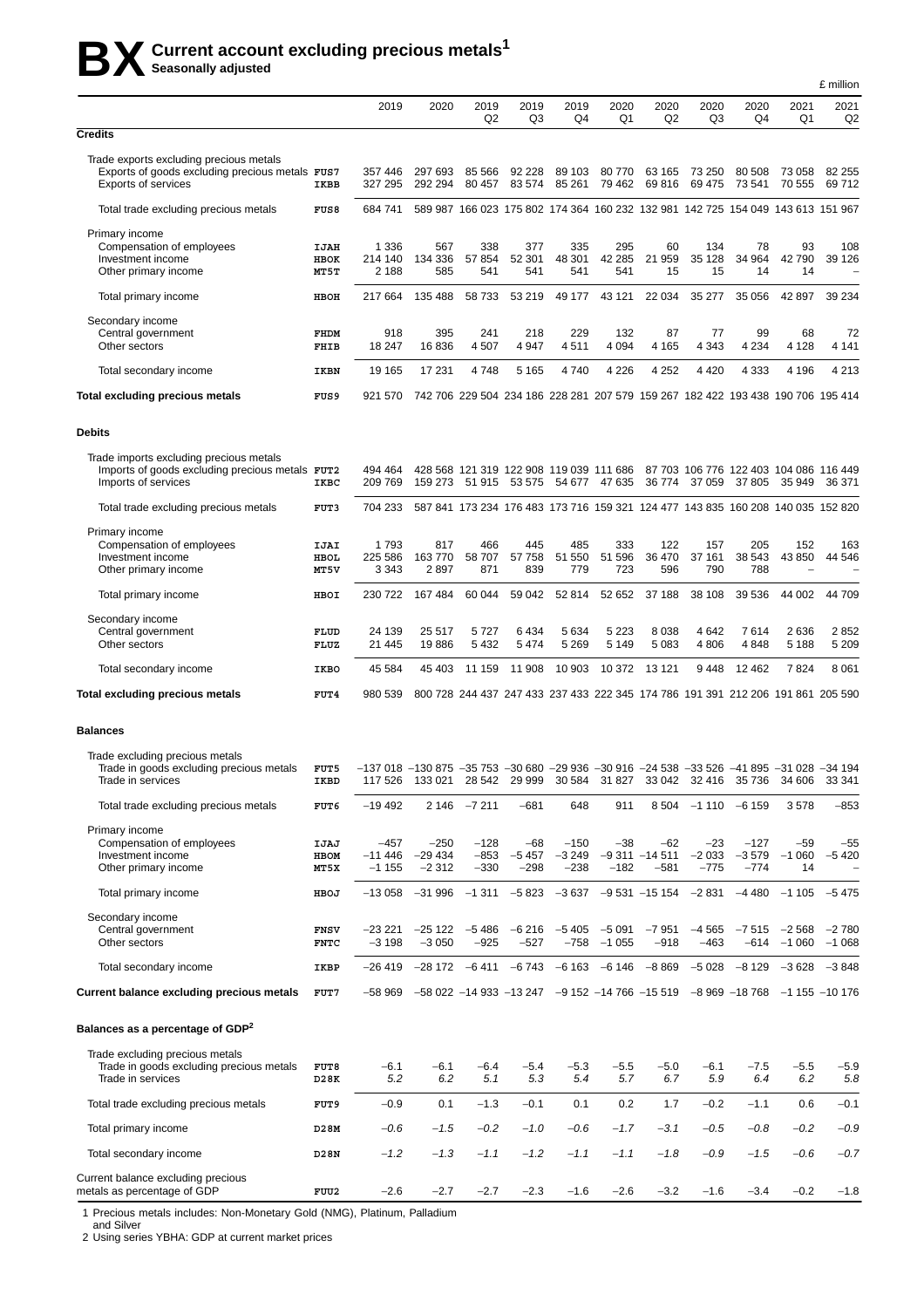|                                                  |      |                                                                                                     |                  |                                                  |                        |                        |                        |                        |                        |                                                                                         |                        | £ million  |
|--------------------------------------------------|------|-----------------------------------------------------------------------------------------------------|------------------|--------------------------------------------------|------------------------|------------------------|------------------------|------------------------|------------------------|-----------------------------------------------------------------------------------------|------------------------|------------|
|                                                  |      | 2019                                                                                                | 2020             | 2019<br>Q2                                       | 2019<br>Q <sub>3</sub> | 2019<br>Q <sub>4</sub> | 2020<br>Q <sub>1</sub> | 2020<br>Q <sub>2</sub> | 2020<br>Q <sub>3</sub> | 2020<br>Q <sub>4</sub>                                                                  | 2021<br>Q <sub>1</sub> | 2021<br>Q2 |
| Transactions with the European Union 1,2,3       |      |                                                                                                     |                  |                                                  |                        |                        |                        |                        |                        |                                                                                         |                        |            |
| <b>Credits</b>                                   |      |                                                                                                     |                  |                                                  |                        |                        |                        |                        |                        |                                                                                         |                        |            |
| Exports of goods <sup>6</sup>                    | L87S |                                                                                                     | 170 733 146 595  | 40 866                                           | 42 460                 | 41 589                 | 38 797                 | 31 159                 | 35 826                 | 40 813                                                                                  | 32 845                 | 40 731     |
| Exports of services <sup>6</sup>                 | L854 |                                                                                                     | 122 376 104 723  | 30 527                                           | 31 084                 | 31 854                 | 28 638                 | 25 060                 | 24 730                 | 26 29 5                                                                                 | 25 470                 | 25 2 31    |
| Total exports of goods and services <sup>6</sup> | L84Y |                                                                                                     | 293 109 251 318  | 71 393                                           | 73 544                 | 73 443                 | 67 435                 | 56 219                 | 60 556                 | 67 108                                                                                  | 58 315                 | 65 962     |
| Primary income                                   | L872 | 78 080                                                                                              | 56 174           | 20 108                                           | 19 990                 | 17 556                 | 16 628                 | 12 4 15                | 14 4 69                | 12 662                                                                                  | 11 613                 | 10881      |
| Secondary income                                 | L84S | 5 1 5 4                                                                                             | 4724             | 1 2 5 5                                          | 1 5 4 3                | 1 2 3 4                | 1 1 0 7                | 1 1 8 3                | 1 2 4 3                | 1 1 9 1                                                                                 | 1 1 3 8                | 1 0 8 3    |
| <b>Total</b>                                     | L873 |                                                                                                     | 376 343 312 216  | 92 756                                           | 95 077                 | 92 233                 | 85 170                 | 69 817                 | 76 268                 | 80 961                                                                                  | 71 066                 | 77926      |
| <b>Debits</b>                                    |      |                                                                                                     |                  |                                                  |                        |                        |                        |                        |                        |                                                                                         |                        |            |
| Imports of goods <sup>6</sup>                    | L87U |                                                                                                     | 269 786 232 642  | 65 334                                           | 66 908                 | 64 645                 | 59 888                 | 46 676                 | 57 968                 | 68 110                                                                                  | 50 968                 | 56 414     |
| Imports of services <sup>6</sup>                 | L868 | 100 535                                                                                             | 68 088           | 24 600                                           | 25 5 62                | 26 26 3                | 22 317                 | 15 4 63                | 14 3 29                | 15979                                                                                   | 14 049                 | 14 087     |
| Total imports of goods and services <sup>6</sup> | L864 |                                                                                                     | 370 321 300 730  | 89 934                                           | 92 470                 | 90 908                 | 82 205                 | 62 139                 | 72 297                 | 84 089                                                                                  | 65 017                 | 70 501     |
| Primary income                                   | L874 | 98 184                                                                                              | 66 612           | 25 634                                           | 24 663                 | 23 043                 | 21 511                 | 13764                  | 14 957                 | 16 380                                                                                  | 17 174                 | 19929      |
| Secondary income                                 | L85W | 17496                                                                                               | 19810            | 4018                                             | 4 4 1 9                | 4 1 5 9                | 4 4 0 3                | 6 180                  | 2870                   | 6 3 5 7                                                                                 | 460                    | 2 1 0 2    |
| <b>Total</b>                                     | L875 |                                                                                                     |                  | 486 001 387 152 119 586 121 552 118 110 108 119  |                        |                        |                        | 82 083                 |                        | 90 124 106 826                                                                          | 82 651                 | 92 532     |
| <b>Balances</b>                                  |      |                                                                                                     |                  |                                                  |                        |                        |                        |                        |                        |                                                                                         |                        |            |
| Trade in goods <sup>6</sup>                      | L87Q |                                                                                                     |                  |                                                  |                        |                        |                        |                        |                        | -99 053 -86 047 -24 468 -24 448 -23 056 -21 091 -15 517 -22 142 -27 297 -18 123 -15 683 |                        |            |
| Trade in services <sup>6</sup>                   | L86M | 21841                                                                                               | 36 635           | 5927                                             | 5 5 2 2                | 5 5 9 1                | 6 3 21                 | 9597                   | 10 401                 | 10 316                                                                                  | 11 421                 | 11 144     |
| Total trade in goods and services <sup>6</sup>   | L86I |                                                                                                     |                  | $-77212 - 49412 - 18541 - 18926 - 17465 - 14770$ |                        |                        |                        |                        | $-5920 -11741 -16981$  |                                                                                         | $-6702$                | $-4539$    |
| Primary income                                   | L876 |                                                                                                     | $-20104 - 10438$ | $-5526$                                          | $-4673$                | $-5487$                | $-4883$                | $-1349$                | $-488$                 | $-3718$                                                                                 | $-5561$                | $-9048$    |
| Secondary income                                 | L86E |                                                                                                     | $-12342 -15086$  | $-2763$                                          | $-2876$                | $-2925$                | $-3296$                | $-4997$                | $-1627$                | $-5166$                                                                                 | 678                    | $-1019$    |
| <b>Total</b>                                     | L877 | $-109658$ $-74936$ $-26830$ $-26475$ $-25877$ $-22949$ $-12266$ $-13856$ $-25865$ $-11585$ $-14606$ |                  |                                                  |                        |                        |                        |                        |                        |                                                                                         |                        |            |

#### **Transactions with non-EU countries 4,5**

| <b>Credits</b>                                   |             |         |                          |         |         |                                                 |         |                |                                        |          |                  |          |
|--------------------------------------------------|-------------|---------|--------------------------|---------|---------|-------------------------------------------------|---------|----------------|----------------------------------------|----------|------------------|----------|
| Exports of goods <sup>6</sup>                    | L87M        |         | 201 222 162 084          | 46 013  | 50 995  | 59 483                                          | 43 674  | 41 276         | 37 439                                 | 39 695   | 40 213           | 43 194   |
| Exports of services <sup>6</sup>                 | L855        |         | 204 919 187 571          | 49 930  | 52 490  | 53 407                                          | 50 824  | 44 756         | 44 745                                 | 47 246   | 45 085           | 44 481   |
| Total exports of goods and services <sup>6</sup> | L84Z        | 406 141 | 349 655                  |         |         | 95 943 103 485 112 890                          | 94 498  | 86 032         | 82 184                                 | 86 941   | 85 298           | 87675    |
| Primary income                                   | L87D        | 139 584 | 79 314                   | 38 625  | 33 2 29 | 31 621                                          | 26 493  | 9619           | 20 808                                 | 22 3 94  | 31 284           | 28 353   |
| Secondary income                                 | L84T        | 14 011  | 12 507                   | 3493    | 3622    | 3506                                            | 3 1 1 9 | 3 0 6 9        | 3 1 7 7                                | 3 1 4 2  | 3 0 5 8          | 3 1 3 0  |
| <b>Total</b>                                     | <b>L87E</b> |         |                          |         |         | 559 736 441 476 138 061 140 336 148 017 124 110 |         |                | 98 720 106 169 112 477 119 640 119 158 |          |                  |          |
| <b>Debits</b>                                    |             |         |                          |         |         |                                                 |         |                |                                        |          |                  |          |
| Imports of goods <sup>6</sup>                    | L870        |         | 240 383 204 778          | 58 488  | 58 298  | 54 394                                          | 53 643  | 41 027         | 49 318                                 | 60790    | 60 843           | 60 134   |
| Imports of services <sup>6</sup>                 | L869        | 109 234 | 91 185                   | 27 315  | 28 013  | 28 4 14                                         | 25 318  | 21 311         | 22 730                                 | 21 8 26  | 21 900           | 22 2 8 4 |
| Total imports of goods and services <sup>6</sup> | L865        |         | 349 617 295 963          | 85 803  | 86 311  | 82 808                                          | 78 961  | 62 338         | 72 048                                 | 82 616   | 82743            | 82 418   |
| Primary income                                   | <b>L87F</b> |         | 132 538 100 872          | 34 410  | 34 379  | 29 771                                          | 31 141  | 23 4 24        | 23 151                                 | 23 156   | 26 828           | 24 780   |
| Secondary income                                 | L85X        | 28 0 88 | 25 5 9 3                 | 7 1 4 1 | 7489    | 6744                                            | 5969    | 6941           | 6578                                   | 6 1 0 5  | 7 3 6 4          | 5959     |
| <b>Total</b>                                     | L87G        |         |                          |         |         | 510 243 422 428 127 354 128 179 119 323 116 071 |         |                | 92 703 101 777 111 877 116 935 113 157 |          |                  |          |
| <b>Balances</b>                                  |             |         |                          |         |         |                                                 |         |                |                                        |          |                  |          |
| Trade in goods <sup>6</sup>                      | L87K        |         | $-39161 - 42694 - 12475$ |         | $-7303$ | 5 0 8 9                                         | $-9969$ |                | 249 -11879                             | $-21095$ | $-20630 - 16940$ |          |
| Trade in services <sup>6</sup>                   | L86N        | 95 685  | 96 386                   | 22 615  | 24 477  | 24 993                                          | 25 506  | 23 4 45        | 22 015                                 | 25 4 20  | 23 185           | 22 197   |
| Total trade in goods and services <sup>6</sup>   | L86J        | 56 524  | 53 692                   | 10 140  | 17 174  | 30 082                                          | 15 5 37 | 23 694         | 10 136                                 | 4 3 2 5  | 2 5 5 5          | 5 2 5 7  |
| Primary income                                   | L87H        |         | 7 046 -21 558            | 4 2 1 5 | $-1150$ | 1850                                            |         | $-4648 -13805$ | $-2343$                                | $-762$   | 4 4 5 6          | 3573     |
| Secondary income                                 | L86F        |         | $-14077 -13086$          | $-3648$ | $-3867$ | $-3238$                                         | $-2850$ | $-3872$        | $-3401$                                | $-2963$  | $-4306$          | $-2829$  |
| <b>Total</b>                                     | L87I        | 49 4 93 | 19 048                   | 10 707  | 12 157  | 28 694                                          | 8 0 3 9 | 6017           | 4 3 9 2                                | 600      | 2 7 0 5          | 6 0 0 1  |

1 EU presented on an EU basis.

2 Includes transactions with European Union institutions.

3 A quarterly breakdown of the UK's current account with the Euro area (as a whole) is published in table B6 of United Kingdom Economic Accounts (UKEA) at http://www.ons.gov.uk/economy/nationalaccounts/uksectoraccounts

5 A quarterly geographic breakdown of the UK's current account with the USA, Japan, Canada, Switzerland, Brazil, China, Hong Kong, India and Russia is also available and is published in table B6B of UKEA (see note 3). 6 These data are our best estimate of these bilateral UK trade flows. Users

4 Includes transactions with international organisations other than European Union institutions.

should note that alternative estimates are available, in some cases, via the statistical agencies for bilateral countries or through central databases such as UN Comtrade (www.comtrade.un.org).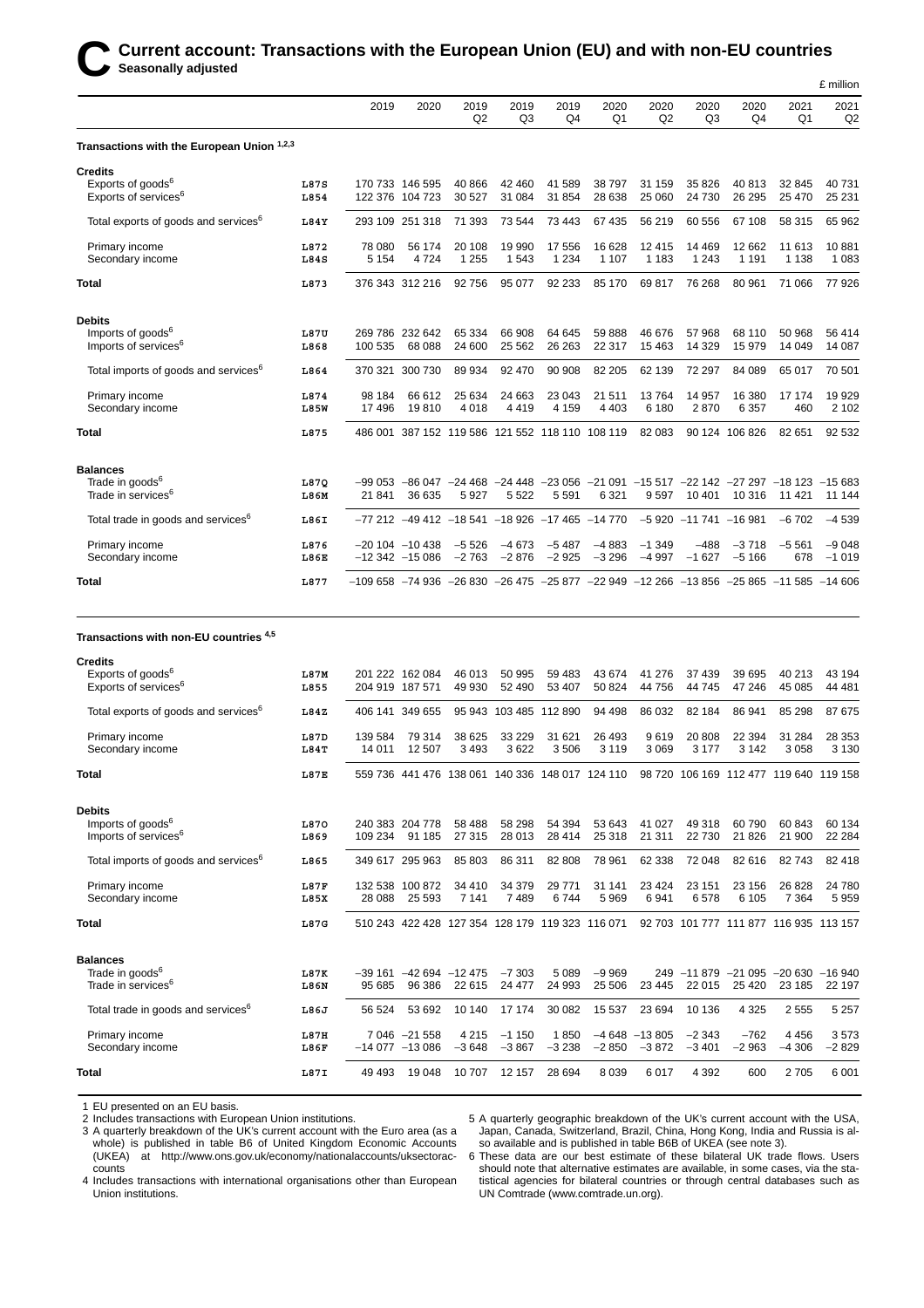# **D** Summary of international investment position, financial account and investment income<br>Not seasonally adjusted

|                                                      |                     |                   |                                              |                           |                     |                      |                                                                                                    |                         |                   |                   |                            | £ billion              |
|------------------------------------------------------|---------------------|-------------------|----------------------------------------------|---------------------------|---------------------|----------------------|----------------------------------------------------------------------------------------------------|-------------------------|-------------------|-------------------|----------------------------|------------------------|
|                                                      |                     | 2019              | 2020                                         | 2019<br>Q <sub>2</sub>    | 2019<br>Q3          | 2019<br>Q4           | 2020<br>Q1                                                                                         | 2020<br>Q2              | 2020<br>Q3        | 2020<br>Q4        | 2021<br>Q1                 | 2021<br>Q <sub>2</sub> |
| Investment abroad                                    |                     |                   |                                              |                           |                     |                      |                                                                                                    |                         |                   |                   |                            |                        |
| International Investment Position                    |                     |                   |                                              |                           |                     |                      |                                                                                                    |                         |                   |                   |                            |                        |
| Direct investment                                    | N2V3                | 1766.0            | 1898.7                                       | 1785.7                    | 1826.3              | 1766.0               | 1880.8                                                                                             | 1920.8                  | 1911.7            | 1898.7            | 1844.6                     | 1832.0                 |
| Portfolio investment<br><b>Financial derivatives</b> | HHZZ                | 2752.7<br>2 197.7 | 2 909.3<br>2888.8                            | 2 7 1 4 .5<br>2 3 7 5 . 8 | 2759.9<br>2 7 2 8.6 | 2 7 5 2.7<br>2 197.7 | 2 4 2 9.4<br>3681.9                                                                                | 2 7 2 0.6<br>3 2 6 3 .8 | 2 749.4<br>2939.8 | 2 909.3<br>2888.8 | 2 904.0<br>2410.5          | 3 0 21.5<br>2 2 9 5.1  |
| Other investment                                     | JX96<br><b>HLXV</b> | 4 2 8 5.4         | 4 6 58.2                                     | 4510.9                    | 4 600.0             | 4 2 8 5.4            | 5 0 4 5 .5                                                                                         | 4755.5                  | 4 6 6 5.8         | 4 6 58.2          | 4 6 6 9.6                  | 4 677.4                |
| Reserve assets                                       | LTEB                | 131.6             | 131.8                                        | 126.4                     | 129.0               | 131.6                | 137.2                                                                                              | 140.1                   | 131.0             | 131.8             | 124.1                      | 121.3                  |
| Total                                                | <b>HBQA</b>         |                   |                                              |                           |                     |                      | 11 133.3 12 486.9 11 513.2 12 043.8 11 133.3 13 174.8 12 800.8 12 397.7 12 486.9 11 952.8 11 947.2 |                         |                   |                   |                            |                        |
| Financial Account transactions <sup>1</sup>          |                     |                   |                                              |                           |                     |                      |                                                                                                    |                         |                   |                   |                            |                        |
| Direct investment                                    | $-N2SV$             | $-37.4$           | $-40.9$                                      | $-0.6$                    | $-0.1$              | $-33.7$              | $-12.0$                                                                                            | $-2.8$                  | 0.7               | $-26.8$           | 1.3                        | $-10.9$                |
| Portfolio investment                                 | $-HHZC$             | 98.5              | 57.1                                         | 34.4                      | $-18.3$             | 19.1                 | $-76.8$                                                                                            | 60.4                    | 9.1               | 64.4              | $-49.7$                    | 35.1                   |
| Financial derivatives (net)                          | -ZPNN               | 8.9               | 30.4                                         | $-1.9$                    | 26.2                | $-12.1$              | 20.0                                                                                               | 4.9                     | 9.8               | $-4.3$            | $-3.2$                     | $-17.5$                |
| Other investment                                     | -XBMM               | $-223.9$          | 389.2                                        | $-79.6$                   | 28.1                | $-125.1$             | 608.4                                                                                              | $-320.9$                | $-9.2$            | 110.8             | 144.3                      | $-13.1$                |
| Reserve assets                                       | -LTCV               | $-0.9$            | $-2.6$                                       | $-4.6$                    | $-0.2$              | 10.3                 | $-3.3$                                                                                             | 0.5                     | $-5.8$            | 6.0               | $-1.6$                     | $-2.9$                 |
| Total                                                | -HBNR               | $-154.8$          | 433.2                                        | $-52.5$                   | 35.7                | $-141.5$             | 536.4                                                                                              | $-257.8$                | 4.7               | 150.0             | 91.0                       | $-9.3$                 |
| Investment income earnings                           |                     |                   |                                              |                           |                     |                      |                                                                                                    |                         |                   |                   |                            |                        |
| Direct investment                                    | N <sub>2QP</sub>    | 99.5              | 58.2                                         | 26.4                      | 26.3                | 20.6                 | 17.8                                                                                               | 1.8                     | 20.9              | 17.7              | 27.3                       | 21.1                   |
| Portfolio investment                                 | HLYX                | 56.5              | 49.4                                         | 15.1                      | 13.7                | 13.0                 | 14.1                                                                                               | 12.6                    | 11.8              | 10.8              | 11.7                       | 12.3                   |
| Other investment                                     | AIOP                | 56.6              | 25.5                                         | 15.8                      | 14.8                | 12.0                 | 10.1                                                                                               | 6.1                     | 4.7               | 4.5               | 4.4                        | 4.3                    |
| Reserve assets                                       | HHCB                | 1.5               | 1.3                                          | 0.4                       | 0.4                 | 0.4                  | 0.4                                                                                                | 0.3                     | 0.3               | 0.3               | 0.2                        | 0.2                    |
| Total                                                | <b>HMBN</b>         | 214.1             | 134.3                                        | 57.8                      | 55.2                | 45.9                 | 42.4                                                                                               | 20.8                    | 37.7              | 33.3              | 43.7                       | 37.9                   |
| Investment in the UK                                 |                     |                   |                                              |                           |                     |                      |                                                                                                    |                         |                   |                   |                            |                        |
| International Investment Position                    |                     |                   |                                              |                           |                     |                      |                                                                                                    |                         |                   |                   |                            |                        |
| Direct investment                                    | N2UG                | 1826.3            | 1960.0                                       | 1864.2                    | 1864.7              | 1826.3               | 1936.1                                                                                             | 1963.3                  | 1952.9            | 1 960.0           | 2 0 5 5.6                  | 2 083.2                |
| Portfolio investment                                 | <b>HLXW</b>         | 3631.1            | 3 6 9 4.5                                    | 3 4 6 2.3                 | 3627.9              | 3631.1               | 3 2 5 9.8                                                                                          | 3 4 9 4.5               | 3 4 7 6.2         | 3694.5            | 3665.5                     | 3819.1                 |
| <b>Financial derivatives</b>                         | <b>JX97</b>         | 2 154.7           | 2 8 2 0.8                                    | 2 3 3 2 . 9               | 2 663.5             | 2 1 5 4 . 7          | 3610.5                                                                                             | 3 200.1                 | 2866.5            | 2 8 2 0.8         | 2 3 4 8 . 4                | 2 2 5 4 . 5            |
| Other investment                                     | HLYD                | 4 0 9 5.4         | 4 5 22.4                                     | 4 2 4 3 .2                | 4 3 5 7 . 5         | 4 0 9 5.4            | 4 7 9 8.2                                                                                          | 4 5 4 8 . 6             | 4 4 6 9.4         | 4 5 2 2.4         | 4 4 4 9.7                  | 4 371.8                |
| Total                                                | HBQB                | 11 707.5          | 12 997.7 11 902.7 12 513.7 11 707.5 13 604.6 |                           |                     |                      |                                                                                                    | 13 206.5                | 12765.0           |                   | 12 997.7 12 519.2 12 528.5 |                        |
| <b>Financial Account transactions</b>                |                     |                   |                                              |                           |                     |                      |                                                                                                    |                         |                   |                   |                            |                        |
| Direct investment                                    | N2SA                | 3.0               | 24.3                                         | 18.3                      | 24.4                | $-28.1$              | 20.6                                                                                               | 1.1                     | 1.9               | 0.7               | 3.2                        | 19.1                   |
| Portfolio investment                                 | <b>HHZF</b>         | 68.6              | 60.5                                         | 19.2                      | 56.8                | 37.5                 | $-13.0$                                                                                            | 41.7                    | 4.9               | 26.8              | 61.7                       | 52.0                   |
| Other investment                                     | <b>XBMN</b>         | $-156.1$          | 425.6                                        | $-62.4$                   | $-13.0$             | $-165.4$             | 537.8                                                                                              | $-293.3$                | 12.5              | 168.7             | 42.1                       | $-68.8$                |
| Total                                                | <b>HBNS</b>         | $-84.5$           | 510.3                                        | -24.9                     | 68.2                | $-156.0$             | 545.4                                                                                              | $-250.6$                | 19.3              | 196.2             | 107.0                      | 2.2                    |
| Investment income                                    |                     |                   |                                              |                           |                     |                      |                                                                                                    |                         |                   |                   |                            |                        |
| Direct investment                                    | N2Q4                | 51.4              | 45.2                                         | 10.5                      | 14.9                | 14.0                 | 12.3                                                                                               | 7.9                     | 10.5              | 14.5              | 12.5                       | 13.5                   |
| Portfolio investment                                 | HLZC                | 106.0             | 82.1                                         | 31.0                      | 26.6                | 22.4                 | 21.6                                                                                               | 19.9                    | 20.6              | 19.9              | 21.9                       | 25.5                   |
| Other investment                                     | HLZN                | 68.2              | 36.5                                         | 19.1                      | 17.4                | 15.1                 | 13.2                                                                                               | 9.0                     | 7.3               | 7.0               | 6.8                        | 6.8                    |
| Total                                                | <b>HMBO</b>         | 225.6             | 163.8                                        | 60.7                      | 59.0                | 51.5                 | 47.1                                                                                               | 36.8                    | 38.4              | 41.4              | 41.2                       | 45.8                   |
| Net investment                                       |                     |                   |                                              |                           |                     |                      |                                                                                                    |                         |                   |                   |                            |                        |
| International Investment Position                    |                     |                   |                                              |                           |                     |                      |                                                                                                    |                         |                   |                   |                            |                        |
| Direct investment                                    | MU70                | $-60.3$           | $-61.3$                                      | $-78.5$                   | $-38.4$             | $-60.3$              | $-55.3$                                                                                            | $-42.5$                 | $-41.2$           | $-61.3$           | $-211.0$                   | $-251.2$               |
| Portfolio investment                                 | <b>CGNH</b>         | $-878.4$          | $-785.2$                                     | $-747.9$                  | $-868.0$            | $-878.4$             | $-830.4$                                                                                           | $-773.9$                | $-726.7$          | $-785.2$          | $-761.5$                   | $-797.6$               |
| Financial derivatives                                | <b>JX98</b>         | 43.0              | 68.0                                         | 42.9                      | 65.1                | 43.0                 | 71.4                                                                                               | 63.7                    | 73.3              | 68.0              | 62.1                       | 40.7                   |
| Other investment<br>Reserve assets                   | CGNG<br>LTEB        | 190.0<br>131.6    | 135.8<br>131.8                               | 267.7<br>126.4            | 242.4<br>129.0      | 190.0<br>131.6       | 247.3<br>137.2                                                                                     | 206.9<br>140.1          | 196.4<br>131.0    | 135.8<br>131.8    | 219.9<br>124.1             | 305.6<br>121.3         |
| Net investment                                       | HBQC                | $-574.2$          | $-510.9$                                     | $-389.4$                  | $-469.9$            | $-574.2$             | $-429.7$                                                                                           | $-405.7$                | $-367.3$          | $-510.9$          | $-566.4$                   | $-581.3$               |
| Financial Accounts transactions <sup>1</sup>         |                     |                   |                                              |                           |                     |                      |                                                                                                    |                         |                   |                   |                            |                        |
| Direct investment                                    | $-MU7M$             | $-40.4$           | $-65.2$                                      | $-19.0$                   | $-24.5$             | $-5.6$               | $-32.6$                                                                                            | $-3.8$                  | $-1.2$            | $-27.5$           | $-1.9$                     | $-30.0$                |
| Portfolio investment                                 | -HHZD               | 29.9              | $-3.4$                                       | 15.2                      | $-75.1$             | $-18.4$              | $-63.8$                                                                                            | 18.7                    | 4.2               | 37.5              | $-111.5$                   | $-16.8$                |
| <b>Financial derivatives</b>                         | -ZPNN               | 8.9               | 30.4                                         | $-1.9$                    | 26.2                | $-12.1$              | 20.0                                                                                               | 4.9                     | 9.8               | $-4.3$            | $-3.2$                     | $-17.5$                |
| Other investment                                     | $-HHYR$             | $-67.8$           | $-36.4$                                      | $-17.3$                   | 41.1                | 40.3                 | 70.7                                                                                               | $-27.6$                 | $-21.6$           | $-57.8$           | 102.1                      | 55.7                   |
| Reserve assets                                       | -LTCV               | $-0.9$            | $-2.6$                                       | $-4.6$                    | $-0.2$              | 10.3                 | $-3.3$                                                                                             | 0.5                     | $-5.8$            | 6.0               | $-1.6$                     | $-2.9$                 |
| Net transactions                                     | $-HBNT$             | $-70.3$           | $-77.1$                                      | $-27.6$                   | $-32.5$             | 14.4                 | $-9.0$                                                                                             | $-7.3$                  | $-14.6$           | $-46.2$           | $-16.0$                    | $-11.6$                |
| Investment income earnings                           |                     |                   |                                              |                           |                     |                      |                                                                                                    |                         |                   |                   |                            |                        |
| Direct investment<br>Portfolio investment            | MU7E<br>HLZX        | 48.1<br>$-49.5$   | 12.9<br>$-32.7$                              | 15.9<br>$-15.9$           | 11.3<br>$-13.0$     | 6.6<br>$-9.4$        | 5.5<br>$-7.5$                                                                                      | $-6.1$<br>$-7.3$        | 10.4<br>$-8.8$    | 3.2<br>$-9.1$     | 14.8<br>$-10.2$            | 7.6<br>$-13.2$         |
| Other investment                                     | CGNA                | $-11.5$           | $-11.0$                                      | $-3.3$                    | $-2.6$              | $-3.2$               | $-3.1$                                                                                             | $-2.9$                  | $-2.6$            | $-2.5$            | $-2.4$                     | $-2.5$                 |
| Reserve assets                                       | HHCB                | 1.5               | 1.3                                          | 0.4                       | 0.4                 | 0.4                  | 0.4                                                                                                | 0.3                     | 0.3               | 0.3               | 0.2                        | 0.2                    |
| Net earnings                                         | <b>HMBM</b>         | $-11.4$           | $-29.4$                                      | $-2.9$                    | $-3.8$              | $-5.6$               | $-4.7$                                                                                             | $-16.0$                 | $-0.7$            | $-8.1$            | 2.5                        | $-7.8$                 |

1 **When downloading data from the Pink Book dataset users should reverse the sign of series that have an identifier that is prefixed with a minus sign.**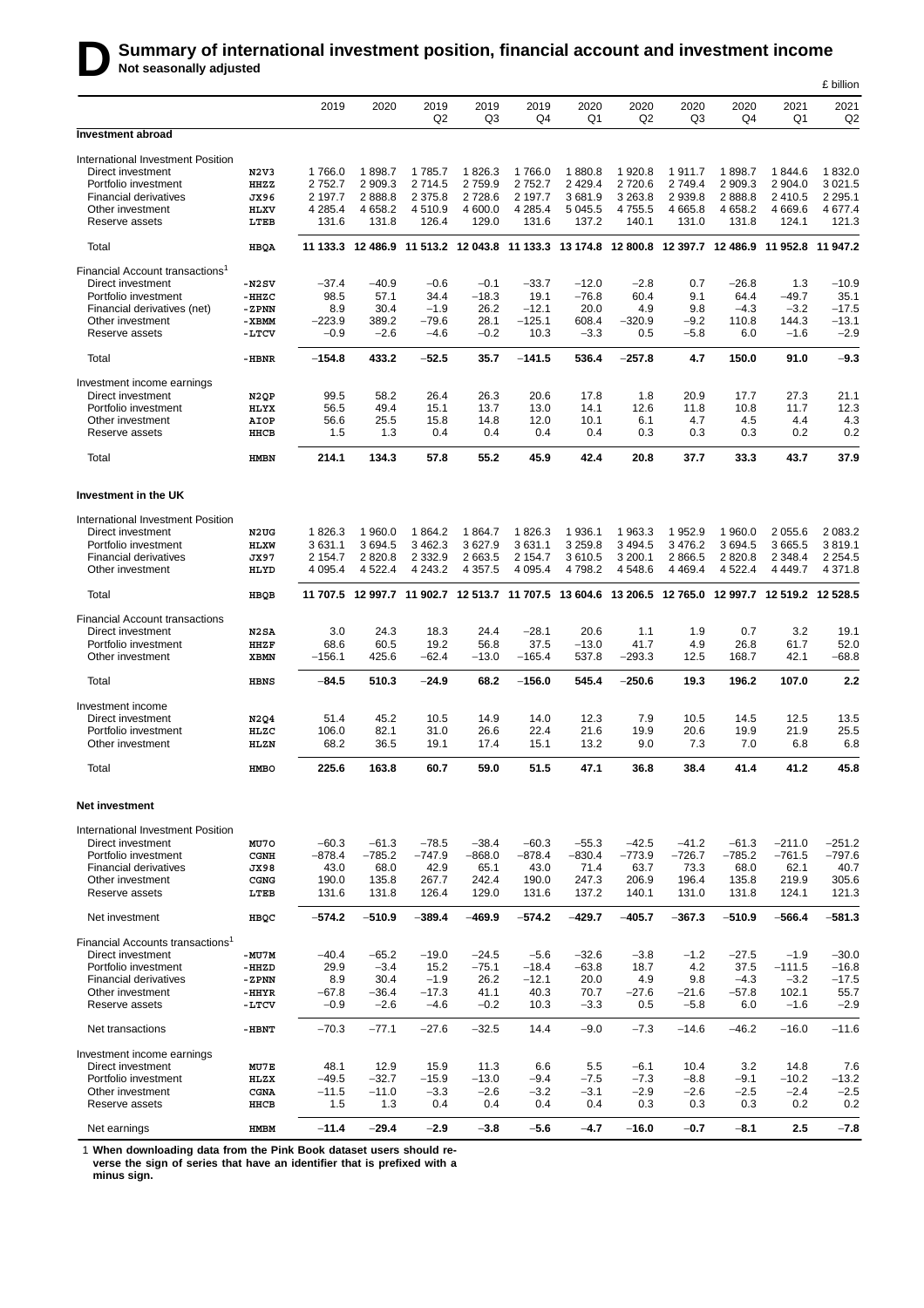# **ETrade in goods Seasonally adjusted**

|                             |             |           |           |            |                        |                        |                        |            |                        |            |                        | £ million  |
|-----------------------------|-------------|-----------|-----------|------------|------------------------|------------------------|------------------------|------------|------------------------|------------|------------------------|------------|
|                             |             | 2019      | 2020      | 2019<br>Q2 | 2019<br>Q <sub>3</sub> | 2019<br>Q <sub>4</sub> | 2020<br>Q <sub>1</sub> | 2020<br>Q2 | 2020<br>Q <sub>3</sub> | 2020<br>Q4 | 2021<br>Q <sub>1</sub> | 2021<br>Q2 |
| <b>Exports</b>              |             |           |           |            |                        |                        |                        |            |                        |            |                        |            |
| Food, beverages and tobacco | <b>BOPL</b> | 24 205    | 22 078    | 5820       | 6 2 2 5                | 5803                   | 5642                   | 5 0 5 4    | 5 5 6 1                | 5821       | 4725                   | 5838       |
| <b>Basic materials</b>      | <b>BOPM</b> | 7 500     | 7 2 3 3   | 1927       | 1812                   | 1735                   | 1878                   | 1 3 7 9    | 1796                   | 2 180      | 2443                   | 2759       |
| Oil                         | <b>ELBL</b> | 37 599    | 23 8 26   | 8 2 3 8    | 10 260                 | 9919                   | 7731                   | 4 9 4 5    | 5 1 6 7                | 5983       | 6 1 3 4                | 6 1 0 2    |
| Other fuels                 | BOQI        | 2477      | 1 5 9 7   | 830        | 561                    | 504                    | 352                    | 328        | 441                    | 476        | 527                    | 564        |
| Semi-manufactured goods     | <b>BOPO</b> | 86 963    | 87 598    | 20 640     | 22 183                 | 21 318                 | 21 541                 | 20 795     | 21 5 29                | 23733      | 21 0 45                | 24 861     |
| Finished manufactured goods | <b>BOPP</b> | 197 295   | 153 948   | 47 793     | 50 806                 | 49 382                 | 43 25 2                | 30 4 22    | 38 508                 | 41766      | 37 634                 | 41 695     |
| Unspecified goods           | <b>BOQL</b> | 15916     | 12 399    | 1 631      | 1 608                  | 12411                  | 2075                   | 9512       | 263                    | 549        | 550                    | 2 1 0 6    |
| <b>Total</b>                | <b>BOKG</b> | 371 955   | 308 679   | 86 879     | 93 455                 | 101 072                | 82 471                 | 72 435     | 73 265                 | 80 508     | 73 058                 | 83925      |
| <b>Imports</b>              |             |           |           |            |                        |                        |                        |            |                        |            |                        |            |
| Food, beverages and tobacco | <b>BQAR</b> | 50 123    | 50 301    | 12 181     | 12 3 9 0               | 12 170                 | 12 3 29                | 12 3 52    | 12 5 26                | 13 094     | 11 313                 | 11844      |
| <b>Basic materials</b>      | <b>BQAS</b> | 12 3 28   | 13 209    | 3 0 5 5    | 3082                   | 3 0 6 4                | 3 1 3 6                | 2885       | 3 3 7 4                | 3814       | 3662                   | 4 3 3 3    |
| Oil                         | <b>ENXO</b> | 40 055    | 21 842    | 10 088     | 10 174                 | 10 276                 | 8640                   | 3537       | 4762                   | 4 9 0 3    | 4770                   | 6069       |
| Other fuels                 | <b>BPBI</b> | 8588      | 6 0 5 3   | 2 5 0 3    | 1536                   | 1704                   | 1726                   | 1 1 8 4    | 1 1 0 3                | 2 0 4 0    | 2825                   | 4 1 2 9    |
| Semi-manufactured goods     | <b>BQAU</b> | 115 255   | 109 128   | 27 315     | 28 270                 | 27 456                 | 26 113                 | 24 5 26    | 27 062                 | 31 427     | 27744                  | 31 149     |
| Finished manufactured goods | <b>BQAV</b> | 266 577   | 226 448   | 65 790     | 67088                  | 63 964                 | 59 385                 | 42 892     | 57 553                 | 66 618     | 53 325                 | 58 483     |
| Unspecified goods           | <b>BQAW</b> | 17 243    | 10 439    | 2890       | 2666                   | 405                    | 2 2 0 2                | 327        | 906                    | 7 0 0 4    | 8 1 7 2                | 541        |
| <b>Total</b>                | BOKH        | 510 169   | 437 420   | 123 822    | 125 206                | 119 039                | 113 531                | 87 703     | 107 286                | 128 900    | 111811                 | 116 548    |
| <b>Balances</b>             |             |           |           |            |                        |                        |                        |            |                        |            |                        |            |
| Food, beverages and tobacco | <b>ELBE</b> | $-25918$  | $-28223$  | $-6361$    | $-6165$                | $-6367$                | $-6687$                | $-7298$    | $-6965$                | $-7273$    | $-6588$                | $-6006$    |
| <b>Basic materials</b>      | ELBF        | $-4828$   | $-5976$   | $-1128$    | $-1270$                | $-1329$                | $-1258$                | $-1506$    | $-1578$                | $-1634$    | $-1219$                | $-1574$    |
| Oil                         | <b>ENXQ</b> | $-2456$   | 1984      | $-1850$    | 86                     | $-357$                 | $-909$                 | 1 4 0 8    | 405                    | 1 0 8 0    | 1 3 6 4                | 33         |
| Other fuels                 | ENIW        | $-6111$   | $-4456$   | $-1673$    | $-975$                 | $-1200$                | $-1374$                | $-856$     | $-662$                 | $-1564$    | $-2298$                | $-3565$    |
| Semi-manufactured goods     | ELBH        | $-28292$  | $-21530$  | $-6675$    | $-6087$                | $-6138$                | $-4572$                | $-3731$    | $-5533$                | $-7694$    | $-6699$                | $-6288$    |
| Finished manufactured goods | <b>ELBI</b> | $-69282$  | $-72500$  | $-17997$   | $-16282$               | $-14582$               | $-16$ 133              | $-12470$   | $-19045$               | $-24852$   | $-15691$               | $-16788$   |
| Unspecified goods           | <b>BQKX</b> | $-1327$   | 1 9 6 0   | $-1259$    | $-1058$                | 12 006                 | $-127$                 | 9 1 8 5    | $-643$                 | $-6455$    | $-7622$                | 1565       |
| Total                       | BOKI        | $-138214$ | $-128741$ | $-36943$   | $-31.751$              |                        | $-17967 -31060$        | $-15268$   | $-34021$               | $-48392$   | $-38753$               | $-32623$   |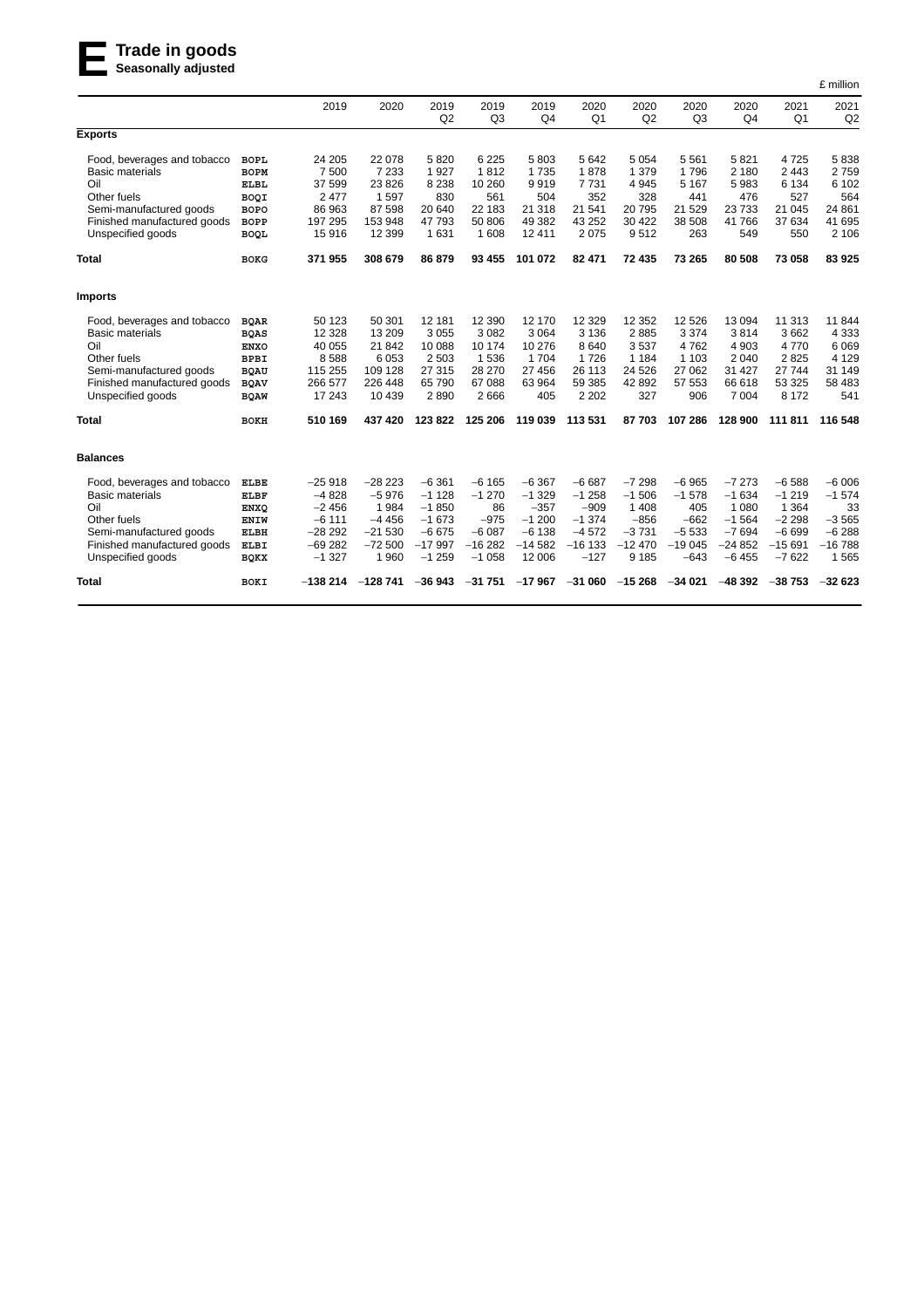

|                                                                                                                                                                                                                                                                                                    |                                                                                                                        |                                                                                                 |                                                                                                  |                                                                                           |                                                                                              |                                                                                          |                                                                                                              |                                                                                                   |                                                                                          |                                                                                                    |                                                                                            | £ million                                                                                |
|----------------------------------------------------------------------------------------------------------------------------------------------------------------------------------------------------------------------------------------------------------------------------------------------------|------------------------------------------------------------------------------------------------------------------------|-------------------------------------------------------------------------------------------------|--------------------------------------------------------------------------------------------------|-------------------------------------------------------------------------------------------|----------------------------------------------------------------------------------------------|------------------------------------------------------------------------------------------|--------------------------------------------------------------------------------------------------------------|---------------------------------------------------------------------------------------------------|------------------------------------------------------------------------------------------|----------------------------------------------------------------------------------------------------|--------------------------------------------------------------------------------------------|------------------------------------------------------------------------------------------|
|                                                                                                                                                                                                                                                                                                    |                                                                                                                        | 2019                                                                                            | 2020                                                                                             | 2019<br>Q2                                                                                | 2019<br>Q3                                                                                   | 2019<br>Q <sub>4</sub>                                                                   | 2020<br>Q1                                                                                                   | 2020<br>Q2                                                                                        | 2020<br>Q <sub>3</sub>                                                                   | 2020<br>Q4                                                                                         | 2021<br>O <sub>1</sub>                                                                     | 2021<br>Q2                                                                               |
| <b>Exports</b>                                                                                                                                                                                                                                                                                     |                                                                                                                        |                                                                                                 |                                                                                                  |                                                                                           |                                                                                              |                                                                                          |                                                                                                              |                                                                                                   |                                                                                          |                                                                                                    |                                                                                            |                                                                                          |
| Manufacturing and maintenance services<br>Transport<br>Travel                                                                                                                                                                                                                                      | MTN7<br><b>FKOA</b><br><b>FAPO</b>                                                                                     | 6 3 8 7<br>26 275<br>41 306                                                                     | 4928<br>20 947<br>14 681                                                                         | 1612<br>6442<br>9772                                                                      | 1593<br>6 3 5 0<br>10 329                                                                    | 1570<br>7 0 2 3<br>11 630                                                                | 1 2 5 1<br>6 1 5 1<br>7 0 9 7                                                                                | 1 2 3 1<br>5778<br>2513                                                                           | 1 2 5 2<br>4 3 4 7<br>2 4 8 3                                                            | 1 1 9 4<br>4671<br>2588                                                                            | 1 1 2 7<br>5 3 8 6<br>1977                                                                 | 1 1 9 2<br>5 0 0 9<br>3 0 5 1                                                            |
| Construction<br>Insurance and pension services<br>Financial<br>Intellectual property                                                                                                                                                                                                               | FDSG<br>FDTF<br><b>FDYI</b><br><b>FEBA</b>                                                                             | 3018<br>19 203<br>62 660<br>20 638                                                              | 3549<br>20 650<br>61 761<br>16748                                                                | 771<br>4 985<br>15 405<br>5 2 2 8                                                         | 775<br>4 9 5 4<br>15 797<br>5 0 3 2                                                          | 793<br>4 2 9 8<br>15 621<br>5 6 3 0                                                      | 800<br>4 9 3 3<br>17 031<br>4 4 4 5                                                                          | 692<br>5 0 8 5<br>15 623<br>3899                                                                  | 839<br>5438<br>14 640<br>3950                                                            | 1 2 1 8<br>5 1 9 4<br>14 4 67<br>4 4 5 4                                                           | 907<br>5 2 8 0<br>3931                                                                     | 1073<br>5589<br>14 634 13 989<br>4 2 9 9                                                 |
| Telecommunication, computer and information services FDYQ<br>Other business<br>Personal, cultural and recreational services<br>Government                                                                                                                                                          | FEHH<br>FGXJ<br>FGZA                                                                                                   | 24 906<br>114 196<br>5 4 7 9<br>3 2 2 7                                                         | 26 808<br>116 452<br>3 2 3 7<br>2 5 3 3                                                          | 6 0 9 7<br>28 192<br>1 1 6 2<br>791                                                       | 6477<br>1482<br>792                                                                          | 6454<br>29 993 29 954<br>1414<br>874                                                     | 6466<br>29 660<br>956<br>672                                                                                 | 6613<br>26 913<br>806<br>663                                                                      | 6675<br>28 540<br>698<br>613                                                             | 7054<br>31 339<br>777<br>585                                                                       | 6 3 2 2<br>29 4 36<br>987<br>568                                                           | 6 1 5 9<br>27942<br>962<br>447                                                           |
| <b>Total</b>                                                                                                                                                                                                                                                                                       | IKBB                                                                                                                   |                                                                                                 | 327 295 292 294 80 457 83 574 85 261 79 462 69 816 69 475 73 541 70 555 69 712                   |                                                                                           |                                                                                              |                                                                                          |                                                                                                              |                                                                                                   |                                                                                          |                                                                                                    |                                                                                            |                                                                                          |
| <b>Imports</b>                                                                                                                                                                                                                                                                                     |                                                                                                                        |                                                                                                 |                                                                                                  |                                                                                           |                                                                                              |                                                                                          |                                                                                                              |                                                                                                   |                                                                                          |                                                                                                    |                                                                                            |                                                                                          |
| Manufacturing and maintenance services<br>Transport<br>Travel<br>Construction<br>Insurance and pension services                                                                                                                                                                                    | MTN6<br><b>FHME</b><br>APQL<br>FIOU<br>FIPT                                                                            | 2610<br>25 616<br>55 324<br>2726<br>2948                                                        | 2 2 3 5<br>14 711<br>16 372<br>3877<br>2 7 3 6                                                   | 641<br>6 2 9 8<br>606<br>696                                                              | 667<br>6 5 6 2<br>13 584 14 087<br>667<br>737                                                | 665<br>6596<br>14 5 21<br>864<br>739                                                     | 559<br>5 6 3 4<br>10 128<br>1 0 0 8<br>687                                                                   | 523<br>3 0 0 7<br>1 1 9 6<br>1 1 0 9<br>536                                                       | 508<br>2839<br>2891<br>847<br>703                                                        | 645<br>3 2 3 1<br>2 1 5 7<br>913<br>810                                                            | 583<br>2819<br>2051<br>657<br>683                                                          | 542<br>2935<br>2 3 6 0<br>751<br>668                                                     |
| Financial<br>Intellectual property<br>Telecommunication, computer and information services FIUG<br>Other business<br>Personal, cultural and recreational services                                                                                                                                  | FITY<br>FIVX<br>FIWF<br>FLQJ                                                                                           | 16 804<br>13700<br>11 108<br>70 503<br>4674                                                     | 15 946<br>11883<br>10 952<br>72 235<br>4 604                                                     | 4 2 5 0<br>3437<br>2 9 0 4<br>1 1 3 0                                                     | 4 1 9 6<br>3515<br>2852<br>17 502 18 054<br>1 2 4 8                                          | 4 1 8 6<br>3 4 8 3<br>2615<br>1 2 1 1                                                    | 4 1 3 3<br>2421<br>2753<br>18 830 18 256<br>1 1 3 8                                                          | 4 0 7 9<br>3 2 7 4<br>2706<br>18 28 6<br>1 0 6 1                                                  | 3836<br>3 0 0 0<br>2756<br>17562<br>1 1 7 4                                              | 3898<br>3 1 8 8<br>2737<br>18 131<br>1 2 3 1                                                       | 3983<br>3 3 4 7<br>2 3 7 5<br>17 238<br>1 2 9 2                                            | 3956<br>3 3 0 7<br>2 3 8 3<br>17 171<br>1 3 1 5                                          |
| Government                                                                                                                                                                                                                                                                                         | FLSA                                                                                                                   | 3756                                                                                            | 3722                                                                                             | 867                                                                                       | 990                                                                                          | 967                                                                                      | 918                                                                                                          | 997                                                                                               | 943                                                                                      | 864                                                                                                | 921                                                                                        | 983                                                                                      |
| Total                                                                                                                                                                                                                                                                                              | IKBC                                                                                                                   |                                                                                                 | 209 769 159 273 51 915 53 575 54 677 47 635 36 774 37 059 37 805 35 949 36 371                   |                                                                                           |                                                                                              |                                                                                          |                                                                                                              |                                                                                                   |                                                                                          |                                                                                                    |                                                                                            |                                                                                          |
| <b>Balances</b>                                                                                                                                                                                                                                                                                    |                                                                                                                        |                                                                                                 |                                                                                                  |                                                                                           |                                                                                              |                                                                                          |                                                                                                              |                                                                                                   |                                                                                          |                                                                                                    |                                                                                            |                                                                                          |
| Manufacturing and maintenance services<br>Transport<br>Travel<br>Construction<br>Insurance and pension services<br>Financial<br>Intellectual property<br>Telecommunication, computer and information services FNLY<br>Other business<br>Personal, cultural and recreational services<br>Government | MTN8<br>FLYS<br>FNGY<br>FNJM<br><b>FNKF</b><br><b>FNLQ</b><br><b>FNMR</b><br><b>FNMZ</b><br><b>FNRB</b><br><b>FNRU</b> | 3 777<br>659<br>$-14018$<br>292<br>16 255<br>45 856<br>6938<br>13798<br>43 693<br>805<br>$-529$ | 2693<br>6 2 3 6<br>$-1691$<br>$-328$<br>17914<br>45 815<br>4865<br>15 856<br>$-1.367$<br>$-1189$ | 971<br>144<br>165<br>4 2 8 9<br>11 155<br>1791<br>3 1 9 3<br>44 217 10 690<br>32<br>$-76$ | 926<br>$-212$<br>$-3812 - 3758$<br>108<br>4 2 1 7<br>11 601<br>1517<br>3625<br>234<br>$-198$ | 905<br>427<br>$-2891$<br>$-71$<br>3559<br>2 1 4 7<br>3839<br>11 939 11 124<br>203<br>-93 | 692<br>517<br>$-3031$<br>$-208$<br>4 2 4 6<br>11 435 12 898<br>2 0 2 4<br>3713<br>11 404<br>$-182$<br>$-246$ | 708<br>2 7 7 1<br>1 3 1 7<br>$-417$<br>4549<br>11 544<br>625<br>3 9 0 7<br>8627<br>$-255$<br>-334 | 744<br>1508<br>$-408$<br>$-8$<br>4735<br>10804<br>950<br>3919<br>10978<br>-476<br>$-330$ | 549<br>1440<br>431<br>305<br>4 3 8 4<br>10 569<br>1 2 6 6<br>4 3 1 7<br>13 208<br>$-454$<br>$-279$ | 544<br>2567<br>$-74$<br>250<br>4597<br>10 651<br>584<br>3947<br>12 198<br>$-305$<br>$-353$ | 650<br>2074<br>691<br>322<br>4921<br>10 0 33<br>992<br>3776<br>10771<br>$-353$<br>$-536$ |
| Total                                                                                                                                                                                                                                                                                              | IKBD                                                                                                                   |                                                                                                 | 117 526 133 021 28 542 29 999 30 584 31 827 33 042 32 416 35 736 34 606 33 341                   |                                                                                           |                                                                                              |                                                                                          |                                                                                                              |                                                                                                   |                                                                                          |                                                                                                    |                                                                                            |                                                                                          |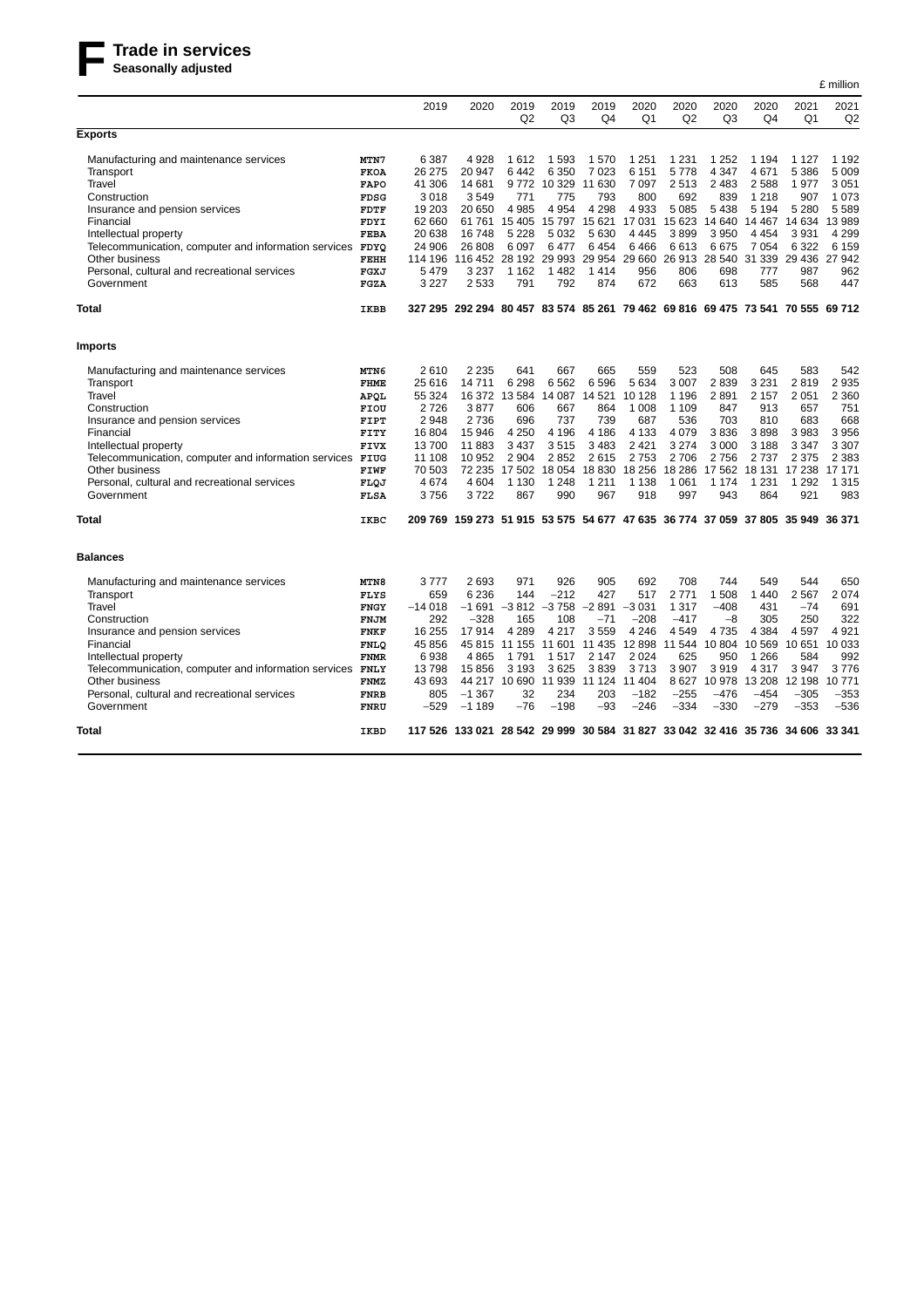# $G$  Primary income<br>
Seasonally adjusted

|                                                                                                                    |              |                  |                                                                                                             |                        |                  |                         |                      |                                        |                        |                                                   |                  | £ million         |
|--------------------------------------------------------------------------------------------------------------------|--------------|------------------|-------------------------------------------------------------------------------------------------------------|------------------------|------------------|-------------------------|----------------------|----------------------------------------|------------------------|---------------------------------------------------|------------------|-------------------|
|                                                                                                                    |              | 2019             | 2020                                                                                                        | 2019<br>Q <sub>2</sub> | 2019<br>Q3       | 2019<br>Q4              | 2020<br>Q1           | 2020<br>Q2                             | 2020<br>Q3             | 2020<br>Q4                                        | 2021<br>Q1       | 2021<br>Q2        |
| <b>Credits</b>                                                                                                     |              |                  |                                                                                                             |                        |                  |                         |                      |                                        |                        |                                                   |                  |                   |
| Compensation of employees                                                                                          | IJAH         | 1 3 3 6          | 567                                                                                                         | 338                    | 377              | 335                     | 295                  | 60                                     | 134                    | 78                                                | 93               | 108               |
| Investment income<br>Earnings on direct investment abroad                                                          | MTX2         | 99 540           | 58 178                                                                                                      | 26 966                 | 23 246           | 22 624 17 777           |                      |                                        | 3 296 18 089           | 19 016                                            | 26 554           | 22 653            |
| Earnings on portfolio investment abroad<br>Earnings on equity securities<br>Earnings on debt securities            | CGDT<br>CGDU | 32 658<br>23 806 | 27 432<br>21 965                                                                                            | 8 1 9 6<br>6459        | 8 1 0 6<br>5715  | 8047<br>5 2 6 8         | 7679<br>6 3 3 3      | 6409<br>5 8 0 8                        | 6872<br>5 1 3 6        | 6472<br>4688                                      | 6456<br>5 1 5 0  | 6 3 8 1<br>5549   |
| Total portfolio investment                                                                                         | CGDV         | 56 4 64          | 49 397                                                                                                      | 14 655                 | 13821            |                         | 13 315 14 012        |                                        | 12 217 12 008          | 11 160                                            | 11 606           | 11 930            |
| Earnings on other investment abroad<br>Earnings on reserve assets                                                  | CGDW<br>HHCC | 56 633<br>1 503  | 25 480<br>1 2 8 1                                                                                           | 15 849<br>384          | 14 839<br>395    | 370                     | 11 992 10 127<br>369 | 6 1 2 5<br>321                         | 4 7 2 9<br>302         | 4 4 9 9<br>289                                    | 4 3 8 6<br>244   | 4 3 1 1<br>232    |
| Total investment income                                                                                            | HBOK         |                  | 214 140 134 336                                                                                             | 57 854                 | 52 301           |                         | 48 301 42 285        | 21 959 35 128                          |                        | 34 964                                            | 42 790           | 39 1 26           |
| Other primary income                                                                                               | MT5T         | 2 1 8 8          | 585                                                                                                         | 541                    | 541              | 541                     | 541                  | 15                                     | 15                     | 14                                                | 14               |                   |
| Total                                                                                                              | HBOH         |                  | 217 664 135 488                                                                                             | 58 733                 | 53 219           |                         | 49 177 43 121        |                                        | 22 034 35 277          | 35 056                                            | 42 897           | 39 234            |
| <b>Debits</b>                                                                                                      |              |                  |                                                                                                             |                        |                  |                         |                      |                                        |                        |                                                   |                  |                   |
| Compensation of employees                                                                                          | IJAI         | 1793             | 817                                                                                                         | 466                    | 445              | 485                     | 333                  | 122                                    | 157                    | 205                                               | 152              | 163               |
| Investment income<br>Foreign earnings on direct investment in the UK                                               | MTU7         | 51 412           | 45 231                                                                                                      | 11 649                 | 13 503           | 11 529 15 941           |                      | 9899                                   | 9 3 5 7                | 10 0 34                                           | 15 194           | 14815             |
| Foreign earnings on portfolio investment in the UK<br>Earnings on equity securities<br>Earnings on debt securities | HGOT<br>CGDX | 51 058<br>54 955 | 37 389<br>44 675                                                                                            | 12 839<br>15 394       | 12 9 54<br>13773 | 12 207<br>12 552 13 287 | 9 0 8 4              | 7 3 7 2                                | 9 448<br>10 496 10 969 | 11 485<br>9923                                    | 11 295<br>10 513 | 10 369<br>12 8 20 |
| Total portfolio investment                                                                                         | CGDZ         | 106 013          | 82 064                                                                                                      | 28 233                 | 26 7 27          | 24 759 22 371           |                      |                                        | 17 868 20 417          | 21 408                                            | 21 808           | 23 189            |
| Earnings on other investment in the UK                                                                             | <b>CGEB</b>  | 68 161           | 36 475                                                                                                      | 18 825                 | 17 528           |                         | 15 262 13 284        | 8703                                   | 7 387                  | 7 101                                             | 6848             | 6542              |
| Total investment income                                                                                            | <b>HBOL</b>  | 225 586          | 163770                                                                                                      | 58 707                 | 57 758           |                         | 51 550 51 596        | 36 470 37 161                          |                        | 38 543                                            | 43 850           | 44 546            |
| Other primary income                                                                                               | <b>MT5V</b>  | 3 3 4 3          | 2897                                                                                                        | 871                    | 839              | 779                     | 723                  | 596                                    | 790                    | 788                                               |                  |                   |
| Total                                                                                                              | HBOI         |                  | 230 722 167 484                                                                                             | 60 044                 | 59 042           |                         | 52 814 52 652        |                                        | 37 188 38 108          | 39 536                                            | 44 002           | 44709             |
| <b>Balances</b>                                                                                                    |              |                  |                                                                                                             |                        |                  |                         |                      |                                        |                        |                                                   |                  |                   |
| Compensation of employees                                                                                          | <b>IJAJ</b>  | -457             | $-250$                                                                                                      | -128                   | -68              | $-150$                  | $-38$                | $-62$                                  | $-23$                  | $-127$                                            | -59              | $-55$             |
| Investment income<br>Direct investment                                                                             | MU7F         |                  | 48 128 12 947 15 317                                                                                        |                        |                  |                         |                      | 9 743 11 095 1 836 -6 603 8 732        |                        |                                                   | 8 982 11 360     | 7838              |
| Portfolio investment<br>Earnings on equity securities<br>Earnings on debt securities                               | CGEC<br>CGED |                  | $-18400$ $-9957$ $-4643$ $-4848$ $-4160$ $-1405$<br>$-31$ 149 $-22$ 710 $-8$ 935 $-8$ 058 $-7$ 284 $-6$ 954 |                        |                  |                         |                      | $-4688 - 5833$                         |                        | $-963$ $-2576$ $-5013$ $-4839$ $-3988$<br>$-5235$ | -5 363 -7 271    |                   |
| Total portfolio investment                                                                                         | CGEE         |                  | $-49549$ $-32667$ $-13578$ $-12906$ $-11444$ $-8359$ $-5651$ $-8409$ $-10248$ $-10202$ $-11259$             |                        |                  |                         |                      |                                        |                        |                                                   |                  |                   |
| Other investment<br>Reserve assets                                                                                 | CGFF<br>HHCC | 1 503            | $-11528 - 10995$<br>1 2 8 1                                                                                 | –2 976<br>384          | –2 689<br>395    | 370                     | 369                  | $-3270$ $-3157$ $-2578$ $-2658$<br>321 | 302                    | $-2602$<br>289                                    | -2 462<br>244    | $-2231$<br>232    |
| Total investment income                                                                                            | HBOM         | $-11446 -29434$  |                                                                                                             | $-853$                 | $-5457$          |                         |                      | $-3249 - 9311 - 14511 - 2033 - 3579$   |                        |                                                   | $-1060$          | $-5420$           |
| Other primary income                                                                                               | MT5X         |                  | $-1155 - 2312$                                                                                              | $-330$                 | $-298$           | $-238$                  | $-182$               | $-581$                                 | $-775$                 | $-774$                                            | 14               |                   |
| Total                                                                                                              | HBOJ         |                  | $-13$ 058 $-31$ 996 $-1$ 311 $-5$ 823 $-3$ 637 $-9$ 531 $-15$ 154 $-2$ 831 $-4$ 480 $-1$ 105 $-5$ 475       |                        |                  |                         |                      |                                        |                        |                                                   |                  |                   |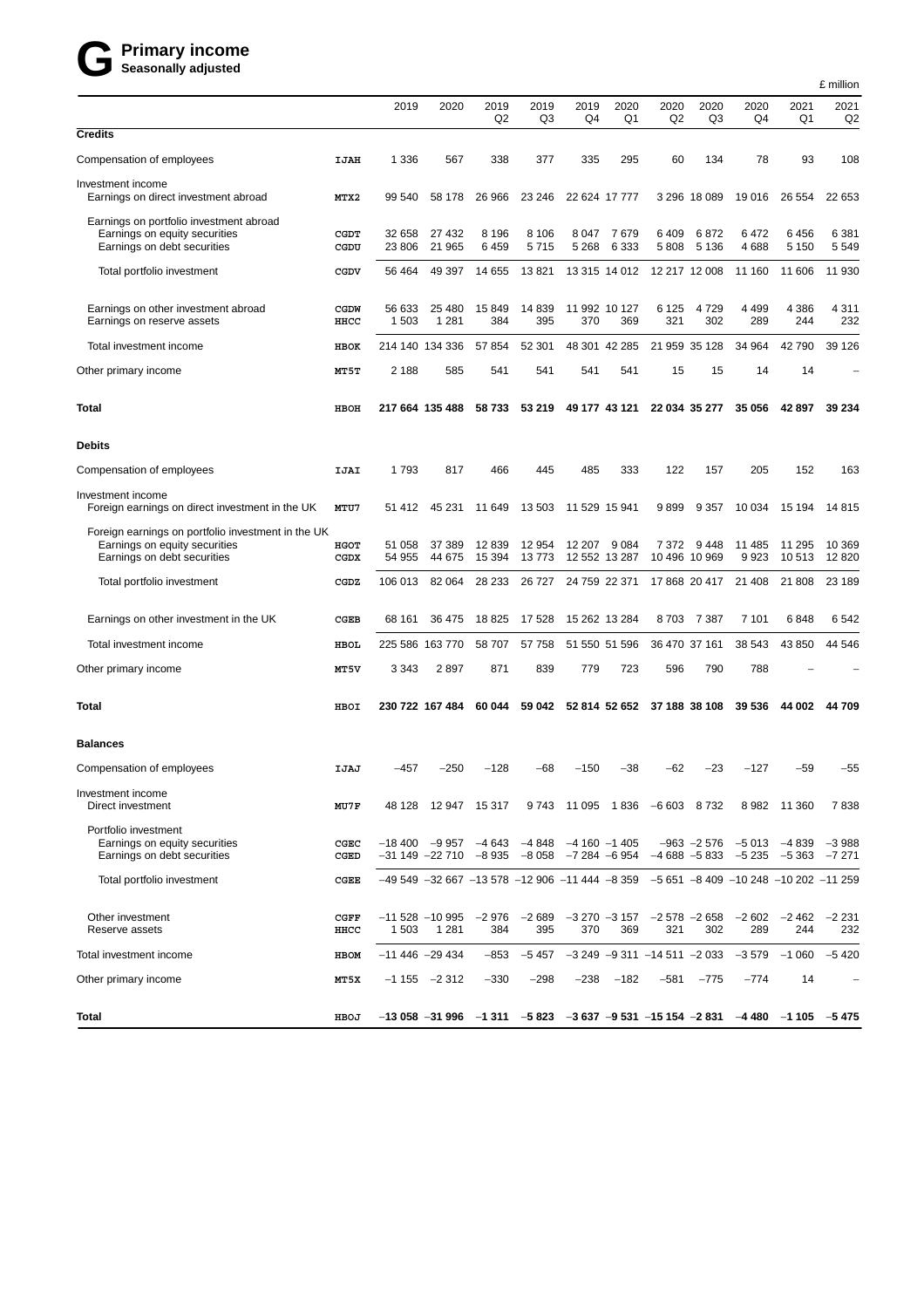# **Here** Secondary income<br>
Seasonally adjusted

|                                                                                                                                                                                                                     |                                                               |                                                    |                                                     |                                                                                                  |                                                                |                                               |                                               |                                                      |                                                                       |                                                                          |                                      | £ million           |
|---------------------------------------------------------------------------------------------------------------------------------------------------------------------------------------------------------------------|---------------------------------------------------------------|----------------------------------------------------|-----------------------------------------------------|--------------------------------------------------------------------------------------------------|----------------------------------------------------------------|-----------------------------------------------|-----------------------------------------------|------------------------------------------------------|-----------------------------------------------------------------------|--------------------------------------------------------------------------|--------------------------------------|---------------------|
|                                                                                                                                                                                                                     |                                                               | 2019                                               | 2020                                                | 2019<br>Q2                                                                                       | 2019<br>Q <sub>3</sub>                                         | 2019<br>Q <sub>4</sub>                        | 2020<br>Q1                                    | 2020<br>Q <sub>2</sub>                               | 2020<br>Q3                                                            | 2020<br>Q <sub>4</sub>                                                   | 2021<br>Q <sub>1</sub>               | 2021<br>Q2          |
| <b>Credits</b>                                                                                                                                                                                                      |                                                               |                                                    |                                                     |                                                                                                  |                                                                |                                               |                                               |                                                      |                                                                       |                                                                          |                                      |                     |
| General government<br>Receipts from EU Institutions:<br>Other EU receipts<br>Other receipts                                                                                                                         | <b>GTTA</b><br>CGDN                                           | 115<br>803                                         | 74<br>321                                           | 29<br>212                                                                                        | 16<br>202                                                      | 29<br>200                                     | $\overline{a}$<br>132                         | 29<br>58                                             | 16<br>61                                                              | 29<br>70                                                                 | $\overline{\phantom{0}}$<br>68       | 72                  |
| Total general government                                                                                                                                                                                            | FHDM                                                          | 918                                                | 395                                                 | 241                                                                                              | 218                                                            | 229                                           | 132                                           | 87                                                   | 77                                                                    | 99                                                                       | 68                                   | 72                  |
| Other sectors<br>Receipts from EU Institutions:<br>Social fund                                                                                                                                                      | <b>H5U3</b>                                                   | 879                                                | 879                                                 | 102                                                                                              | 509                                                            | 266                                           | $\overline{2}$                                | 102                                                  | 509                                                                   | 266                                                                      |                                      |                     |
| Other receipts                                                                                                                                                                                                      | CGDO                                                          | 17 368                                             | 15 957                                              | 4 4 0 5                                                                                          | 4 4 3 8                                                        | 4 2 4 5                                       | 4 0 9 2                                       | 4 0 6 3                                              | 3834                                                                  | 3 9 6 8                                                                  | 4 1 2 8                              | 4 1 4 1             |
| Total other sectors                                                                                                                                                                                                 | <b>FHIB</b>                                                   | 18 247                                             | 16836                                               | 4 507                                                                                            | 4 9 4 7                                                        | 4511                                          | 4 0 9 4                                       | 4 1 6 5                                              | 4 3 4 3                                                               | 4 2 3 4                                                                  | 4 1 2 8                              | 4 1 4 1             |
| Total                                                                                                                                                                                                               | <b>IKBN</b>                                                   | 19 165                                             | 17 231                                              | 4748                                                                                             | 5 1 6 5                                                        | 4740                                          | 4 2 2 6                                       | 4 2 5 2                                              | 4 4 2 0                                                               | 4 3 3 3                                                                  | 4 1 9 6                              | 4 2 1 3             |
| <b>Debits</b>                                                                                                                                                                                                       |                                                               |                                                    |                                                     |                                                                                                  |                                                                |                                               |                                               |                                                      |                                                                       |                                                                          |                                      |                     |
| General government<br>Payments to EU institutions:<br>GNI: own resource<br><b>GNI</b> adjustments<br>less Abatement<br>Other<br>Withdrawal agreement<br>Other payments<br>Total general government<br>Other sectors | MUV7<br>MUV8<br>- FKKM<br><b>FLMT</b><br>FZJA<br>CGDP<br>FLUD | 17011<br>$-126$<br>$-4492$<br>2<br>11744<br>24 139 | 19 29 6<br>991<br>$-5201$<br>3<br>10 4 28<br>25 517 | 3801<br>-27<br>$-1016$<br>$\overline{\mathbf{c}}$<br>$\overline{\phantom{0}}$<br>2 9 6 7<br>5727 | 5 1 5 9<br>$-1289$<br>$\overline{\phantom{a}}$<br>2564<br>6434 | 3 0 7 4<br>$-99$<br>$-904$<br>3563<br>5 6 3 4 | 4 1 2 8<br>$-1017$<br>3<br>2 1 0 9<br>5 2 2 3 | 5 3 3 4<br>1 1 0 3<br>$-1.346$<br>2 9 4 7<br>8 0 3 8 | 3 1 4 5<br>۰<br>$-791$<br>$\overline{\phantom{0}}$<br>2 2 8 8<br>4642 | 6689<br>$-112$<br>$-2047$<br>$\overline{\phantom{0}}$<br>3 0 8 4<br>7614 | $\overline{a}$<br>L,<br>2636<br>2636 | 807<br>2045<br>2852 |
| Payments to EU institutions                                                                                                                                                                                         | CGDR                                                          |                                                    |                                                     |                                                                                                  |                                                                |                                               |                                               |                                                      |                                                                       |                                                                          |                                      |                     |
| Other payments                                                                                                                                                                                                      | CGDS                                                          | 21 4 4 5                                           | 19886                                               | 5 4 3 2                                                                                          | 5474                                                           | 5 2 6 9                                       | 5 1 4 9                                       | 5 0 8 3                                              | 4 8 0 6                                                               | 4848                                                                     | 5 1 8 8                              | 5 2 0 9             |
| Total other sectors                                                                                                                                                                                                 | <b>FLUZ</b>                                                   | 21 445                                             | 19886                                               | 5 4 3 2                                                                                          | 5474                                                           | 5 2 6 9                                       | 5 1 4 9                                       | 5 0 8 3                                              | 4 8 0 6                                                               | 4848                                                                     | 5 1 8 8                              | 5 2 0 9             |
| Total                                                                                                                                                                                                               | IKBO                                                          | 45 584                                             | 45 403                                              | 11 159                                                                                           | 11 908                                                         | 10 903                                        | 10 372                                        | 13 121                                               | 9448                                                                  | 12 4 62                                                                  | 7824                                 | 8 0 6 1             |
| <b>Balances</b>                                                                                                                                                                                                     |                                                               |                                                    |                                                     |                                                                                                  |                                                                |                                               |                                               |                                                      |                                                                       |                                                                          |                                      |                     |
| General government<br>Other sectors                                                                                                                                                                                 | <b>FNSV</b><br><b>FNTC</b>                                    | $-23221$<br>$-3198$                                | $-25122$<br>$-3050$                                 | $-5486$<br>$-925$                                                                                | $-6216$<br>$-527$                                              | $-5405$<br>$-758$                             | $-5091$<br>$-1055$                            | $-7951$<br>$-918$                                    | $-4565$<br>$-463$                                                     | $-7515$<br>$-614$                                                        | $-2568$<br>$-1060$                   | $-2780$<br>$-1068$  |
| <b>Total</b>                                                                                                                                                                                                        | IKBP                                                          | -26 419                                            | $-28172$                                            | $-6411$                                                                                          | $-6743$                                                        | $-6163$                                       | $-6146$                                       | $-8869$                                              | $-5028$                                                               | $-8129$                                                                  | $-3628$                              | $-3848$             |
| Of which: EU institutions <sup>1</sup>                                                                                                                                                                              | <b>GTTB</b>                                                   | $-11526$                                           | $-14269$                                            | $-2710$                                                                                          | $-3341$                                                        | $-1828$                                       | $-3108$                                       | $-5044$                                              | $-1825$                                                               | $-4292$                                                                  |                                      | $-807$              |

1 For a complete picture of UK official transactions with institutions of the EU, the balance of other primary income -£2,312 million, a credit of £580 million for export of services (UK charges for collection of duties) and a capital account credit of approximately £1,210 million should be included giving a 2020 balance of approximately -£14,791 million.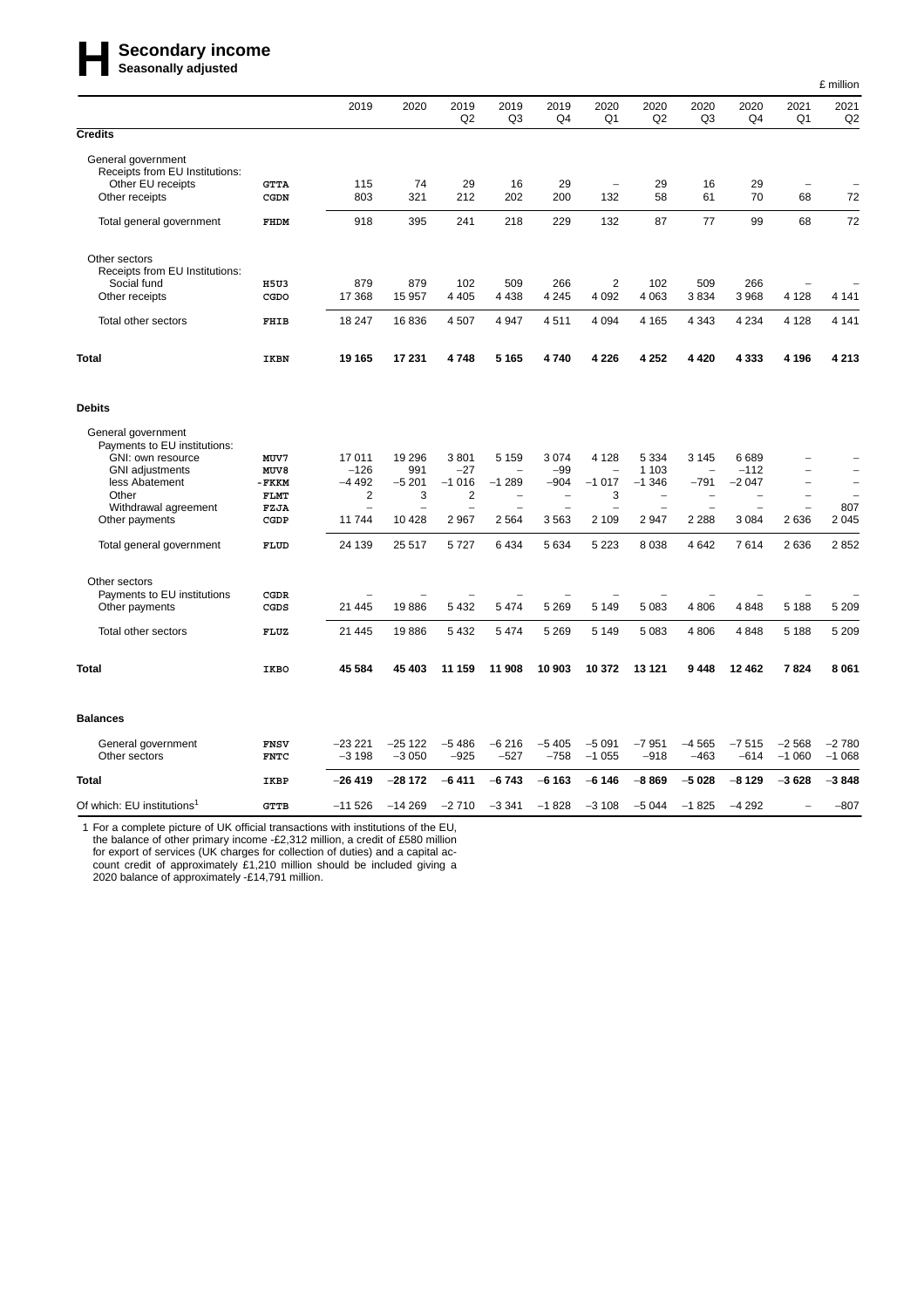## **Capital account**

|                                                                                    |                            | 2019                            | 2020                            | 2019                            | 2019                            | 2019                     | 2020                            | 2020                     | 2020                     | 2020                            | 2021           | £ million<br>2021             |
|------------------------------------------------------------------------------------|----------------------------|---------------------------------|---------------------------------|---------------------------------|---------------------------------|--------------------------|---------------------------------|--------------------------|--------------------------|---------------------------------|----------------|-------------------------------|
| <b>Credits</b>                                                                     |                            |                                 |                                 | Q2                              | Q <sub>3</sub>                  | Q4                       | Q1                              | Q2                       | Q3                       | Q4                              | Q <sub>1</sub> | Q <sub>2</sub>                |
|                                                                                    |                            |                                 |                                 |                                 |                                 |                          |                                 |                          |                          |                                 |                |                               |
| Capital transfers<br>Central government                                            |                            |                                 |                                 |                                 |                                 |                          |                                 |                          |                          |                                 |                |                               |
| Debt forgiveness<br>Other capital transfers                                        | FHIV<br>FHJA               |                                 |                                 |                                 |                                 |                          |                                 |                          |                          |                                 |                |                               |
| Total central government                                                           | FHIU                       |                                 |                                 |                                 |                                 |                          |                                 |                          |                          |                                 |                |                               |
| Other sectors                                                                      |                            |                                 |                                 |                                 |                                 |                          |                                 |                          |                          |                                 |                |                               |
| Debt forgiveness                                                                   | FHJD                       |                                 |                                 |                                 |                                 |                          |                                 |                          |                          |                                 |                |                               |
| EU Institutions:<br>Regional development fund                                      | GTTX                       | 529                             | 529                             | 175                             | 49                              | 184                      | 121                             | 175                      | 49                       | 184                             |                |                               |
| Agricultural fund for regional development<br>Other capital transfers              | FHJF<br><b>EBGO</b>        | 681<br>$\overline{\phantom{0}}$ | 681<br>$\overline{\phantom{0}}$ | 142<br>$\overline{\phantom{0}}$ | 195<br>$\overline{\phantom{0}}$ | 209<br>$\qquad \qquad -$ | 135<br>$\qquad \qquad -$        | 142<br>÷                 | 195<br>$\overline{a}$    | 209<br>$\overline{\phantom{0}}$ | -              | $\overline{\phantom{0}}$<br>- |
| Total EU institutions                                                              | GTTY                       | 1 2 1 0                         | 1 2 1 0                         | 317                             | 244                             | 393                      | 256                             | 317                      | 244                      | 393                             | $\overline{a}$ |                               |
| Total other sectors                                                                | FHJB                       | 1 2 1 0                         | 1 2 1 0                         | 317                             | 244                             | 393                      | 256                             | 317                      | 244                      | 393                             |                |                               |
|                                                                                    |                            |                                 |                                 |                                 |                                 |                          |                                 |                          |                          |                                 |                |                               |
| Total capital transfers                                                            | FHIT                       | 1 2 1 0                         | 1 2 1 0                         | 317                             | 244                             | 393                      | 256                             | 317                      | 244                      | 393                             | L,             |                               |
| Disposal of non-produced, non-financial assets                                     | FHJL                       | 1 3 5 3                         | 958                             | 244                             | 598                             | 259                      | 184                             | 212                      | 370                      | 192                             | 198            | 165                           |
| <b>Total</b>                                                                       | FHLD                       | 2563                            | 2 1 6 8                         | 561                             | 842                             | 652                      | 440                             | 529                      | 614                      | 585                             | 198            | 165                           |
| <b>Debits</b>                                                                      |                            |                                 |                                 |                                 |                                 |                          |                                 |                          |                          |                                 |                |                               |
| Capital transfers                                                                  |                            |                                 |                                 |                                 |                                 |                          |                                 |                          |                          |                                 |                |                               |
| Central government<br>Debt forgiveness<br>Other capital transfers (project grants) | FLWD<br>FLWH               | 212<br>2 2 2 2                  | 3073                            | 416                             | 320                             | 115<br>1 1 8 5           | $\overline{\phantom{a}}$<br>456 | 514                      | 872                      | 1 2 3 1                         | 609            | 316                           |
| Total central government                                                           | FLWB                       | 2 4 3 4                         | 3073                            | 416                             | 320                             | 1 300                    | 456                             | 514                      | 872                      | 1 2 3 1                         | 609            | 316                           |
| Other sectors                                                                      |                            |                                 |                                 |                                 |                                 |                          |                                 |                          |                          |                                 |                |                               |
| Debt forgiveness<br>Monetary financial institutions<br>Public corporations         | FLWL<br><b>HMLY</b>        | $\overline{\phantom{a}}$        | ۳                               | ÷,                              | L.                              | ۰                        | L.                              | ۰                        | L.                       | ۳                               | ۳              | ۰                             |
| Total debt forgiveness<br>Other capital transfers                                  | <b>JCWM</b><br><b>FLWQ</b> |                                 | $\overline{\phantom{0}}$        |                                 | $\overline{\phantom{0}}$        | $\overline{\phantom{0}}$ |                                 | $\overline{\phantom{0}}$ | $\overline{\phantom{0}}$ |                                 |                |                               |
| Total other sectors                                                                | FLWI                       |                                 |                                 |                                 |                                 |                          |                                 |                          |                          |                                 |                |                               |
| Total capital transfers                                                            | FLWA                       | 2 4 3 4                         | 3 0 7 3                         | 416                             | 320                             | 1 300                    | 456                             | 514                      | 872                      | 1 2 3 1                         | 609            | 316                           |
| Acquisitions of non-produced, non-financial assets                                 | FLWT                       | 1 4 5 1                         | 1705                            | 168                             | 790                             | 286                      | 285                             | 135                      | 919                      | 366                             | 97             | 154                           |
| <b>Total</b>                                                                       | FLYL                       | 3885                            | 4778                            | 584                             | 1 1 1 0                         | 1586                     | 741                             | 649                      | 1791                     | 1597                            | 706            | 470                           |
| <b>Balances</b>                                                                    |                            |                                 |                                 |                                 |                                 |                          |                                 |                          |                          |                                 |                |                               |
| Capital transfers                                                                  |                            |                                 |                                 |                                 |                                 |                          |                                 |                          |                          |                                 |                |                               |
| Central government<br>Debt forgiveness                                             | <b>FNTM</b>                | $-212$                          |                                 |                                 | $\overline{\phantom{0}}$        | $-115$                   |                                 |                          |                          |                                 |                |                               |
| Other capital transfers                                                            | <b>FNTN</b>                | $-2222$                         | $-3073$                         | $-416$                          | $-320$                          | $-1185$                  | $-456$                          | $-514$                   | $-872$                   | $-1231$                         | $-609$         | $-316$                        |
| Total central government                                                           | <b>FNTL</b>                | $-2434$                         | $-3073$                         | $-416$                          | $-320$                          | $-1300$                  | $-456$                          | $-514$                   | -872                     | $-1231$                         | $-609$         | $-316$                        |
| Other sectors<br>Debt forgiveness                                                  | <b>FNTQ</b>                |                                 |                                 |                                 |                                 |                          |                                 | $\overline{a}$           |                          |                                 |                |                               |
| Other capital transfers                                                            | <b>FNTR</b>                | 1 2 1 0                         | 1 2 1 0                         | 317                             | 244                             | 393                      | 256                             | 317                      | 244                      | 393                             |                |                               |
| Total other sectors                                                                | <b>FNTO</b>                | 1 2 1 0                         | 1 2 1 0                         | 317                             | 244                             | 393                      | 256                             | 317                      | 244                      | 393                             | $\overline{a}$ |                               |
| Total capital transfers                                                            | <b>FNTK</b>                | $-1224$                         | $-1863$                         | -99                             | $-76$                           | $-907$                   | $-200$                          | $-197$                   | $-628$                   | $-838$                          | $-609$         | $-316$                        |
| Non-produced, non-financial assets                                                 | <b>FNTS</b>                | $-98$                           | $-747$                          | 76                              | $-192$                          | $-27$                    | $-101$                          | 77                       | $-549$                   | $-174$                          | 101            | 11                            |
| Total                                                                              | <b>FNVQ</b>                | $-1322$                         | $-2610$                         | -23                             | $-268$                          | $-934$                   | $-301$                          | $-120$                   | $-1177$                  | $-1012$                         | $-508$         | $-305$                        |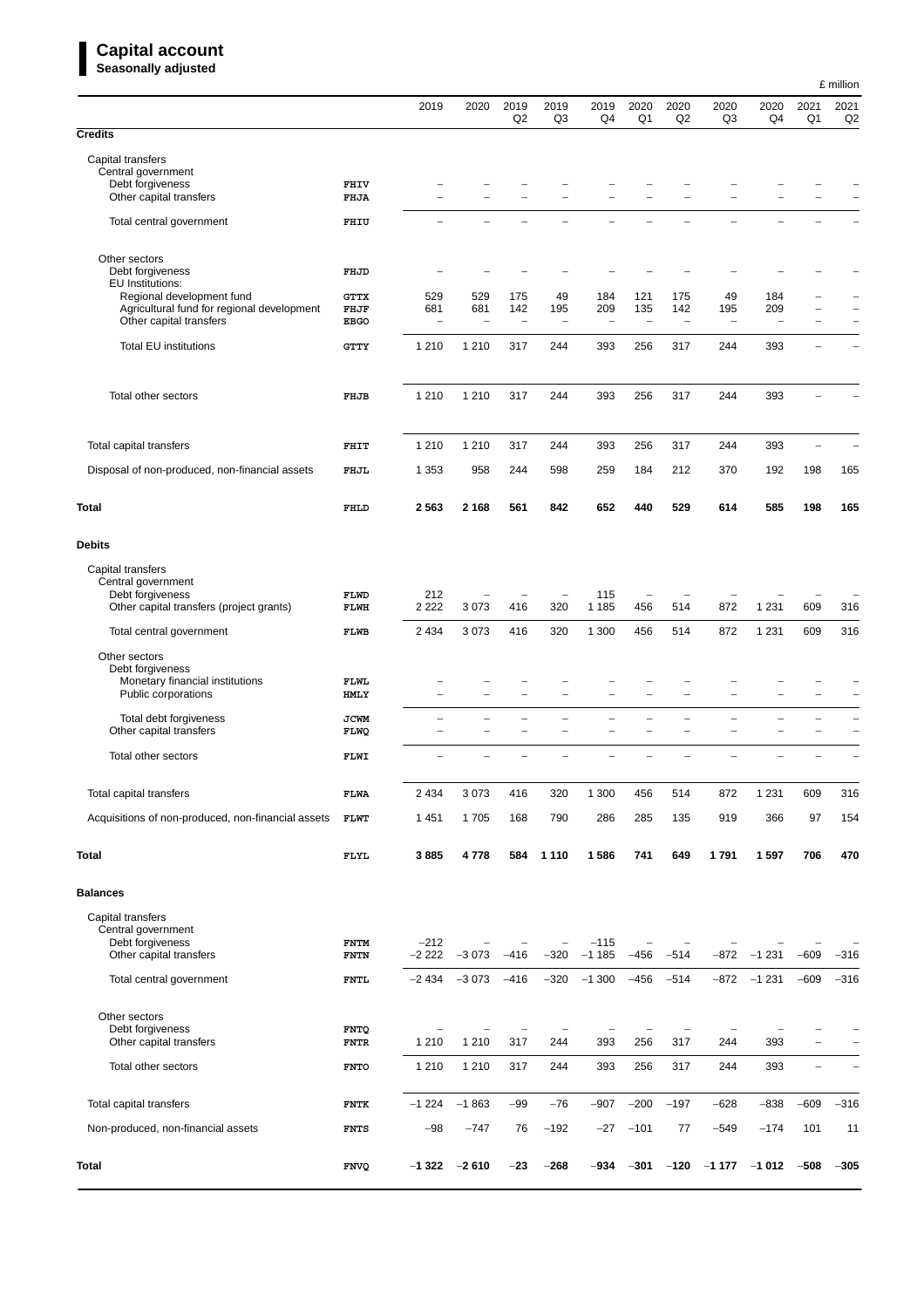|                                                                                                                                                                   |                          |                                                                                               |                                                       |                          |                 |                                                           |                                                                                                                     |                          |                                           |                                |                                                                                   | £ million      |
|-------------------------------------------------------------------------------------------------------------------------------------------------------------------|--------------------------|-----------------------------------------------------------------------------------------------|-------------------------------------------------------|--------------------------|-----------------|-----------------------------------------------------------|---------------------------------------------------------------------------------------------------------------------|--------------------------|-------------------------------------------|--------------------------------|-----------------------------------------------------------------------------------|----------------|
|                                                                                                                                                                   |                          | 2019                                                                                          | 2020                                                  | 2019<br>Q <sub>2</sub>   | 2019<br>Q3      | 2019<br>Q4                                                | 2020<br>Q1                                                                                                          | 2020<br>Q2               | 2020<br>Q3                                | 2020<br>Q4                     | 2021<br>Q1                                                                        | 2021<br>Q2     |
| UK investment abroad<br>(Net acquisition of financial assets)                                                                                                     |                          |                                                                                               |                                                       |                          |                 |                                                           |                                                                                                                     |                          |                                           |                                |                                                                                   |                |
| Direct investment abroad<br>Equity capital other than reinvestment of earnings - HJYM<br>Reinvestment of earnings<br>Debt instruments                             | -HDNY<br>-N2RN           | $-19$ 459 $-17$ 833<br>$-11654 -9447$                                                         | $-6$ 304 $-13$ 632                                    | 93<br>$-966$             | $225 - 6635$    | 559<br>1 363 -22 642<br>5 212 -11 570 -10 611             | $-541$                                                                                                              | 461<br>$-854 - 16454$    |                                           | $-960 - 12592$<br>4 296 -4 821 | $-1646 - 1484$<br>14 968<br>13 211 -2 649 -9 398 -12 040 -15 528                  | 6 106          |
| Total direct investment abroad                                                                                                                                    | -N2SV                    | $-37417 - 40912$                                                                              |                                                       | $-648$                   |                 | $-60$ $-33653$ $-12006$                                   |                                                                                                                     | $-2782$                  |                                           | 687-26811                      |                                                                                   | 1 282 - 10 906 |
| Portfolio investment abroad<br>Equity and investment fund shares<br>Debt securities                                                                               | $-HBVI$<br>- XBMW        |                                                                                               | $-7$ 127 $-39$ 160 $-17$ 573 $-41$ 415                |                          |                 | 105 667 96 264 51 940 23 140 -16 414                      | 35 526 - 108 342<br>31 570                                                                                          |                          | 43 635 - 10 809 31 868                    | 16 771 19 923 32 488           | -55 741 17 660                                                                    | 6 011 17 483   |
| Total portfolio investment abroad                                                                                                                                 | -HHZC                    |                                                                                               | 98 540 57 104 34 367 - 18 275                         |                          |                 |                                                           | 19 112 -76 772                                                                                                      | 60 40 6                  |                                           |                                | 9 114 64 356 -49 730 35 143                                                       |                |
| Financial derivatives & employee stock options<br>Other investment abroad<br>Reserve assets                                                                       | - ZPNN<br>-LTCV          | - XBMM - 223 896 389 242-79 642 28 117-125 130 608 423-320 870 - 9 151 110 840 144 266-13 107 | $-872$ $-2582$ $-4616$                                |                          |                 | 8 877 30 383 -1 925 26 182 -12 117<br>$-247$ 10 261       | 19 978<br>$-3259$                                                                                                   | 4912                     | $502 - 5817$                              | $9824 - 4331$<br>5992          | $-3232 - 17522$<br>$-1580 -2930$                                                  |                |
| <b>Total</b>                                                                                                                                                      |                          | -HBNR -154 768 433 235 -52 464 35 717 -141 527 536 364 -257 832                               |                                                       |                          |                 |                                                           |                                                                                                                     |                          |                                           | 4 657 150 046                  | $91006 - 9322$                                                                    |                |
| Investment in the UK<br>(Net incurrance of liabilities)                                                                                                           |                          |                                                                                               |                                                       |                          |                 |                                                           |                                                                                                                     |                          |                                           |                                |                                                                                   |                |
| Direct investment in the UK<br>Equity capital other than reinvestment of earnings HJYR<br>Reinvestment of earnings<br>Debt instruments                            | <b>CYFV</b><br>N2R7      | -3 945                                                                                        | 21 304 16 146                                         | 9 1 8 5<br>$9826 - 3762$ | 3 0 4 4<br>4518 | 3655<br>$-2339$<br>$-14401 - 1710$ 12 905 16 830 $-29404$ | 6 175<br>954<br>13 4 60                                                                                             | 1 2 0 1<br>1 2 3 6       | 2 1 2 9<br>4 2 6 4<br>$-1372 -4520 -9278$ | 6641<br>3 3 7 2                | 13 480 16 229<br>$-2009$<br>$-8313$                                               | 748<br>2 1 3 5 |
| Total direct investment in the UK                                                                                                                                 | N2SA                     |                                                                                               |                                                       |                          |                 | 2 958 24 262 18 328 24 392 -28 088                        | 20 589                                                                                                              | 1 0 6 5                  | 1873                                      | 735                            |                                                                                   | 3 158 19 112   |
| Portfolio investment in the UK<br>Equity and investment fund shares<br>Debt securities                                                                            | XBLW<br>XBLX             |                                                                                               | $-4622$ 46 536 $-4402$<br>73 215 13 925 23 602 50 516 |                          | 6 2 6 2         | $-4133$                                                   | 907<br>41 656 -13 865                                                                                               |                          | 9 922 10 803 24 904<br>31 758 -5 894      | 1926                           | 13 161<br>48 575 46 861                                                           | 5 1 0 6        |
| Total portfolio investment in the UK                                                                                                                              | HHZF                     |                                                                                               | 68 593 60 461 19 200 56 778                           |                          |                 |                                                           | 37 523 -12 958                                                                                                      | 41 680                   |                                           | 4 909 26 830                   | 61 736 51 967                                                                     |                |
| Other investment in the UK                                                                                                                                        | XBMN                     | $-156068425599-62387-12953-165412537759-29330112481168660$                                    |                                                       |                          |                 |                                                           |                                                                                                                     |                          |                                           |                                | 42 121 -68 838                                                                    |                |
| Total                                                                                                                                                             | <b>HBNS</b>              |                                                                                               |                                                       |                          |                 |                                                           | $-84\,517\,510\,322$ $-24\,859\quad68\,217$ $-155\,977\quad545\,390$ $-250\,556\quad19\,263\,196\,225\quad107\,015$ |                          |                                           |                                |                                                                                   | 2 2 4 1        |
| <b>Net transactions</b><br>(net assets less net liabilities)                                                                                                      |                          |                                                                                               |                                                       |                          |                 |                                                           |                                                                                                                     |                          |                                           |                                |                                                                                   |                |
| Direct investment<br>Equity capital other than reinvestment of earnings - $H B W N$ -27 608 -29 778 -8 960 -9 679<br>Reinvestment of earnings<br>Debt instruments | -HBWT<br>-MU7L           | –15 514 –27 659                                                                               | 2 747 -7 737 -13 871 -11 618                          |                          |                 | $-3096$<br>$3855 - 3155 - 20303$                          | -6 716<br>17 834 -24 071                                                                                            | $-1808 -17690$<br>14 583 | 1871                                      | $32 - 8193$<br>$-120$          | $-740 - 3089 - 19233 - 15126 - 17713$<br>16 977 5 358<br>$-3727 - 17663$          |                |
| Total net direct investment                                                                                                                                       |                          | $-MU7M$ $-40$ 375 - 65 174 - 18 976 - 24 452                                                  |                                                       |                          |                 |                                                           | $-5565 -32595$                                                                                                      |                          |                                           | $-3847 -1186 -27546$           | $-1876 - 30018$                                                                   |                |
| Portfolio investment<br>Equity and investment fund shares<br>Debt securities                                                                                      | -HBWV<br>- HBWX          |                                                                                               | -2 505 -85 696 -13 171 -47 677                        |                          |                 | 32 452 82 339 28 338 - 27 376 - 58 070                    | 39 659 - 109 249<br>45 435                                                                                          | 6849                     | 9 1 2 0                                   |                                | 7 584 -68 902 12 554<br>11 877 -4 915 29 942 -42 564 -29 378                      |                |
| Total net portfolio investment                                                                                                                                    | -HHZD                    |                                                                                               |                                                       |                          |                 | 29 947 -3 357 15 167 -75 053 -18 411 -63 814              |                                                                                                                     |                          |                                           |                                | 18 726 4 205 37 526 - 111 466 - 16 824                                            |                |
| Financial derivatives & employee stock options<br>Other investment<br>Reserve assets                                                                              | - ZPNN<br>-HHYR<br>-LTCV | $-67828 - 36357 - 1725541070$                                                                 | $-872$ $-2582$ $-4616$                                |                          | $-247$          | 8 877 30 383 -1 925 26 182 -12 117<br>40 282<br>10 261    | 19 978<br>$-3259$                                                                                                   |                          | 4 912 9 824 -4 331                        | $502 - 5817$ 5 992             | $-3232 - 17522$<br>70 664 -27 569 -21 632 -57 820 102 145 55 731<br>$-1580 -2930$ |                |
| Total                                                                                                                                                             |                          | $-HBNT$ -70 251 -77 087 -27 605 -32 500                                                       |                                                       |                          |                 | 14 450                                                    | $-9026$                                                                                                             |                          |                                           |                                | $-7276 - 14606 - 46179 - 16009 - 11563$                                           |                |

1 **When downloading data from the Pink Book dataset users should reverse the sign of series that have an identifier that is prefixed with a minus sign.**

2 Further detail of the quarterly financial account is published in tables B8 to B13 of United Kingdom Economic Accounts at http://www.ons.gov.uk/ons/search/index.html?newquery=ukea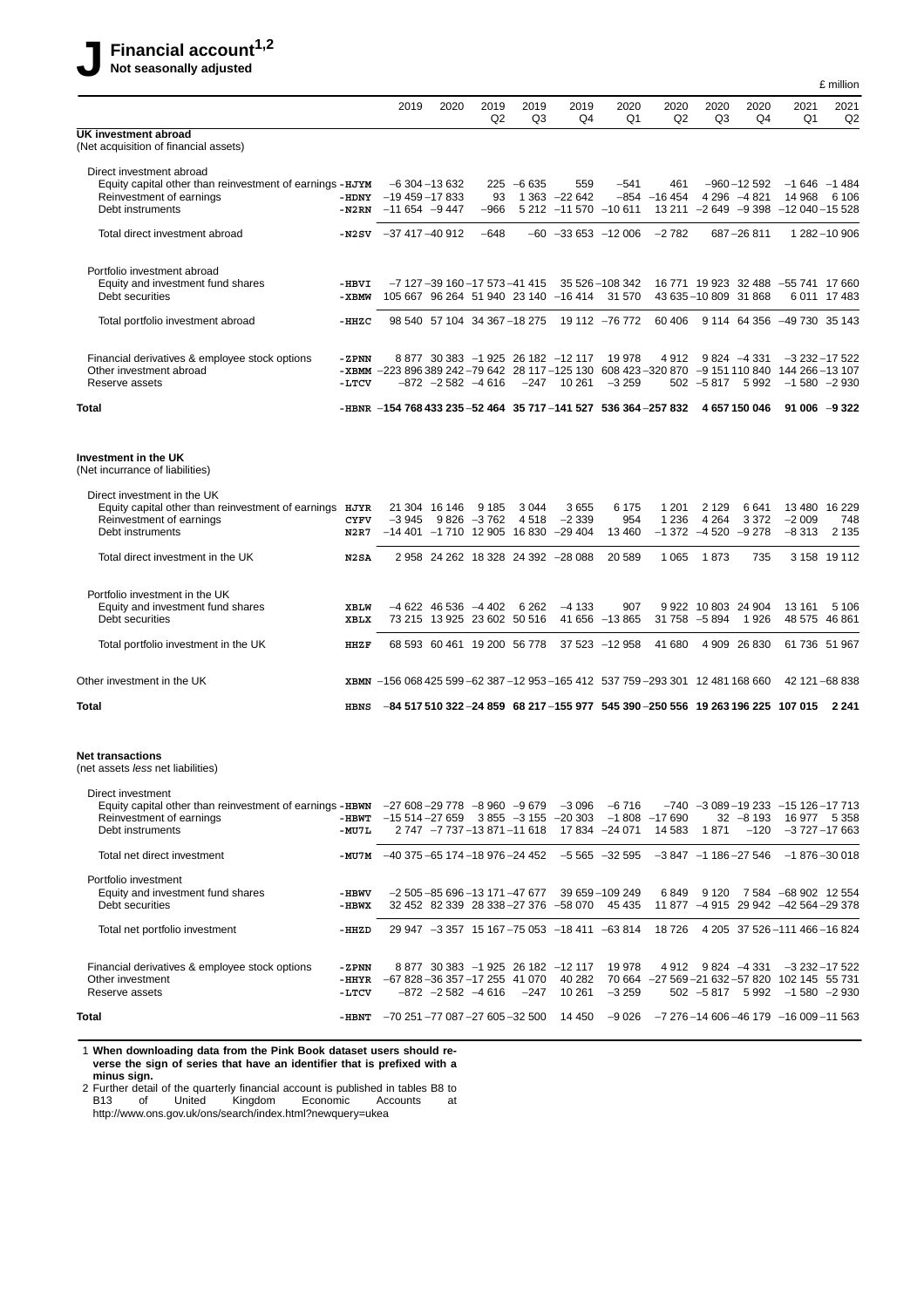# **K** International investment position<sup>1</sup><br>Balance sheets valued at end of period: Not seasonally adjusted

|                                                                                                  |              |                                                                                                    |                              |                             |                                                               |                                     |                               |                             |                                      |                               |                                                                                                                            | £ billion              |
|--------------------------------------------------------------------------------------------------|--------------|----------------------------------------------------------------------------------------------------|------------------------------|-----------------------------|---------------------------------------------------------------|-------------------------------------|-------------------------------|-----------------------------|--------------------------------------|-------------------------------|----------------------------------------------------------------------------------------------------------------------------|------------------------|
|                                                                                                  |              | 2019                                                                                               | 2020                         | 2019<br>Q <sub>2</sub>      | 2019<br>Q3                                                    | 2019<br>Q4                          | 2020<br>Q1                    | 2020<br>Q2                  | 2020<br>Q3                           | 2020<br>Q4                    | 2021<br>Q1                                                                                                                 | 2021<br>Q <sub>2</sub> |
| <b>UK Assets</b>                                                                                 |              |                                                                                                    |                              |                             |                                                               |                                     |                               |                             |                                      |                               |                                                                                                                            |                        |
| Direct investment abroad<br>Equity and investment fund shares<br>Debt instruments                | CGMO<br>N2TT | 1429.3<br>336.7                                                                                    | 1 528.8<br>369.9             | 342.6                       | 1443.0 1478.3<br>348.0                                        | 1 429.3<br>336.7                    | 340.4                         | 1 540.4 1 561.3<br>359.5    | 1 551.0 1 528.8<br>360.7             | 369.9                         | 1 521.2 1 520.7<br>323.4                                                                                                   | 311.2                  |
| Total direct investment abroad                                                                   | N2V3         |                                                                                                    |                              |                             |                                                               |                                     |                               |                             |                                      |                               | 1766.0 1898.7 1785.7 1826.3 1766.0 1880.8 1920.8 1911.7 1898.7 1844.6 1832.0                                               |                        |
| Portfolio investment abroad<br>Equity and investment fund shares<br>Debt securities              | HEPX<br>HHZX | 1 624.4<br>1 1 2 8 . 3                                                                             | 1 699.1 1 572.8              |                             | 1 568.0                                                       | 1 624.4 1 219.9                     |                               |                             |                                      |                               | 1 456.0 1 526.7 1 699.1 1 724.8 1 829.8<br>1 210.2 1 141.7 1 192.0 1 128.3 1 209.6 1 264.6 1 222.7 1 210.2 1 179.3 1 191.6 |                        |
| Total portfolio investment abroad                                                                | HHZZ         |                                                                                                    |                              |                             |                                                               |                                     |                               |                             |                                      |                               | 2752.7 2909.3 2714.5 2759.9 2752.7 2429.4 2720.6 2749.4 2909.3 2904.0 3021.5                                               |                        |
| Financial derivatives & employee stock options JX96<br>Other investment abroad<br>Reserve assets | HLXV<br>LTEB | 2 197.7<br>4 2 8 5 . 4<br>131.6                                                                    | 2888.8<br>4 6 5 8.2<br>131.8 | 2 375.8<br>4 510.9<br>126.4 | 4 600.0<br>129.0                                              | 2 728.6 2 197.7<br>4 285.4<br>131.6 | 3681.9<br>5 0 4 5 .5<br>137.2 | 3 263.8<br>4 755.5<br>140.1 | 2 939.8<br>4 665.8<br>131.0          | 2888.8<br>4 6 5 8 .2<br>131.8 | 2 410.5 2 295.1<br>4 669 6<br>124.1                                                                                        | 4 677.4<br>121.3       |
| Total                                                                                            | HBQA         | 11 133.3 12 486.9 11 513.2 12 043.8 11 133.3 13 174.8 12 800.8 12 397.7 12 486.9 11 952.8 11 947.2 |                              |                             |                                                               |                                     |                               |                             |                                      |                               |                                                                                                                            |                        |
| <b>UK Liabilities</b>                                                                            |              |                                                                                                    |                              |                             |                                                               |                                     |                               |                             |                                      |                               |                                                                                                                            |                        |
| Direct investment in the UK<br>Equity and investment fund shares<br>Debt instruments             | HBUY<br>N2TD | 1 368.1<br>458.2                                                                                   | 1 510.3 1 389.8<br>449.8     | 474.4                       | 1 371.1<br>493.7                                              | 1 368.1<br>458.2                    | 453.7                         | 461.9                       | 1482.4 1501.4 1501.0 1510.3<br>451.9 | 449.8                         | 1 633.4 1 646.4<br>422.2                                                                                                   | 436.8                  |
| Total direct investment in the UK                                                                | N2UG         |                                                                                                    |                              |                             |                                                               |                                     |                               |                             |                                      |                               | 1826.3 1960.0 1864.2 1864.7 1826.3 1936.1 1963.3 1952.9 1960.0 2055.6 2083.2                                               |                        |
| Portfolio investment in the UK<br>Equity and investment fund shares<br>Debt securities           | HLXX<br>HLXY | 1453.6                                                                                             | 1 397.0                      |                             | 1 392.6 1 403.1 1 453.6 1 103.8 1 216.8 1 202.3               |                                     |                               |                             |                                      |                               | 2 177.5 2 297.5 2 069.8 2 224.8 2 177.5 2 156.0 2 277.7 2 273.9 2 297.5 2 197.4 2 284.9                                    |                        |
| Total portfolio investment in the UK                                                             | HLXW         | 3 631.1                                                                                            |                              |                             | 3 694.5 3 462.3 3 627.9 3 631.1 3 259.8                       |                                     |                               |                             |                                      |                               | 3494.5 3476.2 3694.5 3665.5 3819.1                                                                                         |                        |
| Financial derivatives & employee stock options JX97<br>Other investment in the UK                | HLYD         |                                                                                                    |                              |                             | 2 154.7 2 820.8 2 332.9 2 663.5 2 154.7 3 610.5               |                                     |                               |                             | 3 200.1 2 866.5 2 820.8              |                               | 2 348.4<br>4 095.4 4 522.4 4 243.2 4 357.5 4 095.4 4 798.2 4 548.6 4 469.4 4 522.4 4 449.7 4 371.8                         | 2 2 5 4 . 5            |
| Total                                                                                            | HBQB         |                                                                                                    |                              |                             |                                                               |                                     |                               |                             |                                      |                               | 11 707.5 12 997.7 11 902.7 12 513.7 11 707.5 13 604.6 13 206.5 12 765.0 12 997.7 12 519.2 12 528.5                         |                        |
| <b>Net International Investment Position</b>                                                     |              |                                                                                                    |                              |                             |                                                               |                                     |                               |                             |                                      |                               |                                                                                                                            |                        |
| Direct investment<br>Equity and investment fund shares<br>Debt instruments                       | HBSH<br>MU7N | 61.2<br>-121.5                                                                                     | 18.5                         | 53.2                        | 107.2<br>$-79.8$ $-131.7$ $-145.6$ $-121.5$ $-113.2$ $-102.4$ | 61.2                                | 58.0                          | 59.9                        | 50.0<br>$-91.2$                      | 18.5                          | $-112.2$ $-125.6$<br>$-79.8$ $-98.8$ $-125.6$                                                                              |                        |
| Total net direct investment                                                                      | MU70         | $-60.3$                                                                                            | -61.3                        | $-78.5$                     | $-38.4$                                                       | $-60.3$                             | $-55.3$                       | $-42.5$                     | $-41.2$                              | $-61.3$                       | $-211.0$                                                                                                                   | $-251.2$               |
| Portfolio investment<br>Equity and investment fund shares<br>Debt securities                     | CGNE<br>CGNF | 170.8<br>$-1049.3 - 1087.3$                                                                        | 302.1                        | 180.3                       | 164.9<br>$-928.1 - 1032.8 - 1049.3$                           | 170.8                               | 116.0                         | 239.1                       | 324.5                                | 302.1                         | 256.7<br>$-946.4$ -1 013.1 -1 051.2 -1 087.3 -1 018.2 -1 093.3                                                             | 295.7                  |
| Total net portfolio investment                                                                   | CGNH         | –878.4                                                                                             | $-785.2$                     | $-747.9$                    | $-868.0$                                                      | $-878.4$                            |                               | $-830.4$ $-773.9$           | $-726.7$                             | $-785.2$                      | $-761.5$                                                                                                                   | $-797.6$               |
| Financial derivatives & employee stock options JX98<br>Other investment<br>Reserve assets        | CGNG<br>LTEB | 43.0<br>190.0<br>131.6                                                                             | 68.0<br>135.8<br>131.8       | 42.9<br>267.7<br>126.4      | 65.1<br>242.4<br>129.0                                        | 43.0<br>190.0<br>131.6              | 71.4<br>247.3<br>137.2        | 63.7<br>206.9<br>140.1      | 73.3<br>196.4<br>131.0               | 68.0<br>135.8<br>131.8        | 62.1<br>219.9<br>124.1                                                                                                     | 40.7<br>305.6<br>121.3 |
| Total                                                                                            | HBQC         | -574.2                                                                                             | $-510.9$                     | $-389.4$                    | $-469.9$                                                      | $-574.2$                            | $-429.7$                      | $-405.7$                    | $-367.3$                             | $-510.9$                      | $-566.4$                                                                                                                   | $-581.3$               |

1 Further detail of the quarterly international investment position is published

in tables B14 to B19 of United Kingdom Economic Accounts at

http://www.ons.gov.uk/ons/search/index.html?newquery=ukea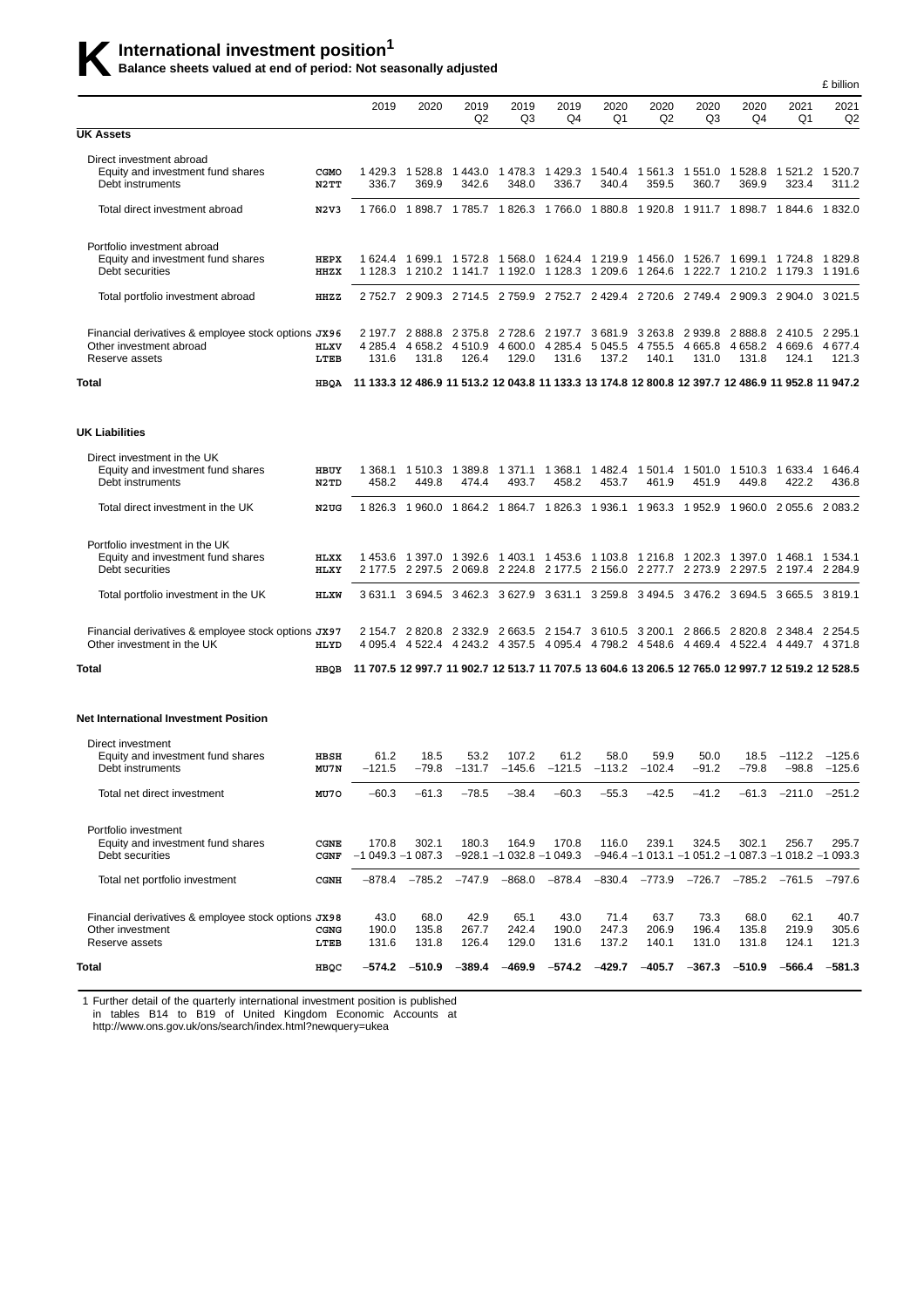## **R1** Summary of revisions since last Balance of Payments Statistical Bulletin<br>R1 Balances (net transactions) **Balances (net transactions)**

|                                                                                                                |                                             |                                                                    |                                       |                                                             |                                                             |                                      |                                                             |                                              |                               |                                |                                    | £ million                         |
|----------------------------------------------------------------------------------------------------------------|---------------------------------------------|--------------------------------------------------------------------|---------------------------------------|-------------------------------------------------------------|-------------------------------------------------------------|--------------------------------------|-------------------------------------------------------------|----------------------------------------------|-------------------------------|--------------------------------|------------------------------------|-----------------------------------|
|                                                                                                                |                                             | 2019                                                               | 2020                                  | 2019<br>Q1                                                  | 2019<br>Q <sub>2</sub>                                      | 2019<br>Q3                           | 2019<br>Q4                                                  | 2020<br>Q1                                   | 2020<br>Q2                    | 2020<br>Q3                     | 2020<br>Q4                         | 2021<br>Q1                        |
| Seasonally adjusted                                                                                            |                                             |                                                                    |                                       |                                                             |                                                             |                                      |                                                             |                                              |                               |                                |                                    |                                   |
| <b>Current account</b>                                                                                         |                                             |                                                                    |                                       |                                                             |                                                             |                                      |                                                             |                                              |                               |                                |                                    |                                   |
| Trade in goods and services<br>Trade in goods<br>Trade in services                                             | <b>BOKI</b><br>IKBD                         | $-7411$<br>14 193                                                  | $-13785$<br>25 622                    | $-2351$<br>3891                                             | $-814$<br>1882                                              | $-1353$<br>4 9 6 6                   | $-2893$<br>3 4 5 4                                          | $-2425$<br>5610                              | $-1381$<br>7 1 2 4            | $-3248$<br>5 5 9 2             | $-6731$<br>7 2 9 6                 | $-9906$<br>6429                   |
| Total trade                                                                                                    | IKBJ                                        | 6782                                                               | 11 837                                | 1540                                                        | 1 0 6 8                                                     | 3613                                 | 561                                                         | 3 1 8 5                                      | 5743                          | 2 3 4 4                        | 565                                | $-3477$                           |
| Primary income<br>Compensation of employees<br>Investment income<br>Other primary income                       | IJAJ<br><b>HBOM</b><br>MT5X                 | $\overline{\phantom{a}}$<br>1681<br>$\overline{\phantom{0}}$       | $-83$<br>6 2 6 2<br>$-16$             | $\overline{\phantom{a}}$<br>400<br>$-3$                     | 8<br>551<br>$-4$                                            | 15<br>105<br>$\qquad \qquad -$       | $-23$<br>625<br>7                                           | $-64$<br>926<br>23                           | 3<br>2 2 7 2<br>58            | $-14$<br>2 5 24<br>$-63$       | $-8$<br>540<br>$-34$               | $-8$<br>7489                      |
| Total primary income                                                                                           | HBOJ                                        | 1681                                                               | 6 1 6 3                               | 397                                                         | 555                                                         | 120                                  | 609                                                         | 885                                          | 2 3 3 3                       | 2447                           | 498                                | 7481                              |
| Secondary income<br>General government<br>Other sectors                                                        | <b>FNSV</b><br><b>FNTC</b>                  | $\overline{\phantom{m}}$<br>$\overline{\phantom{0}}$               | 28<br>15                              | 66<br>$-3$                                                  | 61<br>$-3$                                                  | $-133$<br>$-2$                       | 6<br>8                                                      | 104<br>14                                    | -47<br>$-6$                   | 29<br>$-9$                     | -58<br>16                          | 66<br>$-122$                      |
| Total secondary income                                                                                         | IKBP                                        | $\overline{\phantom{0}}$                                           | 43                                    | 63                                                          | 58                                                          | $-135$                               | 14                                                          | 118                                          | $-53$                         | 20                             | $-42$                              | $-56$                             |
| <b>Current balance</b>                                                                                         | <b>HBOP</b>                                 | 8463                                                               | 18 043                                | 2000                                                        | 1681                                                        | 3598                                 | 1 1 8 4                                                     | 4 188                                        | 8023                          | 4811                           | 1 0 2 1                            | 3948                              |
| <b>Capital balance</b>                                                                                         | <b>FNVQ</b>                                 | -227                                                               | -799                                  | $-50$                                                       | $-59$                                                       | -59                                  | -59                                                         | $-127$                                       | $-155$                        | -274                           | $-243$                             | 12                                |
| Not seasonally adjusted                                                                                        |                                             |                                                                    |                                       |                                                             |                                                             |                                      |                                                             |                                              |                               |                                |                                    |                                   |
| <b>Current account</b>                                                                                         |                                             |                                                                    |                                       |                                                             |                                                             |                                      |                                                             |                                              |                               |                                |                                    |                                   |
| Trade in goods and services<br>Trade in goods<br>Trade in services                                             | LQCT<br>KTMS                                | $-7411$<br>14 193                                                  | $-13785$<br>25 622                    | $-2130$<br>3 3 0 7                                          | $-1546$<br>2 176                                            | $-1311$<br>5 3 1 6                   | $-2424$<br>3 3 9 4                                          | $-1972$<br>5 2 8 0                           | $-1914$<br>6802               | $-2690$<br>6 1 6 0             | $-7209$<br>7 3 8 0                 | $-10493$<br>5973                  |
| Total trade                                                                                                    | KTMY                                        | 6782                                                               | 11 837                                | 1 1 7 7                                                     | 630                                                         | 4 0 0 5                              | 970                                                         | 3 3 0 8                                      | 4888                          | 3 4 7 0                        | 171                                | $-4520$                           |
| Primary income<br>Compensation of employees<br>Investment income<br>Other primary income                       | KTMP<br><b>HMBM</b><br>MT5W                 | $\overline{\phantom{0}}$<br>1681<br>$\overline{\phantom{a}}$       | $-83$<br>6 2 6 2<br>$-16$             | $\overline{\phantom{a}}$<br>347<br>$\overline{\phantom{0}}$ | $\overline{\phantom{a}}$<br>464<br>$\overline{\phantom{a}}$ | -<br>460<br>$\overline{\phantom{a}}$ | $\overline{\phantom{0}}$<br>410<br>$\overline{\phantom{a}}$ | $-54$<br>2 0 4 6<br>$\overline{\phantom{0}}$ | 2<br>2498<br>$-5$             | $-19$<br>2894<br>-5            | $-12$<br>$-1176$<br>$-6$           | $-6$<br>9315                      |
| Total primary income                                                                                           | <b>HMBP</b>                                 | 1681                                                               | 6 1 6 3                               | 347                                                         | 464                                                         | 460                                  | 410                                                         | 1 9 9 2                                      | 2 4 9 5                       | 2870                           | $-1194$                            | 9 3 0 9                           |
| Secondary income<br>General government<br>Other sectors                                                        | FJUQ<br>FJUR                                | $\overline{\phantom{0}}$                                           | 28<br>15                              | $\overline{\phantom{0}}$                                    |                                                             |                                      |                                                             | $\overline{7}$<br>12                         | 9<br>$-6$                     | 11<br>$-7$                     | $\mathbf{1}$<br>16                 | $-3$<br>$-121$                    |
| Total secondary income                                                                                         | KTNF                                        |                                                                    | 43                                    |                                                             |                                                             |                                      |                                                             | 19                                           | 3                             | 4                              | 17                                 | $-124$                            |
| <b>Current balance</b>                                                                                         | HBOG                                        | 8463                                                               | 18 043                                | 1524                                                        | 1 0 9 4                                                     | 4 4 6 5                              | 1 3 8 0                                                     | 5319                                         | 7386                          | 6 3 4 4                        | $-1006$                            | 4 665                             |
| <b>Capital balance</b>                                                                                         | FKMJ                                        | $-227$                                                             | $-799$                                | $-50$                                                       | $-59$                                                       | $-59$                                | $-59$                                                       | $-127$                                       | $-155$                        | $-274$                         | $-243$                             | 12                                |
| Financial account <sup>1</sup>                                                                                 |                                             |                                                                    |                                       |                                                             |                                                             |                                      |                                                             |                                              |                               |                                |                                    |                                   |
| Direct investment<br>Portfolio investment<br>Financial derivatives (net)<br>Other investment<br>Reserve assets | -MU7M<br>-HHZD<br>-ZPNN<br>$-HHYR$<br>-LTCV | $\qquad \qquad -$<br>$-3050$<br>$\overline{\phantom{0}}$<br>15 648 | $-23730$<br>$-14847$<br>844<br>56 162 | 44<br>2973                                                  | $-2094$<br>3 9 5 0                                          | 665<br>3788                          | $\overline{\phantom{0}}$<br>$-1665$<br>4937                 | $-16666$<br>281<br>L.<br>15 4 53             | 2 3 3 3<br>$-4965$<br>19 0 32 | 3773<br>$-6101$<br>۳<br>12 730 | $-13170$<br>$-4062$<br>844<br>8947 | 6 1 1 4<br>7645<br>643<br>$-1892$ |
| <b>Net financial transactions</b>                                                                              | -HBNT                                       | 12 598                                                             | 18 4 29                               | 3017                                                        | 1856                                                        | 4 4 5 3                              | 3 2 7 2                                                     | $-932$                                       | 16 400                        | 10 402                         | $-7441$                            | 12510                             |
| Net errors and omissions <sup>2</sup>                                                                          | HHDH                                        | 4 3 6 2                                                            | 1 1 8 5                               | 1 5 4 3                                                     | 821                                                         | 47                                   | 1951                                                        | $-6124$                                      | 9 1 6 9                       | 4 3 3 2                        | $-6192$                            | 7833                              |

1 **When downloading data from the Pink Book dataset users should reverse the sign of series that have an identifier that is prefixed with a minus sign.**

2 This series represents net errors and omissions in the balance of payments accounts. It is the converse of the current and capital balances (HBOG and FKMJ) and net financial account transactions (HBNT) and is required to balance these three accounts, not seasonally adjusted.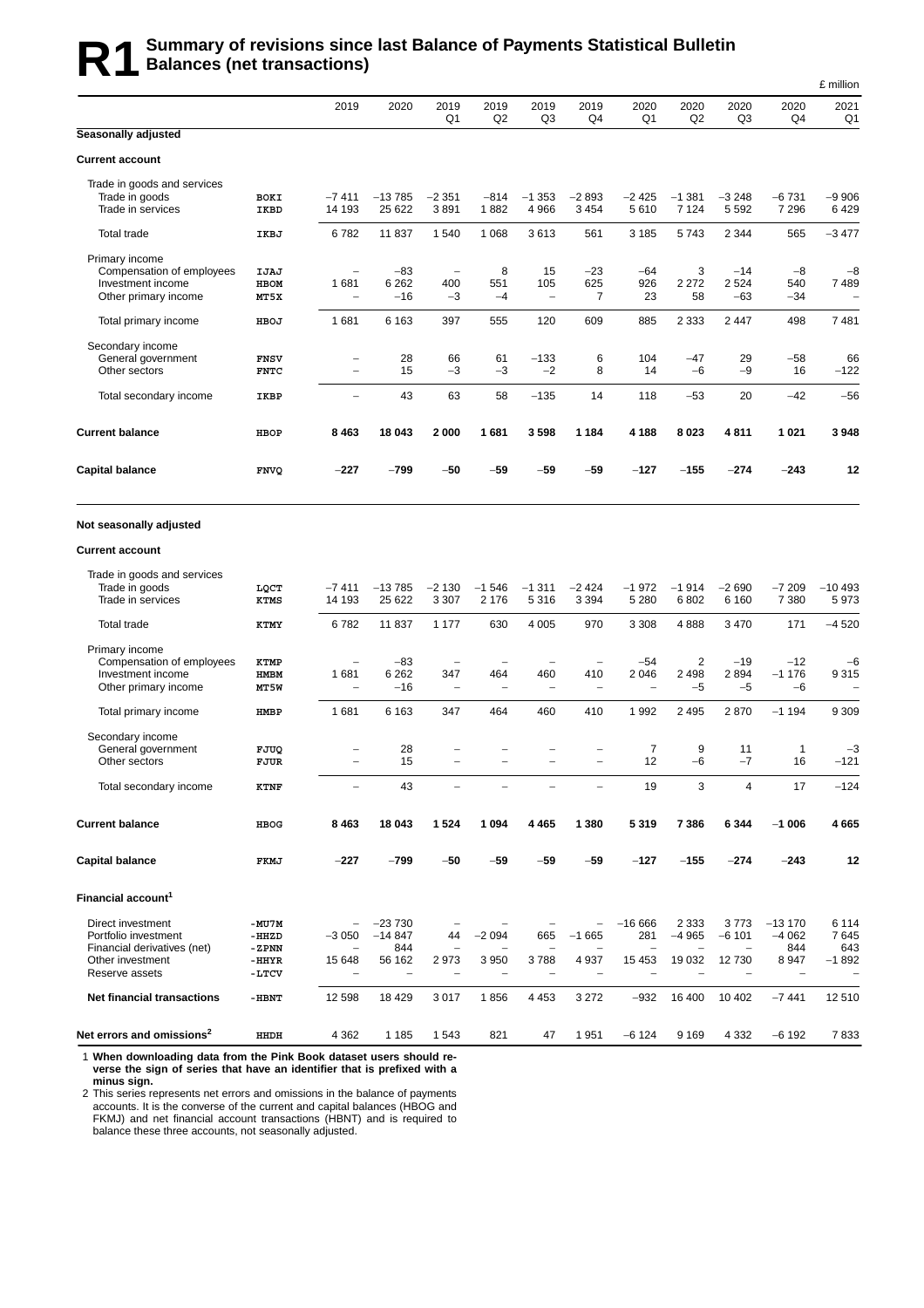# **R2 Current account revisions since last Balance of Payments Statistical Bulletin Seasonally adjusted**

|                                                                                          |                             |                                                                 |                                |                                                        |                              |                                   |                                            |                                       |                         |                           |                      | £ million          |
|------------------------------------------------------------------------------------------|-----------------------------|-----------------------------------------------------------------|--------------------------------|--------------------------------------------------------|------------------------------|-----------------------------------|--------------------------------------------|---------------------------------------|-------------------------|---------------------------|----------------------|--------------------|
|                                                                                          |                             | 2019                                                            | 2020                           | 2019<br>Q1                                             | 2019<br>Q2                   | 2019<br>Q3                        | 2019<br>Q4                                 | 2020<br>Q1                            | 2020<br>Q2              | 2020<br>Q3                | 2020<br>Q4           | 2021<br>Q1         |
| <b>Credits</b>                                                                           |                             |                                                                 |                                |                                                        |                              |                                   |                                            |                                       |                         |                           |                      |                    |
| Exports of goods and services<br>Exports of goods<br><b>Exports of services</b>          | <b>BOKG</b><br>IKBB         | $-999$<br>10 975                                                | $-2207$<br>25 192              | 715<br>3569                                            | $-1150$<br>1 3 5 2           | $-562$<br>2 3 1 7                 | $-2$<br>3737                               | $-8$<br>5 3 1 8                       | $-1.388$<br>6 3 8 4     | $-11141$<br>5 6 5 8       | 330<br>7832          | $-1227$<br>6 1 9 4 |
| Total exports of goods and services                                                      | IKBH                        | 9976                                                            | 22 985                         | 4 2 8 4                                                | 202                          | 1755                              | 3735                                       | 5 3 1 0                               | 4 9 9 6                 | 4517                      | 8 1 6 2              | 4967               |
| Primary income<br>Compensation of employees<br>Investment income<br>Other primary income | <b>IJAH</b><br>HBOK<br>MT5T | ÷,<br>55<br>$\qquad \qquad -$                                   | $-47$<br>6 2 2 4<br>$-16$      | $\overline{\phantom{a}}$<br>$-27$<br>$\qquad \qquad -$ | 8<br>45<br>$\qquad \qquad -$ | 15<br>14<br>$\qquad \qquad -$     | -23<br>23<br>$\overline{\phantom{0}}$      | $-44$<br>1 2 6 4<br>$\qquad \qquad -$ | 1<br>1 3 2 9<br>$-5$    | $-8$<br>2546<br>$-5$      | 4<br>1 0 8 5<br>$-6$ | $-7$<br>4879       |
| Total primary income                                                                     | HBOH                        | 55                                                              | 6 1 6 1                        | $-27$                                                  | 53                           | 29                                | $\overline{\phantom{0}}$                   | 1 2 2 0                               | 1 3 2 5                 | 2 5 3 3                   | 1 0 8 3              | 4872               |
| Secondary income<br>Central government<br>Other sectors                                  | FHDM<br>FHIB                | -<br>$\overline{\phantom{0}}$                                   | 18<br>$-154$                   | $-2$<br>$-21$                                          | 4<br>12                      | 2<br>8                            | $-4$<br>$\mathbf{1}$                       | 9<br>$-26$                            | $-1$<br>24              | 1<br>$-96$                | 9<br>$-56$           | 1<br>$-6$          |
| Total secondary income                                                                   | IKBN                        | $\overline{\phantom{0}}$                                        | $-136$                         | $-23$                                                  | 16                           | 10                                | $-3$                                       | $-17$                                 | 23                      | $-95$                     | $-47$                | $-5$               |
| Total                                                                                    | <b>HBON</b>                 | 10 031                                                          | 29 010                         | 4 2 3 4                                                | 271                          | 1794                              | 3732                                       | 6513                                  | 6 3 4 4                 | 6955                      | 9 1 9 8              | 9834               |
| <b>Debits</b>                                                                            |                             |                                                                 |                                |                                                        |                              |                                   |                                            |                                       |                         |                           |                      |                    |
| Imports of goods and services<br>Imports of goods<br>Imports of services                 | BOKH<br>IKBC                | 6412<br>$-3218$                                                 | 11 578<br>$-430$               | 3066<br>$-322$                                         | $-336$<br>$-530$             | 791<br>$-2649$                    | 2891<br>283                                | 2417<br>$-292$                        | $-7$<br>$-740$          | 2 107<br>66               | 7061<br>536          | 8679<br>$-235$     |
| Total imports of goods and services                                                      | IKBI                        | 3 1 9 4                                                         | 11 148                         | 2744                                                   | $-866$                       | $-1858$                           | 3 1 7 4                                    | 2 1 2 5                               | $-747$                  | 2 1 7 3                   | 7597                 | 8 4 4 4            |
| Primary income<br>Compensation of employees<br>Investment income<br>Other primary income | IJAI<br><b>HBOL</b><br>MT5V | $\overline{\phantom{0}}$<br>$-1626$<br>$\overline{\phantom{0}}$ | 36<br>-38<br>$\qquad \qquad -$ | $\overline{a}$<br>$-427$<br>3                          | $-506$<br>4                  | $-91$<br>$\overline{\phantom{0}}$ | $\overline{\phantom{a}}$<br>$-602$<br>$-7$ | 20<br>338<br>$-23$                    | $-2$<br>$-943$<br>$-63$ | 6<br>22<br>58             | 12<br>545<br>28      | 1<br>$-2610$       |
| Total primary income                                                                     | HBOI                        | $-1626$                                                         | $-2$                           | $-424$                                                 | $-502$                       | $-91$                             | -609                                       | 335                                   | $-1008$                 | 86                        | 585                  | $-2609$            |
| Secondary income<br>Central government<br>Other sectors                                  | FLUD<br>FLUZ                | -<br>$\overline{\phantom{0}}$                                   | $-10$<br>$-169$                | $-68$<br>$-18$                                         | $-57$<br>15                  | 135<br>10                         | $-10$<br>$-7$                              | $-95$<br>$-40$                        | 46<br>30                | $-28$<br>$-87$            | 67<br>$-72$          | $-65$<br>116       |
| Total secondary income                                                                   | IKBO                        | L.                                                              | $-179$                         | $-86$                                                  | $-42$                        | 145                               | $-17$                                      | $-135$                                | 76                      | $-115$                    | $-5$                 | 51                 |
| Total                                                                                    | <b>HBOO</b>                 | 1568                                                            | 10 967                         | 2 2 3 4                                                | $-1410$                      | $-1804$                           | 2548                                       | 2 3 2 5                               | $-1679$                 | 2 1 4 4                   | 8 1 7 7              | 5886               |
| <b>Balances</b>                                                                          |                             |                                                                 |                                |                                                        |                              |                                   |                                            |                                       |                         |                           |                      |                    |
| Trade in goods and services<br>Trade in goods<br>Trade in services                       | BOKI<br>IKBD                | $-7411$<br>14 193                                               | $-13785$<br>25 622             | $-2351$<br>3891                                        | -814<br>1 882                | $-1353$<br>4 966                  | $-2893$<br>3 454                           | -2 425<br>5610                        | -1 381<br>7124          | $-3248$<br>5 592          | -6 731<br>7296       | $-9906$<br>6 429   |
| Total trade in goods and services                                                        | IKBJ                        | 6782                                                            | 11 837                         | 1540                                                   | 1 0 6 8                      | 3613                              | 561                                        | 3 1 8 5                               | 5743                    | 2 3 4 4                   | 565                  | $-3477$            |
| Primary income<br>Compensation of employees<br>Investment income<br>Other primary income | IJAJ<br>HBOM<br>MT5X        | $\overline{\phantom{0}}$<br>1681<br>$\qquad \qquad -$           | $-83$<br>6 2 6 2<br>$-16$      | $\overline{\phantom{0}}$<br>400<br>$-3$                | 8<br>551<br>$-4$             | 15<br>105<br>$\qquad \qquad -$    | -23<br>625<br>7                            | $-64$<br>926<br>23                    | 3<br>2 2 7 2<br>58      | $-14$<br>2 5 2 4<br>$-63$ | $-8$<br>540<br>$-34$ | $-8$<br>7489       |
| Total primary income                                                                     | HBOJ                        | 1681                                                            | 6 1 6 3                        | 397                                                    | 555                          | 120                               | 609                                        | 885                                   | 2 3 3 3                 | 2 4 4 7                   | 498                  | 7481               |
| Secondary income<br>Central government<br>Other sectors                                  | <b>FNSV</b><br><b>FNTC</b>  | -<br>$\qquad \qquad -$                                          | 28<br>15                       | 66<br>$-3$                                             | 61<br>$-3$                   | $-133$<br>$-2$                    | 6<br>8                                     | 104<br>14                             | $-47$<br>$-6$           | 29<br>$-9$                | $-58$<br>16          | 66<br>$-122$       |
| Total secondary income                                                                   | IKBP                        | $\overline{\phantom{0}}$                                        | 43                             | 63                                                     | 58                           | $-135$                            | 14                                         | 118                                   | $-53$                   | 20                        | $-42$                | $-56$              |
| <b>Current balance</b>                                                                   | HBOP                        | 8463                                                            | 18 043                         | 2000                                                   | 1681                         | 3598                              | 1 1 8 4                                    | 4 1 8 8                               | 8 0 2 3                 | 4811                      | 1 0 2 1              | 3948               |
| Balances as a percentage of GDP <sup>1</sup>                                             |                             |                                                                 |                                |                                                        |                              |                                   |                                            |                                       |                         |                           |                      |                    |
| Trade in goods and services<br>Trade in goods<br>Trade in services                       | D28J<br>D28K                | $-0.2$<br>0.5                                                   | $-0.6$<br>1.1                  | $-0.3$<br>0.6                                          | $-0.1$<br>0.3                | $-0.2$<br>0.8                     | $-0.5$<br>0.6                              | $-0.3$<br>0.9                         | $-0.2$<br>1.3           | $-0.5$<br>$0.9\,$         | $-1.0$<br>1.2        | $-1.6$<br>1.0      |
| Total trade in goods and services                                                        | D28L                        | 0.3                                                             | 0.6                            | 0.3                                                    | 0.2                          | 0.7                               | $\qquad \qquad -$                          | 0.5                                   | 1.1                     | 0.4                       | 0.1                  | $-0.6$             |
| Total primary income                                                                     | D28M                        | 0.1                                                             | 0.3                            | 0.1                                                    | 0.1                          | 0.1                               | 0.2                                        | 0.2                                   | 0.6                     | 0.5                       | 0.1                  | 1.4                |
| Total secondary income                                                                   | D28N                        | ÷                                                               |                                | $\overline{\phantom{0}}$                               | 0.1                          |                                   |                                            |                                       |                         |                           |                      | 0.1                |
| Current balance as percentage of GDP                                                     | AA6H                        | 0.4                                                             | 0.9                            | 0.5                                                    | 0.3                          | 0.7                               | 0.2                                        | 0.9                                   | 1.7                     | 0.9                       | 0.2                  | 0.8                |

1 Using series YBHA: GDP at current market prices